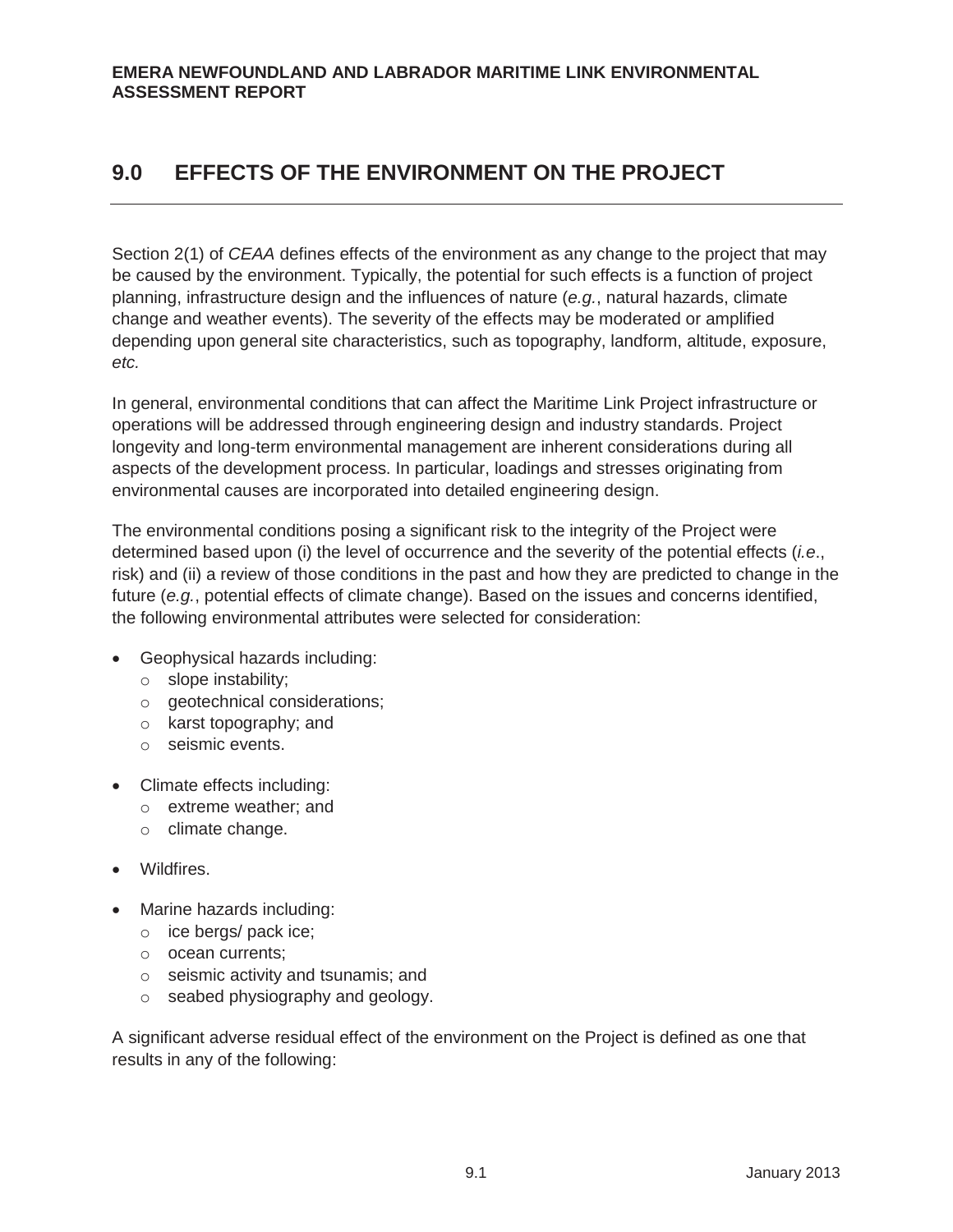- x a substantial change in the project schedule (*e.g.*, a delay resulting in the construction period being extended by one season);
- damage to the project infrastructure resulting in a substantial increase in risk to public health and safety;
- damage to the project infrastructure resulting in repairs that are not technically or economically feasible; and/or
- failed mitigation causing environmental damage that cannot be technically or economically corrected or compensated in a feasible manner.

# **9.1 GEOPHYSICAL HAZARDS**

Geophysical hazards including slope instability, karst topography, geotechnical faults, and seismic events can damage or destroy Project infrastructure as well as pose a safety risk to personnel involved in construction, operation, and maintenance activities. Each of the hazards and associated mitigation measures are outlined below.

## **9.1.1 SLOPE INSTABILITY**

Landslides are defined as the movement of rock or sediment down a slope (NRCan 2009) and can be land-based or submarine. Major landslides occur less frequently in the Atlantic Provinces than in other regions of Canada; however, landslides do occur in Nova Scotia, with the Cape Breton Highlands being the most susceptible area due to deep gorges and steep cliffs (Wahl *et al*. 2007, Liverman *et al*. 2004).

#### **9.1.1.1 Potential Project Interaction**

Landslides could cause Project components (*e.g*., tower foundations) built on grades to fail as a result of soil movement, or components could be indirectly affected as a result of falling debris.

#### **9.1.1.2 Mitigation Measures to Minimize Environmental Impacts on the Project**

Detailed geotechnical investigations and methods and materials to be used at each location. The construction of landslide barriers and catch ditches in unstable areas will be used so that debris is contained before impacting infrastructure.

# **9.1.2 GEOTECHNICAL CONSIDERATIONS**

Geotechnical stability of areas designated for facility construction must be determined and incorporated into final site planning and design to prevent damage to substation components, transmission structures and power lines.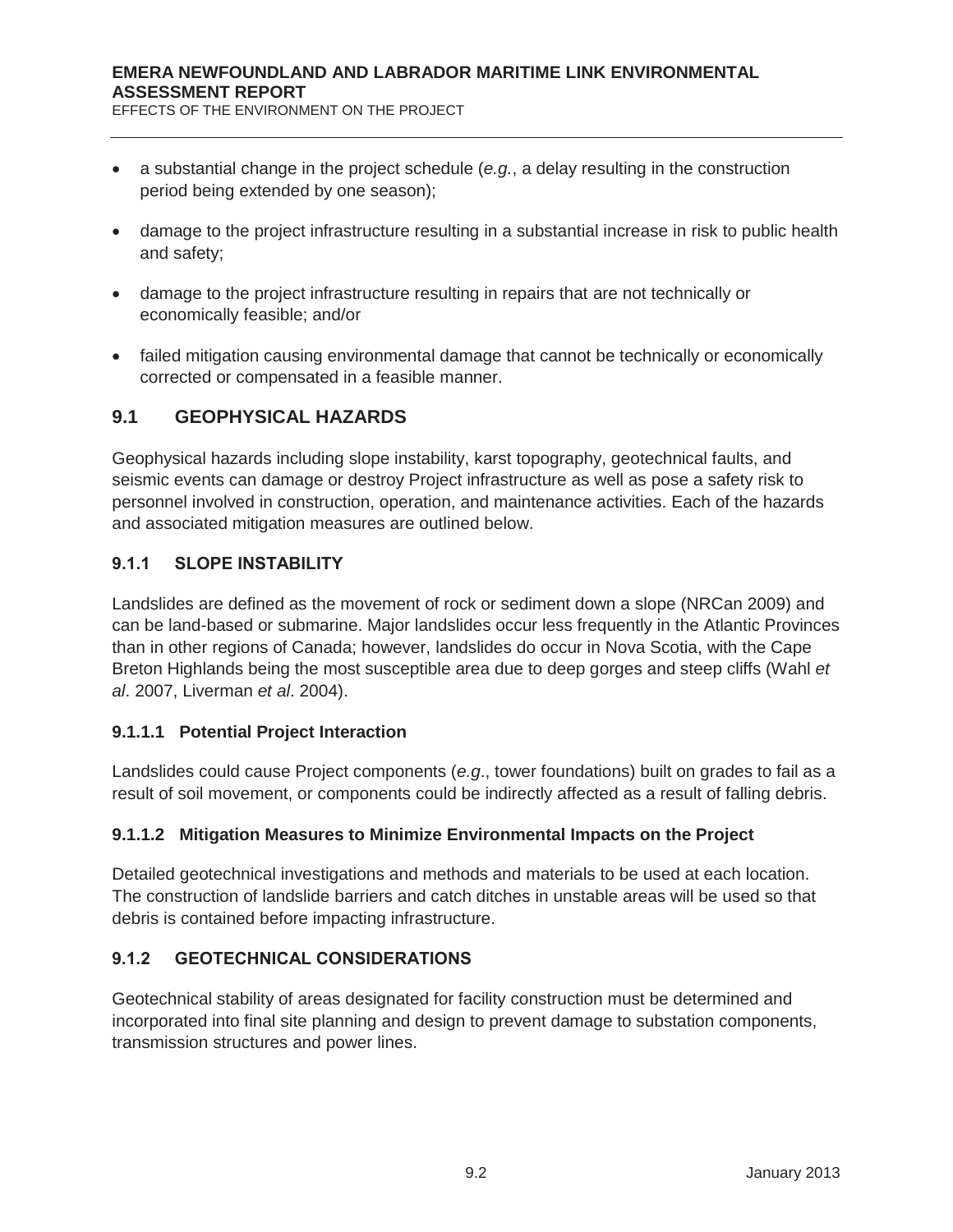## **9.1.2.1 Potential Project Interaction**

Unstable ground conditions associated with bogs and wetlands could affect equipment and components leading to structural failure and hazards to workers on the site and members of the public in the vicinity. For example, transmission structures could collapse if they are placed on unstable ground.

## **9.1.2.2 Mitigation Measures to Minimize Environmental Impacts on the Project**

Detailed geotechnical investigations and assessments will be undertaken before construction to determine the stability and composition of the soil and underlying geology, the results of which will be factored into site-specific design and site preparation before construction commences. Construction may include additional stabilizing measures such as replacing *in-situ* materials to increase stability, sub-base preparation, and the use of guy-wires, as required.

# **9.1.3 KARST TOPOGRAPHY**

Karst is a distinctive type of topography in which the landscape is largely shaped by the dissolving action of water on carbonate bedrock (usually limestone, dolomite or marble). This geological process, occurring over many thousands of years, results in unusual surface and subsurface features ranging from sinkholes, vertical shafts, disappearing streams, and springs, to complex underground drainage systems and caves. This type of topography is known to occur in Cape Breton.

#### **9.1.3.1 Potential Project Interaction**

Unstable ground conditions associated with sinkholes could affect equipment and components leading to structural failure and hazards to workers and the general public. For example, transmission structures could collapse if they are placed on unstable ground.

#### **9.1.3.2 Mitigation Meas**u**res to Minimize Environmental Impacts on the Project**

For most of the route the new transmission line will follow an existing transmission corridor. In addition, detailed geotechnical investigations and assessments will be undertaken before construction to determine the stability and composition of the soil and underlying geology. NSDNR will also be engaged to provide information on the known location of karst landforms that might need to be avoided or which would require specific mitigation measures.

#### **9.1.4 SEISMIC EVENTS**

Most seismic events, including earthquakes, are caused by shifting of the earth's crust and tectonic plates. Eastern Canada is located in a stable continental region within the North American Plate and, as a consequence, has a relatively low probability of earthquake activity. However rare, large and damaging earthquakes have occurred here in the past and may occur in the future.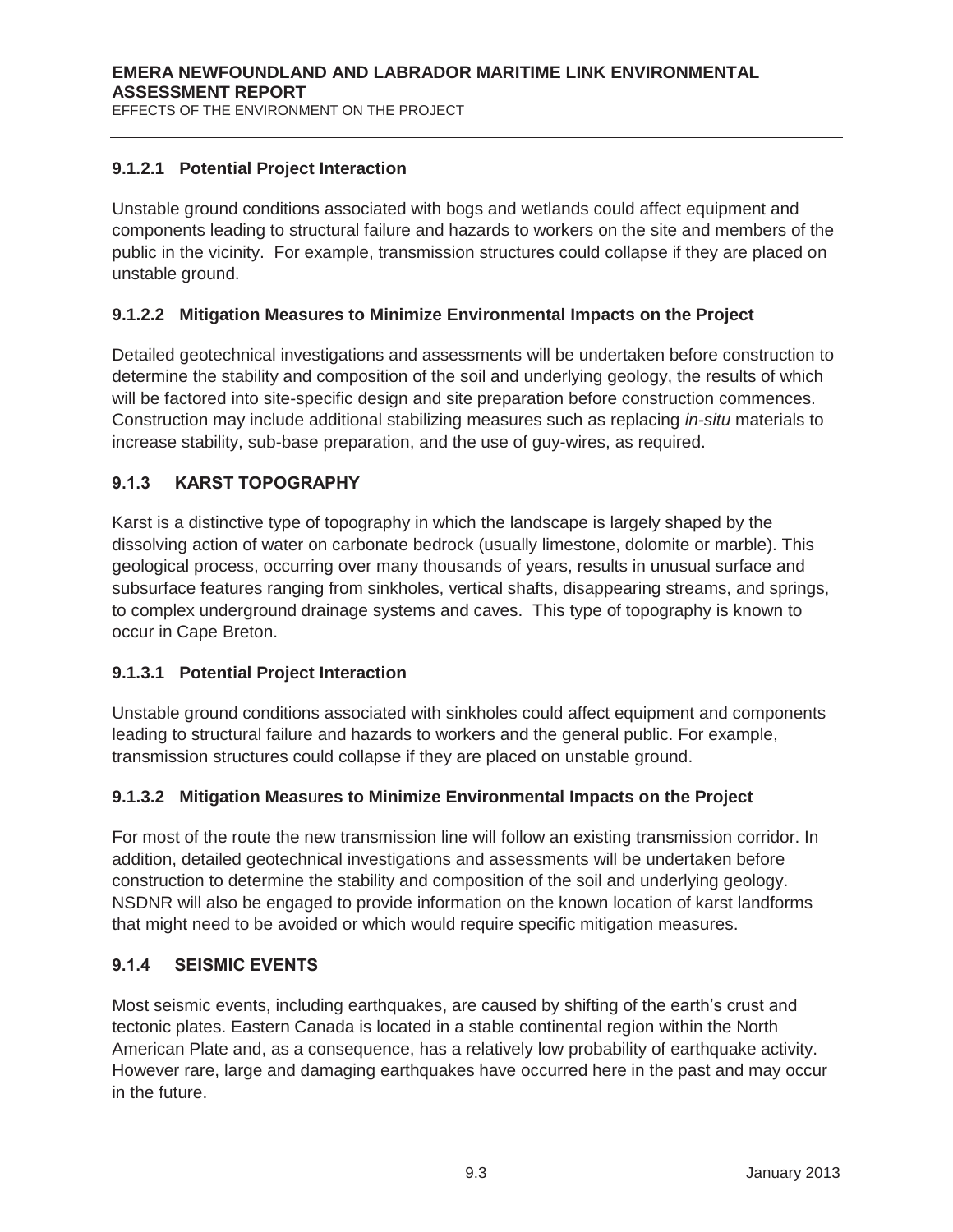Approximately 450 earthquakes occur in eastern Canada each year. Of these, an average of four will exceed magnitude 4, and thirty will exceed magnitude 3. A seismic event that is greater than magnitude 5 can be anticipated 3 times per decade, on average. A magnitude 3 event can be felt in the immediate area near the centre of the quake, and a magnitude 5 event is considered the threshold for damage (NRCAN 2011).

#### **9.1.4.1 Potential Project Interaction**

Seismic events can cause direct damage to the Project infrastructure through shaking and vibration. Structural damage could also be indirectly caused by geotechnical instability. Structural failure of various Project components could also cause a hazard to workers and members of the public in the vicinity.

#### **9.1.4.2 Mitigation Measures to Minimize Environmental Impacts on the Project**

To reduce the impact on Project infrastructure, Project components will be designed and installed according to relevant CSA design and National Standards of Canada for local seismic risk (*e.g.*, CAN/CSA-S832-06 (R2011) - Seismic Risk Reduction of Operational and Functional Components (OFCs) of Buildings). Where required, the construction of landslide barriers and catch ditches in unstable areas will be used so that debris is contained before impacting infrastructure.

# **9.2 CLIMATE EFFECTS**

# **9.2.1 EXTREME WEATHER**

Extreme weather events such heavy wind, precipitation, freezing rain, ice formation, and lightning strikes can occur year round in Atlantic Canada and could potentially have adverse effects on the Project infrastructure and personnel during construction and operation and maintenance.

The thirty-year climatic normals (EC 1971-2000) for Sydney, NS and Port aux Basques, NL based on EC's climate database (EC 2012b, EC 2012f) are presented below.

In Sydney, average maximum daily temperatures range from -1.9 °C in February to 22.7 °C in August, while minimum daily temperatures range from -11.6 ºC in February to 12.6 ºC in August. Extreme temperatures range from 35.5 °C to -27.7 °C. Average monthly precipitation ranges from 86.8 mm in July to 151.8 mm in January, with an annual average precipitation of 1,504.9 mm per year. Extreme daily precipitation has been recorded up to 128.8 mm (EC 2012b).

Average monthly wind speed ranges from 15.1 km/hr in August to 21.3 km/hr in January, with maximum recorded wind gusts up to 161 km/h (EC 2012b).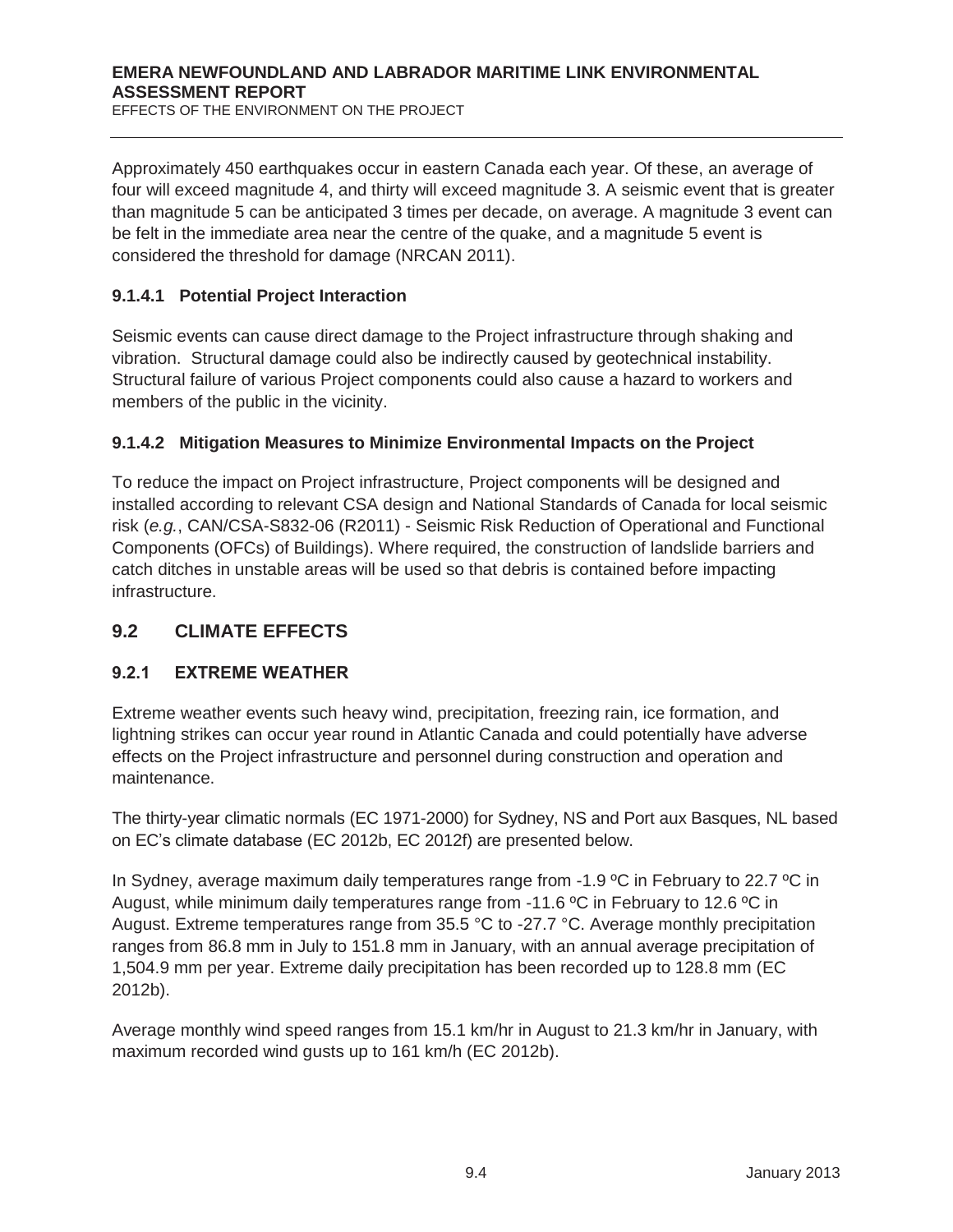EFFECTS OF THE ENVIRONMENT ON THE PROJECT

In Port aux Basques, average maximum daily temperatures range from -13.0 °C in February to 18.3 ºC in August, while minimum daily temperatures range from -9.8 ºC in February to 11.7 ºC in August. Extreme temperatures range from 30.0 °C to -26.1 °C. Average monthly precipitation ranges from 113.9 mm in March to 150.8 mm in October, with an annual average precipitation of 1,569.5 mm per year. Extreme daily precipitation has been recorded up to 111.4 mm (EC 2012f).

Average monthly wind speed ranges from 17.5 km/hr in August to 32.3 km/hr in January, with maximum recorded wind gusts up to 161 km/h (EC 2012f).

Tropical cyclones are intense low pressure systems that form in tropical waters and can occasionally affect weather in areas as far north as Newfoundland and Labrador. Nova Scotia experiences tropical cyclones from June to November, with the most active months being August, September, and October (EC 2009). Since 2000, five hurricanes have made landfall in Nova Scotia or have passed close to shore. The most notable of these were Hurricane Juan (2003), Hurricane Gustav (2002), and Hurricane Earl (2010). Hurricane Gustav, which tracked over southern Cape Breton with winds over 100 km/h, caused power outages, road washouts and coastal flooding (EC 2010a).

Refer to Section 4 for more detail on climate in Newfoundland and Labrador and Nova Scotia.

#### **9.2.1.1 Potential Project Interaction**

There are a variety of ways in which extreme weather events can interact with the Project, some of which include those described below.

- During construction, high winds may result in work stoppages for operational or safety reasons, and could limit access. Airborne debris could interact with the cables, causing damage and potential power outages.
- During operation, high winds could add sufficient force on transmission towers and wires to cause structural damage.
- Lightning strikes could cause damage to Project equipment and injury or death to workers.
- Extreme rain events can result in stoppages of outdoor work when it creates unsafe working conditions. It is normal operating practice to conduct work risk assessments prior to the commencement of work.
- Wind and freezing rain can cause ice to build up on one side of the transmission cable thereby interfering with air flow and resulting in an undulating motion of the cable (known as galloping). This motion can induce strain on the cable and associated structures, and may result in a structural damage and outages.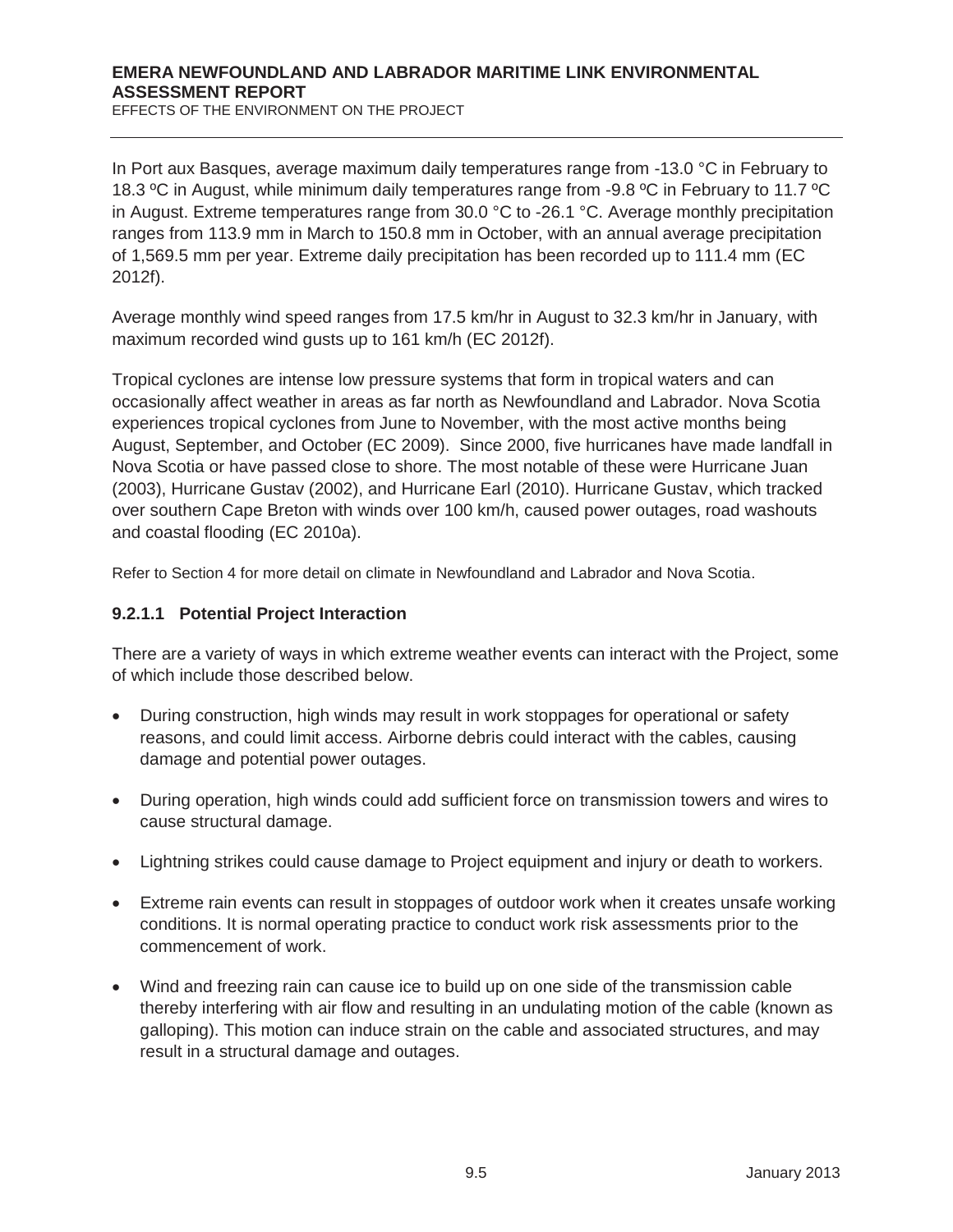EFFECTS OF THE ENVIRONMENT ON THE PROJECT

- x Freezing rain could lead to ice build-up (*e.g.*, melting conditions after snowfall) affecting operation as Project components may not bear the additional load.
- Breakage of ice buildup can cause potentially damaging vibrations to the cable.
- Ice debris falling from the lines or towers may damage other Project components or nearby structures.

#### **9.2.1.2 Mitigation Measures to Minimize Environmental Impacts on the Project**

A variety of mitigation measures will be implemented to offset any negative effects of extreme weather on Project infrastructure and personnel, including those described below.

- Project components will be designed and installed according to relevant CSA design standards and National Standards of Canada (*e.g.*, CAN/CSA-C22.3 No. 1-10 - Overhead Systems and CAN/CSA-C22.3 No. 60826-10 - Design Criteria of Overhead Transmission Lines).
- Work risk assessments are conducted prior to the commencement of work. At-risk work will be suspended during weather events where lightning is a known possibility, and where risk to workers is identified.
- The design and installation of Project components will take into account the potential risk indicated by meteorological data (*e.g*., tower cable sag allowance will consider typical ice loads).
- Rain is an expected work condition and the construction schedule will allow for reasonable rain delays for relevant work activities. The EMP will include provisions for site drainage; sedimentation and erosion control will be designed to withstand extreme rain so that facility structures are not put at risk.
- Erodible soils on the construction sites will be mitigated using appropriate site drainage and sedimentation control measures. Contractors will use the principles of erosion and sedimentation control detailed in Section 2.6.7 at all sites where soil or sub-soil has been exposed and there is potential for erosion.

#### **9.2.2 CLIMATE CHANGE**

Predicting the effects of global climate change is extremely complex. Climate models are evolving, but are not yet sufficiently accurate to specifically describe future events and conditions. Numerous climate change-related effects have been observed globally. Many of these effects are anticipated to intensify over the next century, including increasing temperatures, receding glaciers, melting of permafrost, rising sea levels, coastal flooding and changing precipitation patterns.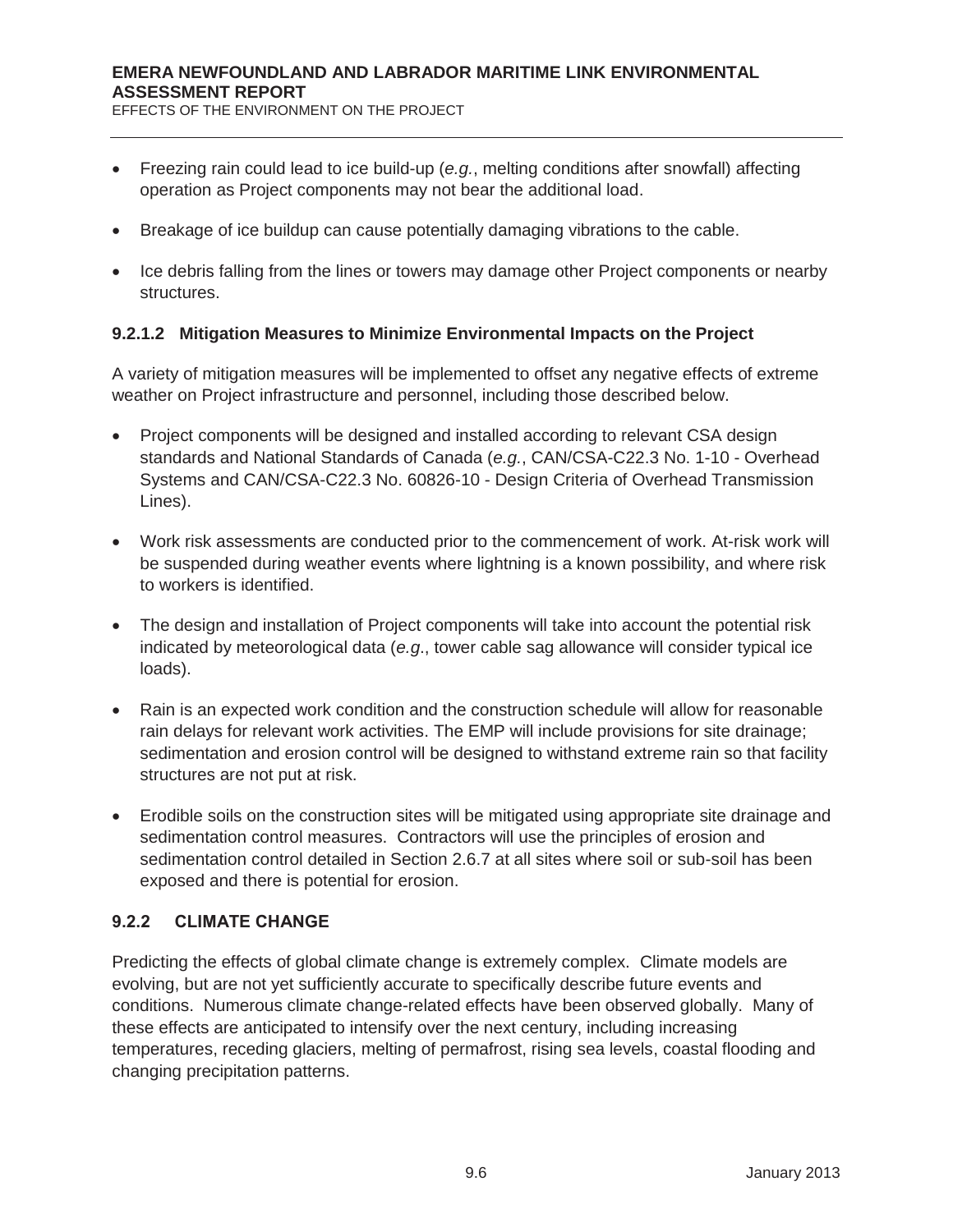EFFECTS OF THE ENVIRONMENT ON THE PROJECT

Using a Statistical Downscaling Model (SDSM) based on two global climate models (CGCM2 and HadCM3), Lines *et al*. (2008) predicted future climate change scenarios for 14 sites in Atlantic Canada. Table 9.2.1 shows the results from both models for the site closest to the Project (Sydney, Cape Breton). As Lines *et al*. (2008) concluded, the variation in results demonstrate that more than one model output should be used to determine appropriate views of future climate.

| Years     | T max $(^{\circ}C)$ |        |       | T min  | % Precipitation |        |  |
|-----------|---------------------|--------|-------|--------|-----------------|--------|--|
|           | CGCM2               | HadCM3 | CGCM2 | HadCM3 | CGCM2           | HadCM3 |  |
| 2010-2039 | 1.06                | 0.92   | 1.12  | 1.03   |                 |        |  |
| 2040-2069 | 1.42                | 1.15   | 1.49  | 1.39   |                 | -3     |  |
| 2070-2099 | 2.12                | 2.17   | 2.21  | 2.40   |                 |        |  |

#### **Table 9.2.1 Annual Projected Increases in Mean Annual Maximum and Minimum Temperature, and Percent Precipitation, for Sydney, Nova Scotia With Respect to 1961-1990 Baseline Period**

Source: Lines *et al*. 2008.

Both models agree that temperatures are projected to increase in all seasons. This average temperature change will be gradual over the period and will change precipitation types and patterns. The warmer fall and winter temperatures could mean later freeze up; wetter, heavier snow; more liquid precipitation occurring later into the fall; and possibly more freezing precipitation during both seasons. There is less agreement among the global circulation and regional downscaling models regarding changes in precipitation as shown in Table 9.2.1.

There is a consensus in the climatological community concerning the overall anticipated environmental effects of climate change, in particular since many of the changes are documented as already occurring. For example, over the next 100 years, Atlantic Canada will likely experience warmer temperatures, more storm events, increasing storm intensity, rising sea level, and more storm surges, coastal erosion and flooding (Vasseur and Catto 2008).

Sea level rise in the Maritimes has been occurring since the end of the last ice age, about 10,000 years ago. During the 20th century the sea level at Charlottetown, Halifax, and Sydney has risen at a rate of approximately 0.3 m/century, which included 0.2 m/century of crustal subsidence (Forbes *et al*. 1997). The rate of change in global mean sea level is accelerating in the 21<sup>st</sup> century due to global warming impacts, notably the melting of polar ice caps. The future global mean sea level rise will likely be greater than 1 m per century, well above 2007 projections from the Intergovernmental Panel on Climate Change (which were up to 0.59 m/century) (Solomon *et al*. 2007). The global mean sea level rise is now predicted to range from 0.9 m to 1.6 m by 2100, if the melting of polar ice caps continues as predicted (Arctic Monitoring and Assessment Program 2011). In Sydney, crustal subsidence may slightly increase the rate of sea level rise, but only by a relatively small amount (approximately 10% or less of the mean sea level rise due to global warming) (Forbes *et al*. 1997).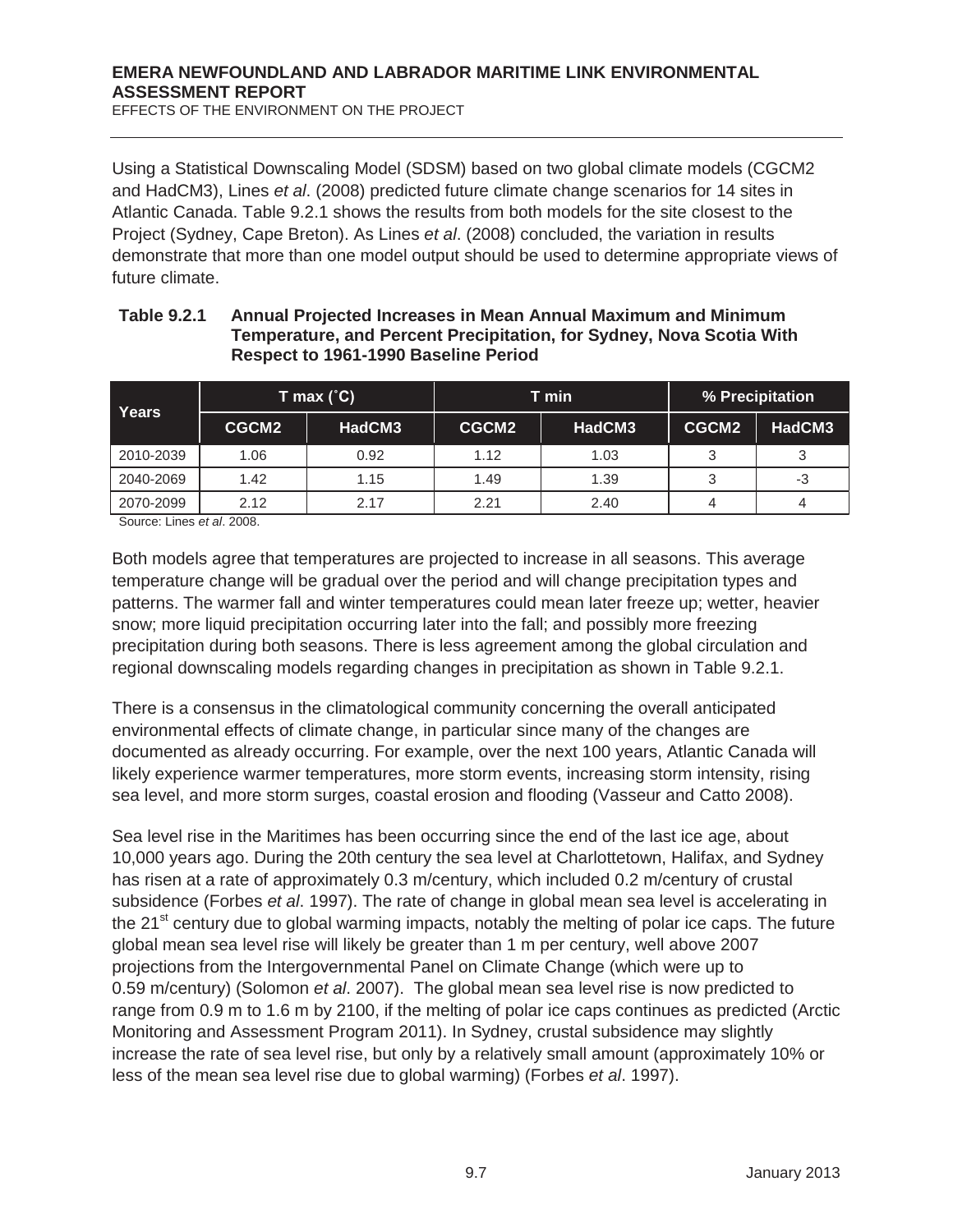## **9.2.2.1 Potential Project Interaction**

Projected climate changes may affect operation of the Project in several ways including: increased frequency and intensity of storm surges; increased frequency of extreme storms accompanied by strong winds; increased incidence of flooding and erosion; sea level rise; and increased frequency of heavy precipitation events. Each of these, if not engineered and designed for, could result in damage to infrastructure.

## **9.2.2.2 Mitigation Measures to Minimize Environmental Impacts on the Project**

Potential effects of climate change and sea level rise on construction and operation will be considered and incorporated in the planning and design of Project infrastructure to minimize the potential for long-term damage. Inspection and maintenance programs will prevent the deterioration of the infrastructure and will help to maintain it in compliance with applicable codes and standards.

The following mitigation measures will reduce potential effects of climate change on the Project, as well as potential environmental effects.

- Infrastructure will be designed to a standard appropriate for the level of risk. Overland structures (*e.g.,* towers, grounding site breakwater) will be designed to a 1:50 year return period weather event with potential design enhancements in certain locations depending on climatic conditions (*e.g.*, ice loading, wind, *etc.*). In the marine environment, the subsea cable protection will be designed up to a 1:1000 year contact rate with the potential for enhancements in specific locations depending on factors influencing contact risk (*e.g*., iceberg, pack ice, local geology, *etc.*).
- Storm water infrastructure will be designed to withstand predicted increases in precipitation.
- The berms constructed as part of the grounding sites facilities will be designed to applicable standards for storm surge and coastal erosion.
- The ERP will include procedures for responding to extreme climate conditions such as storms and flooding to protect workers and the public as well as the security and integrity of infrastructure.

Because the effects of climate change are difficult to predict in advance, an adaptive management program will be developed to monitor early warning signs for structural weakness or risk due to climate change and rising sea levels.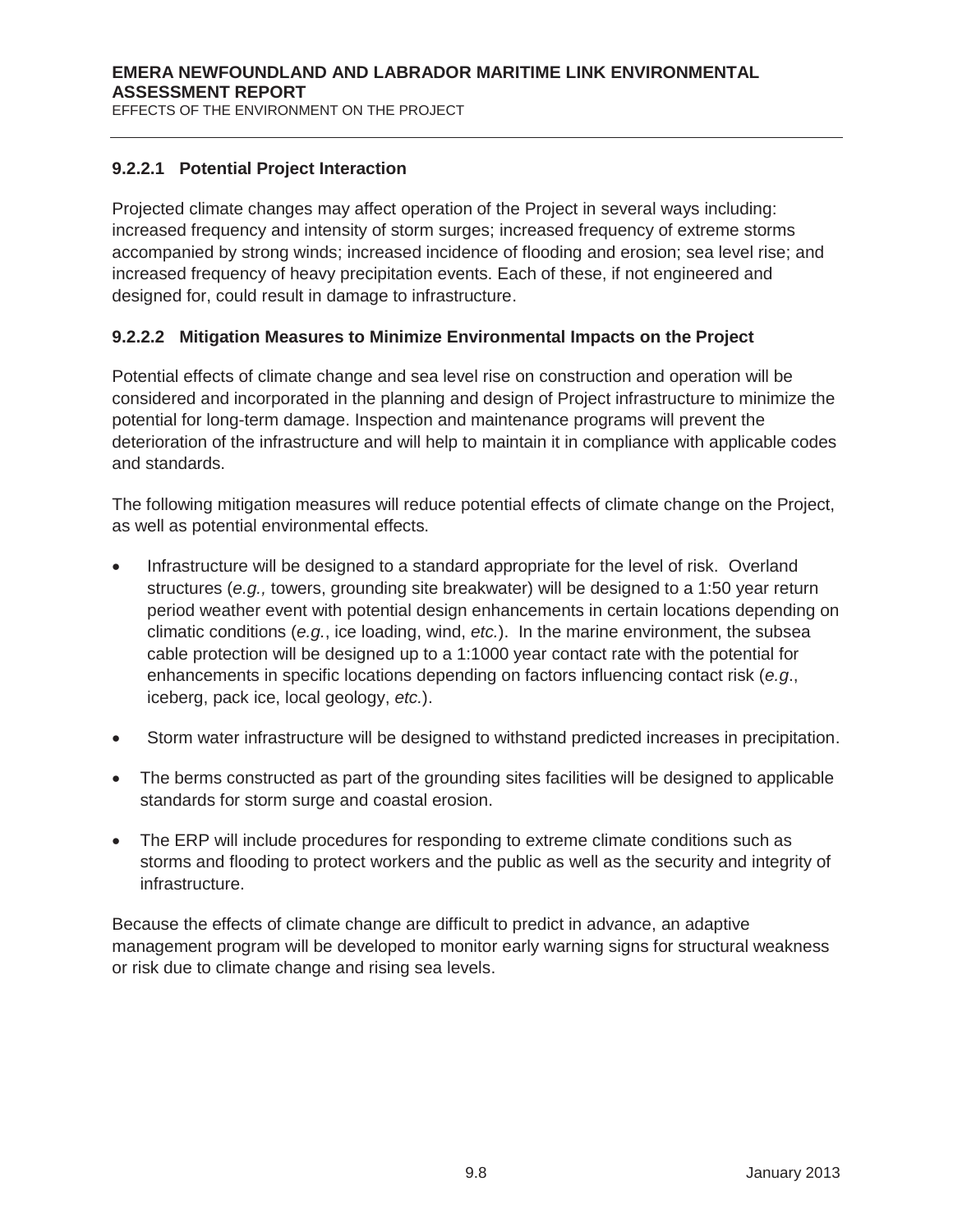# **9.3 WILDFIRES**

## **9.3.1 WILDFIRES**

The mean danger of forest fires during the fire season in the Nova Scotia portion of the Study Area is rated as moderate (for years 1971-2000); where moderate is defined as creeping or gentle surface fires that are easily contained by ground crews with pumps and hand tools (NRCan 2012b). In the Newfoundland and Labrador portion of the Study Area the mean danger of forest fires during the fire season is rated as low (for years 1971-2000); where low is defined as fires likely to self-extinguish and new ignitions are unlikely. Any persistent fires will be limited to smoldering in deep, drier layers (NRCan 2012b).

## **9.3.1.1 Potential Project Interaction**

While there is potential for natural forest fires to occur in or near the Study Area, it is not likely to have a substantive effect on construction or operation of the Project. Nova Scotia and Newfoundland and Labrador have well-developed forest fire control programs designed to quickly locate and control fires, thereby minimizing the potential magnitude and extent of any fires, and their effects on the Project.

The facility structures will be constructed primarily of concrete and stainless steel, which are not typically affected by fire. Therefore, Project-related infrastructure is not likely to be substantively affected by fire occurring close to facilities.

A forest fire could affect project scheduling through temporary work interruptions, as well as interrupting service during operation. If workers are in the area during a time of a forest fire, their health and safety may also be at risk.

#### **9.3.1.2 Mitigation Measures to Minimize Environmental Impacts on the Project**

The ERP will describe fire-related emergency response capability, emergency response plans, and required training. If fire were to break out in direct proximity to the Project, emergency measures would be in place to protect workers and the public and quickly control and extinguish the flames. Work sites and Project facilities will be supplied with fire suppression equipment including water-packs and shovels. If a fire occurs the appropriate personnel and agencies will be notified immediately. Depending on the nature of the fire, site evacuation may be required.

# **9.4 MARINE HAZARDS**

#### **9.4.1 ICEBERGS/PACK ICE**

The risk of ice scour has been considered for both the Newfoundland and Labrador and Nova Scotia landfall sites and all portions of the Study Area less than 200 m deep. Sea ice typically forms in the western and northern coastal zones of the Gulf of St. Lawrence during December; by the end of January the sea ice starts to flow through the Cabot Strait under the influence of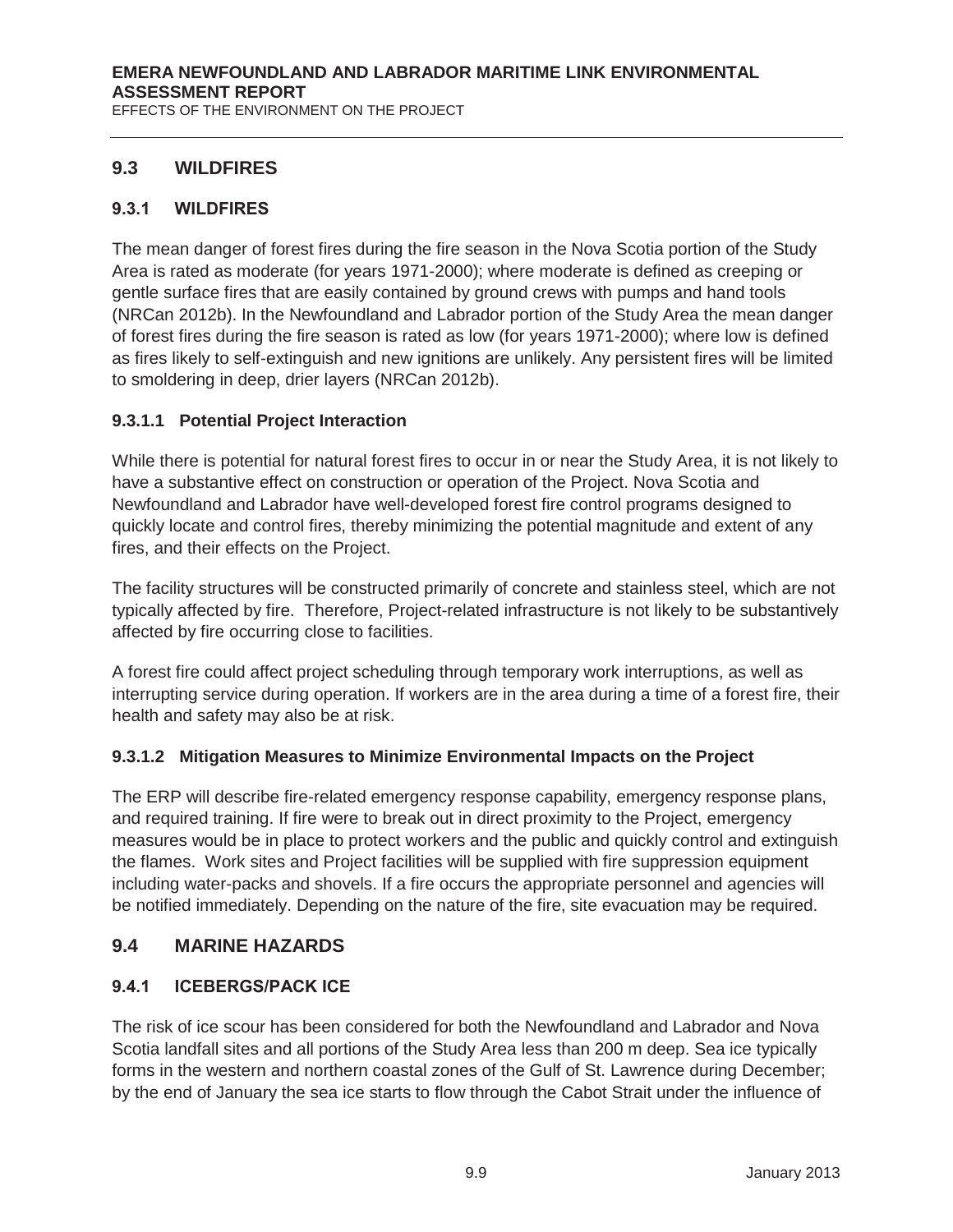surface currents and wind. In some years a mixture of locally-formed and drift ice may extend as far to the southwest as Halifax and Sable Island. The spring breakup of ice normally commences in March and recedes to patches within the Gulf of St. Lawrence by mid-April. In severe years, ice may stay on the Scotian Shelf until May or June. Icebergs are extremely rare within the Cabot Strait and are unlikely to affect the Project during installation of the subsea cables or operations (EC 2010b).

## **9.4.1.1 Potential Project Interaction**

Ice scour and gouging associated with pack ice could impact subsea cables in water depths less than 200 m deep as well as shoreline installations including grounding sites.

## **9.4.1.2 Mitigation Measures to Minimize Environmental Impacts on the Project**

The results of a Project-specific iceberg/pack ice study that investigated and modelled potential risks will be considered in Project design and construction. Recommendations of the report will continue to influence various aspects of Project planning and design; for example the cable landfall (HDD), and cable protection (two counter-helical armour layers of galvanized steel wires wrapped in polypropylene or polyethylene for further protection from abrasion). Grounding site equipment will be installed inside protective berms and subsea cables will be buried in areas of potential ice scour as a primary means of protection. The cable design will also incorporate a protective wire outer sheath.

#### **9.4.2 OCEAN CURRENTS**

During all seasons there is a southerly surface current flow from the Gulf of St. Lawrence through the Cabot Strait and offshore (Wu and Tang 2011). During the autumn and winter months, surface currents average approximately 15 cm/s, slowing down in the spring and summer months to less than 5 cm/s. There is a constant year-round inflow of water into the Gulf of St. Lawrence through the Cabot Strait at water depths of 50 to 400 m along each side of the Laurentian Channel. During the summer and autumn this deeper water current flows faster on the Nova Scotia slope, and faster on the Newfoundland slope in the autumn. At the bottom of the Cabot Strait at water depths of 450 m there is a year-round outflow to the offshore area, with faster currents during the summer and autumn.

#### **9.4.2.1 Potential Project Interaction**

Ocean currents may have direct effects on the subsea cables by causing movement and strain on unsupported cable sections. Strong currents may destabilize *in-situ* rock and structures that provide support and/or protection to the cables. Strong currents may also cause substantial movement of sediment or scouring of the supporting material under the cable, possibly resulting in excessive sag in open spans.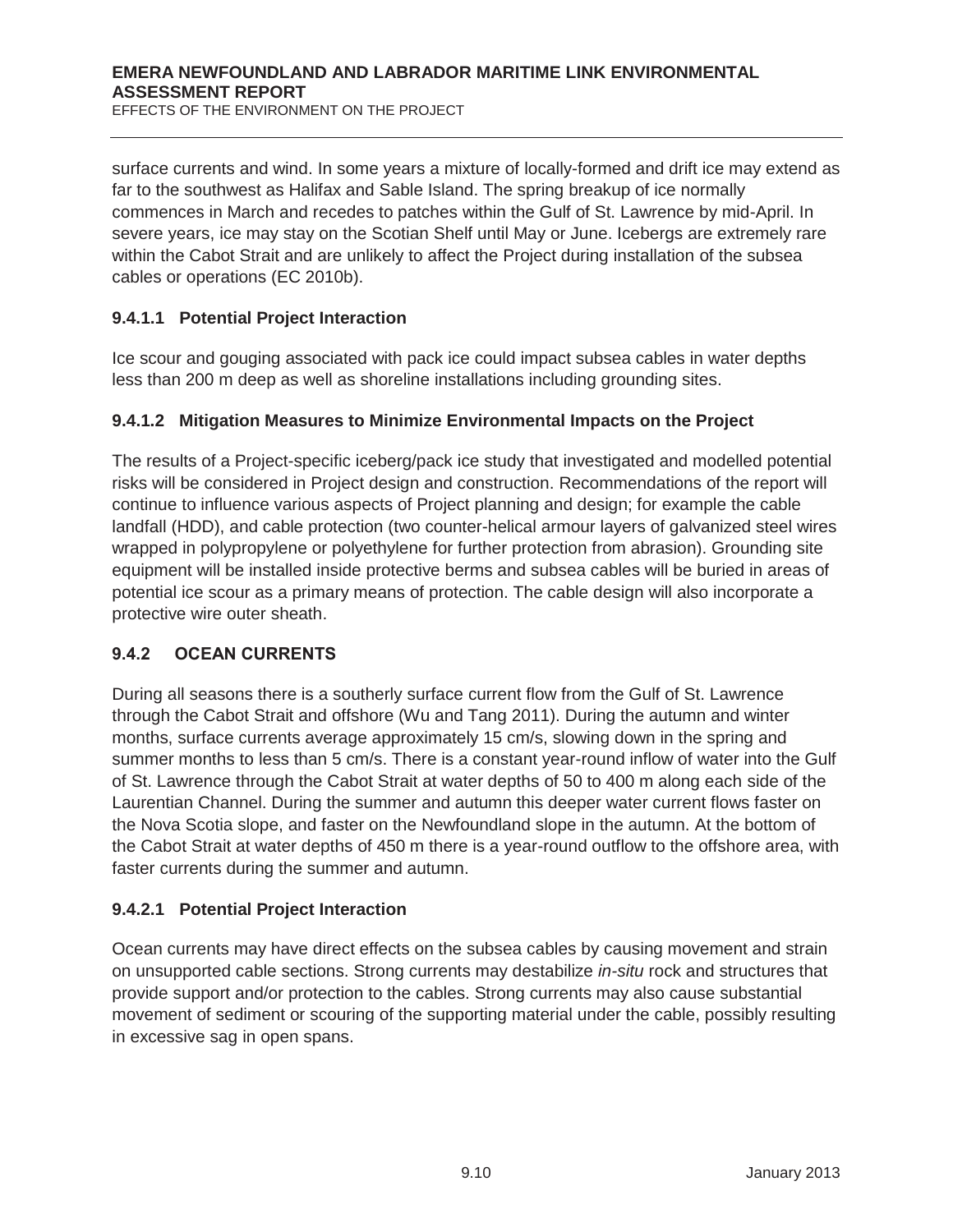#### **9.4.2.2 Mitigation Measures to Minimize Environmental Impacts on the Project**

Subsea infrastructure will be built to withstand ocean currents and storm events typically found within the region. In the nearshore areas in water depths up to 200 m cables will be buried below the seabed to avoid interaction with pack ice. This burial will have a secondary benefit of avoiding scour of supporting materials under the cable due to sediment transfer from strong ocean currents. In water depths up to 20 m, the cable will be routed through conduits installed in boreholes that will be drilled out into the seabed from the landfall locations by HDD.

After cable placement, subsea video inspection with ROVs will be conducted at prescribed intervals to monitor the installation conditions and to determine any maintenance that may be required.

## **9.4.3 SEISMIC ACTIVITY AND TSUNAMIS AND BAROTROPIC WAVES**

Submarine seismic events (earthquakes) can result in ground vibration, landslides and tsunamis (huge ocean waves). Earthquake activity of magnitude 6.0 and 7.2 was recorded in 1929 with epicenters in the Laurentian Slope, offshore of Nova Scotia. Vibration from this earthquake resulted in minor damage in Cape Breton (*i.e.*, fallen or cracked chimneys, minor landslides, blocked highways) and a massive submarine landslide and a tsunami were generated, the effects of which were felt in Newfoundland and Labrador (Fine *et al.* 2005).

Although the continental shelf along Canada's east coast is considered to be stable, the few submarine landslides that occur in this region are typically generated by seismic activity (Mosher 2008). The 1929 earthquake in the Laurentian Slope generated a submarine landslide and a tsunami that struck the Burin Peninsula on the island of Newfoundland and resulted in loss of life and damage/destruction to infrastructure (homes, wharves, telegraph cables) (Fine *et al*. 2005). The tsunami had wave heights of 3 to 7 m in Newfoundland and may have reached heights of more than 1 m in Nova Scotia (Ruffman 2001). While a tsunami may occur due to seismic activity on the Laurentian Slope, it would be rare, and the distance to Nova Scotia would reduce the wave energy (Ruffman 2001).

There have been two isolated incidents involving unusually large waves that struck the southeastern coast of Newfoundland and resulted in flooding and property damage. The incidents occurred on October 25, 1999 and September 25, 2000 and the waves were described as tsunami-like, although there was no evidence of seismic activity, underwater landslides or slumping on either occasion (Mercer *et al.* 2002). The most likely cause of these incidents has since been attributed to barotrophic waves that were a direct result of tropical storms that were active in the vicinity of the Grand Banks earlier on the same day as the respective wave events (*i.e.,* Tropical Storm Jose in 1999 and Tropical Storm Helene in 2000).

Barotropic waves of the type observed in southeastern Newfoundland can be generated by large storm systems traveling rapidly across the open ocean from deeper areas to shallower areas. When a quickly moving system of low atmospheric pressure moves from an expanse of deep water to a shallow region, and is followed immediately by the adjacent higher pressure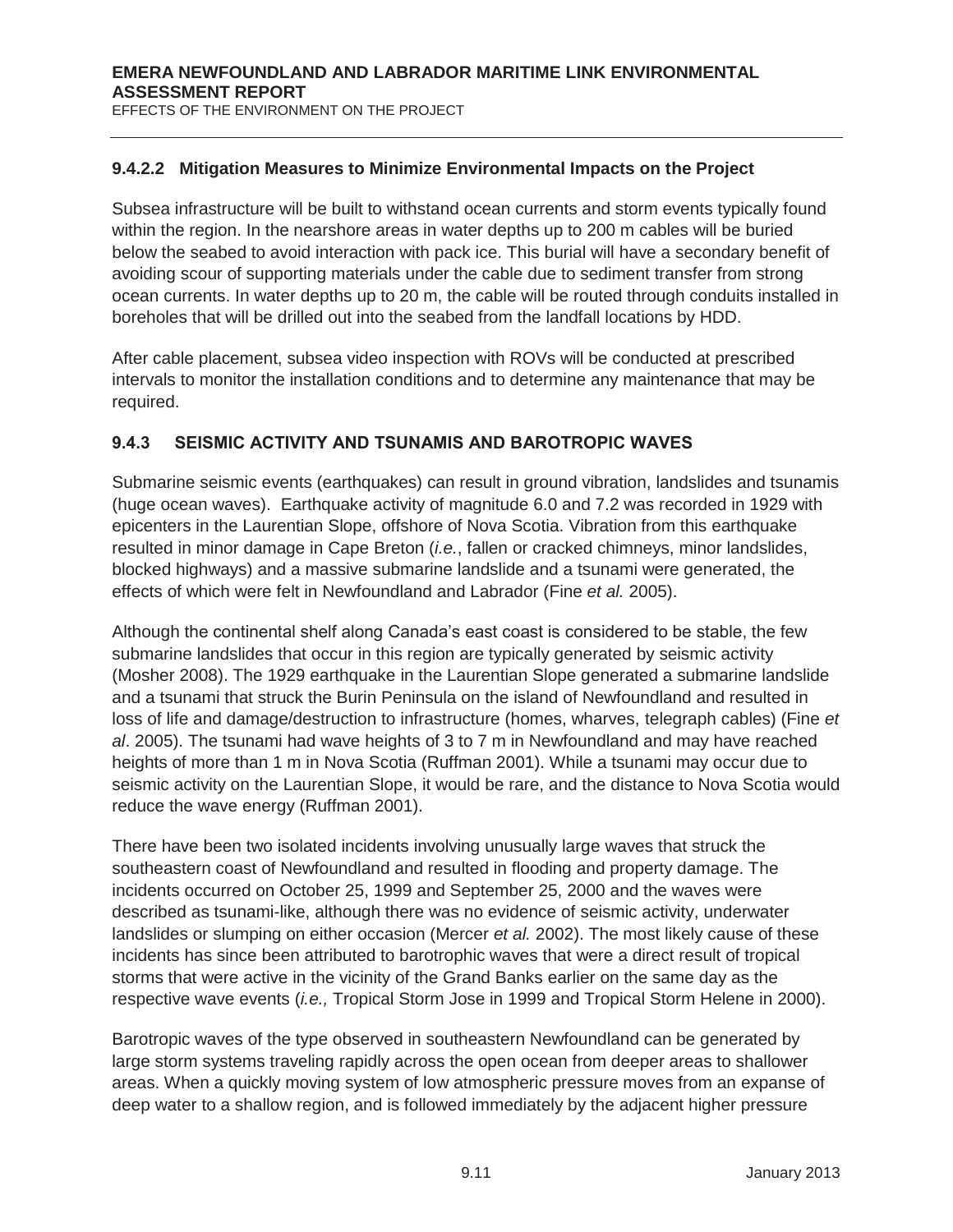EFFECTS OF THE ENVIRONMENT ON THE PROJECT

system outside of the storm, it can contribute to the formation of a large barotropic wave that then propagates towards shore.

Southeastern Newfoundland is more susceptible to barotropic waves than the Cabot Strait due to the proximity to open ocean, the greater frequency of storm tracks offshore, and the bathymetric characteristics of the Grand Banks. Although the likelihood of a barotropic wave occurring in the Cabot Strait is considered lower than for southeastern Newfoundland, at least one barotropic wave has been recorded in the Strait. In September 2006, the passage of Hurricane Florence across the Newfoundland shelf generated a barotropic wave, the amplitude of which along the shore diminished from approximately 45 cm to 12 cm as it propagated from the south coast of Newfoundland to the southern Nova Scotia seaboard (Thiebaut and Vennell 2010). Nonetheless, conditions are such in the Cabot Strait that any barotropic waves that may occur would generally be expected to be of smaller magnitude than those experienced in southeastern Newfoundland and more comparable with wind-driven storm waves. The Hurricane Florence example is consistent with this expectation.

#### **9.4.3.1 Potential Project Interaction**

Subsea seismic events have the potential to cause damage to the subsea cables through disturbance of supporting materials, sediment transfer, effects on currents, and the potential for a tsunami. Extreme waves – including intense waves and/or tsunami events triggered by subsea landslides or seismic events, as well as barotropic waves associated with atmospheric and bathymetric conditions – could cause shore scouring and potential damage to infrastructure. Based on research the potential damage from these events on subsea cables are anticipated to be low. Low-lying areas can be at risk of flooding during a tsunami or barotropic wave event, which could lead to direct infrastructure damage or indirect damage through degradation of ground (geotechnical) conditions.

#### **9.4.3.2 Mitigation Measures to Minimize Environmental Impacts on the Project**

Project design and construction will consider the risks and potential for seismic events, rogue waves, and/or tsunami events through a review of available information and modeling. Project infrastructure will be designed to withstand seismic events; rogue waves, and/ or tsunami events as prescribed through industry standards.

#### **9.4.4 SEABED PHYSIOGRAPHY AND GEOLOGY**

Project design and construction will consider the risks and potential for seismic events, rogue and barotropic waves, and/or tsunami events through a review of available information and modeling. Project infrastructure will be designed to withstand these events as prescribed through industry standards. The use of HDD will protect the subsea cable from several physical factors, including waves in general and ice scour.

The composition of surficial sediments was determined from side-scan sonar data; still images and video; and from detailed grain size analysis of sediment grab samples. Analysis of the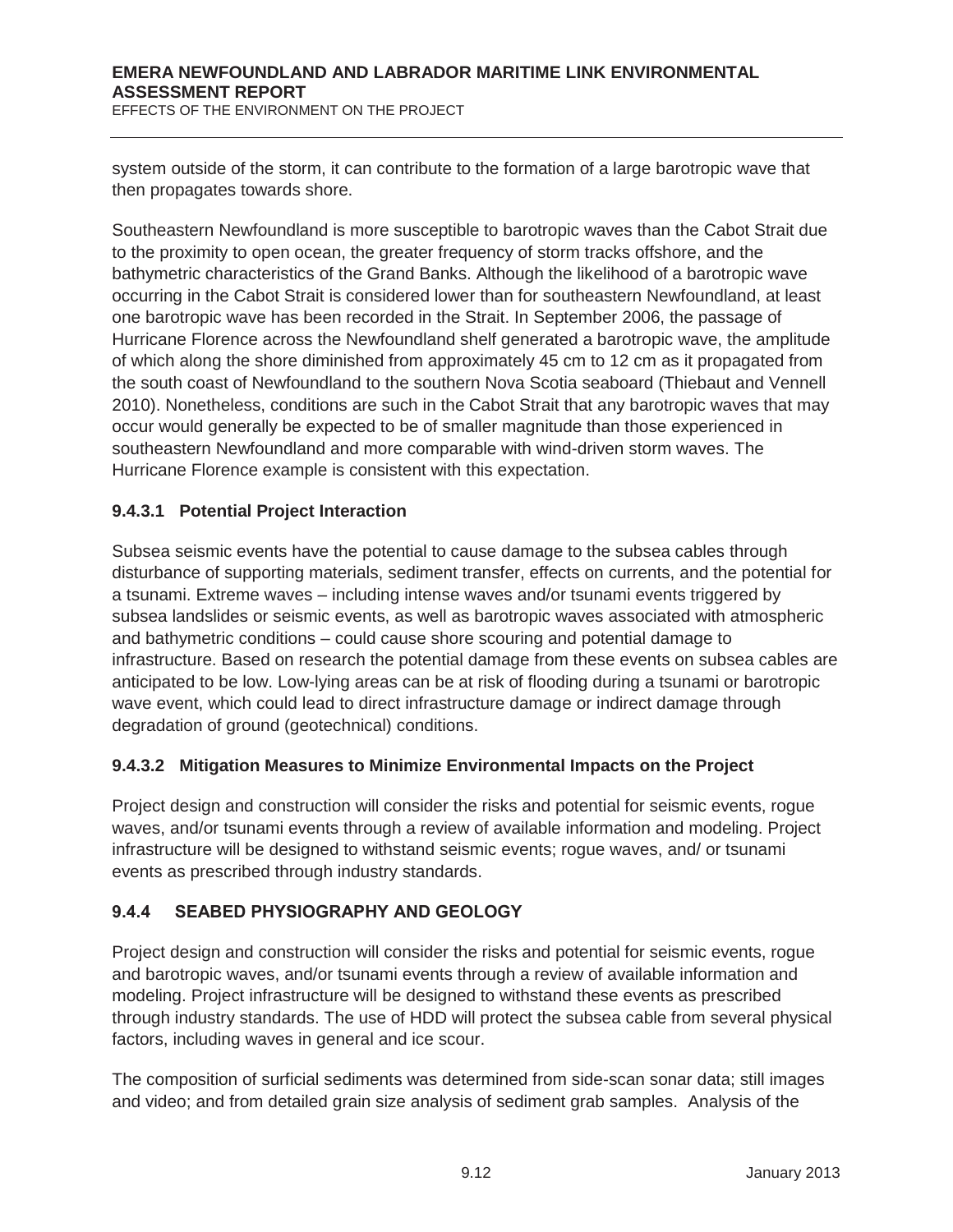side-scan sonar data revealed 18 acoustically distinct bottom types in the Study Area. Underwater video footage confirmed that the differences between the acoustic regions were due to changes in substrate and bedforms. Particle size analysis showed that the substrate types ranged from sandy-silt to sand across the Study Area. On the island of Newfoundland, the substrate is sandy to approximately 7.5 km from shore; the substrate is silty through the central portions of the Study Area; and sandy-silt is present from approximately 15 km east of the Nova Scotia shoreline. Bedrock was noted in the nearshore of the island of Newfoundland up to water depths of approximately 130 m, and off Nova Scotia for water depths up to approximately 37 m.

The Project crosses the depths of the Laurentian Channel, with sediments composed of silt (muddy clay). The area is covered by pockmarks and parallel furrows. Pockmarks are coneshaped depressions on the seabed resulting from the escape of gas or liquids from the subsurface through the sediments. They can range in size from a few metres to over 1 km in diameter and up to 50 m in depth off Nova Scotia on the Scotian Shelf. For the Study Area, pockmarks begin to occur approximately 38 km from the Newfoundland and Labrador shoreline, at about 460 m water depth, and continue to approximately 53 km off Nova Scotia. A total of 745 pockmarks were observed within the surveyed portions of the Study Area. The average diameter of pockmarks was 42 m along the short axis and 74 m along the long axis. The average depth of the pockmarks is 2.4 m. The smallest pockmarks are approximately 10 m in diameter, with the largest measuring over 300 m.

Sedimentary furrows are linear trenches found in the deep muddy seabed of the Laurentian Channel and are generally found in the same area as pockmarks. The furrows are parallel to one another and begin to occur about 28 km off Newfoundland and continue to be found for a further 43 km along the Study Area. The length of the furrows typically extends beyond the 2 km width of the Study Area. Large areas on either side of the Laurentian Channel show relic scour marks generated by the keels of icebergs from the distant past.

Sand waves and megaripples are bedforms that are generated by flow over the seafloor and their crestlines are oriented in the direction of the current. They are features formed by constructive and erosive processes which accompany sediment transport. Sand waves and megaripples are found within 2% of the Study Area. The largest sand waves have wavelengths of 100 m and amplitudes of 1 to 2 m.

# **9.4.4.1 Potential Project Interaction**

Pockmarks are formed by the forceful venting of gas which could damage cables directly through breakage or shearing; or indirectly by exposing the cables or damaging *in-situ* rock and structures that provide support. Sandwaves and mega-ripples are not static, therefore there is a risk that a cable buried in one of these structures would be moved or exposed by ongoing sediment transfer. Sediment transfer (particularly on the steep slopes of the Laurentian Channel) could affect cable integrity.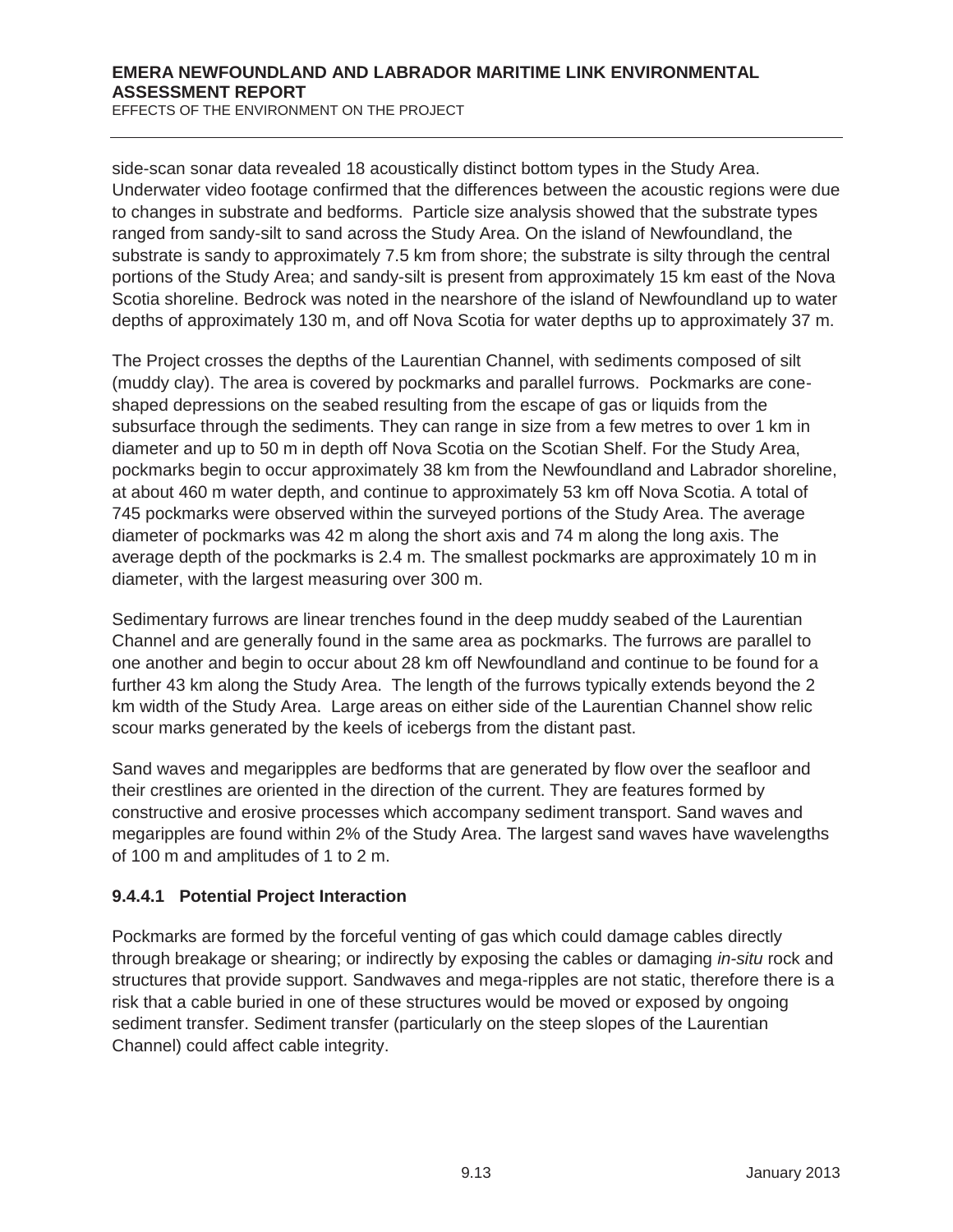#### **9.4.4.2 Mitigation Measures to Minimize Environmental Impacts on the Project**

The results of the detailed marine survey completed in 2011 will be used to select a route for the cable to avoid any potentially problematic seabed features. A sediment transport study was completed and results will provide information on the location of physiographic formations within the Study Area. These have been characterized with respect to the potential location (placement and depth) and design of the subsea cables.

# **9.5 SUMMARY OF RESIDUAL EFFECTS**

The environment could potentially have an effect on the Project but this will be mitigated through careful design in accordance with factors of safety, good engineering practice, and adherence to standards and codes. The mitigation measures and strategies described in this EA and the selection of materials that are able to withstand the environmental conditions that can reasonably be expected in the Study Area are considered adequate to address these concerns. Scheduling of activities will allow for weather disruptions.

Based on a consideration of the various strategies and design and mitigation measures described in the EA, it is concluded that any effects of the environment on the Project will be managed by design, monitoring and adaptive management and are, therefore considered to be not significant.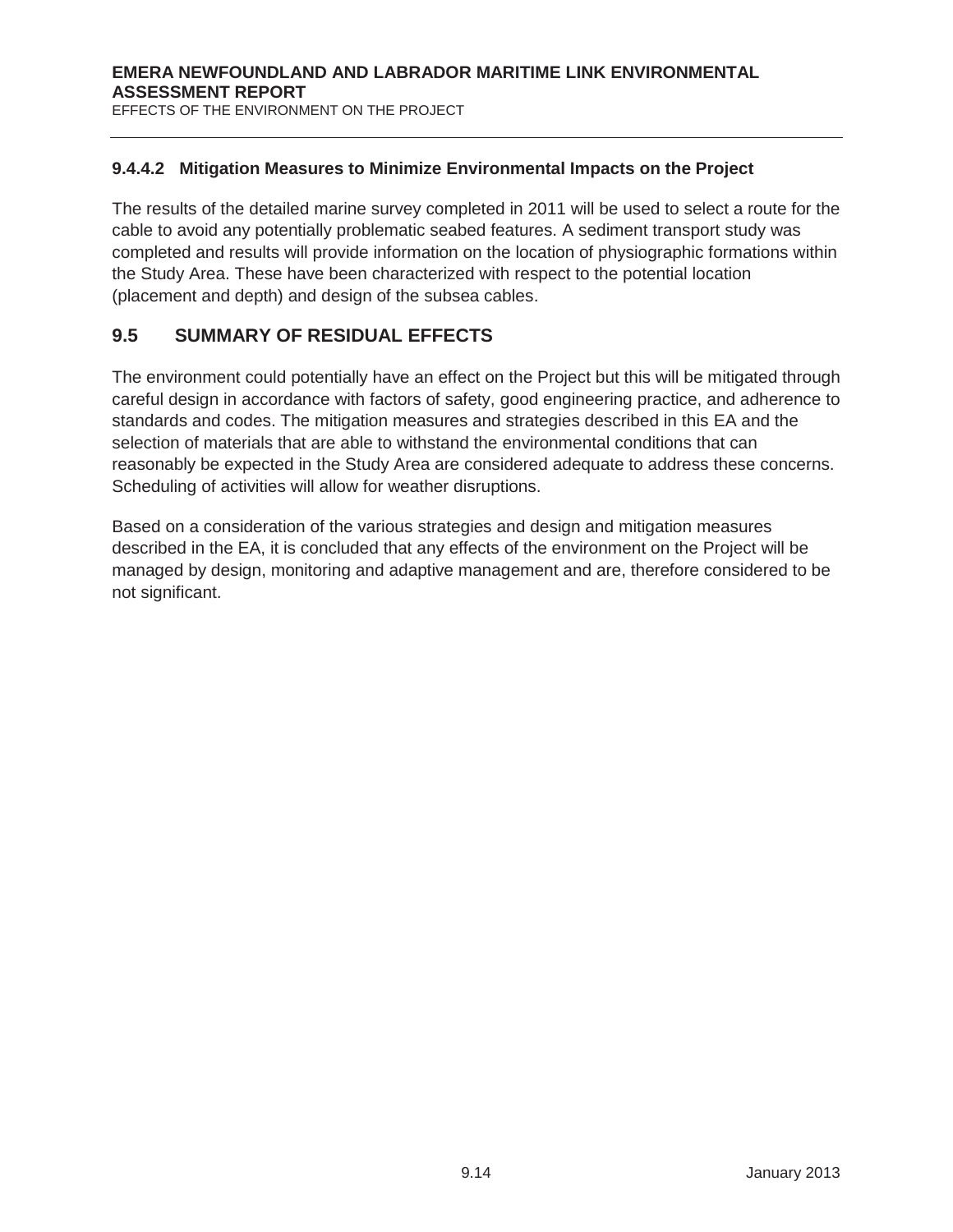*CEAA* requires that all screenings and comprehensive studies include the environmental effects of accidents or malfunctions that may occur in connection with the project as well as the significance of those effects. This section provides an assessment of selected accidents and malfunctions potentially associated with the Project that could, if they occurred, cause environmental effects.

# **10.1 APPROACH**

## **10.1.1 IDENTIFICATION OF ACCIDENTS AND MALFUNCTIONS**

Project-related accidents and malfunctions (including credible worst-case scenarios) were defined according to the professional judgment of ENL and the Study Team. The general approach to assessing the potential environmental effects of such situations involved the following elements:

- consider the potential Accidents and Malfunctions that may occur during the life of the Project;
- describe the safeguards that have been established to protect against such occurrences;
- consider the contingency/emergency response procedures if an accident or malfunction were to occur; and
- determine the residual environmental effects that may result and the significance of those effects.

The accidents/malfunctions with potential environmental effects considered in this assessment include:

- electrical hazards;
- tower failure;
- hazardous material spills;
- vehicle/vessel/aircraft accidents;
- unexploded ordnances (UXOs); and
- release of HDD drilling fluids.

# **10.1.2 POTENTIAL INTERACTIONS WITH VECs**

A preliminary screening was conducted to determine if any of the VECs would likely be affected as a result of possible accidents or malfunctions associated with the Project. Table 10.1.1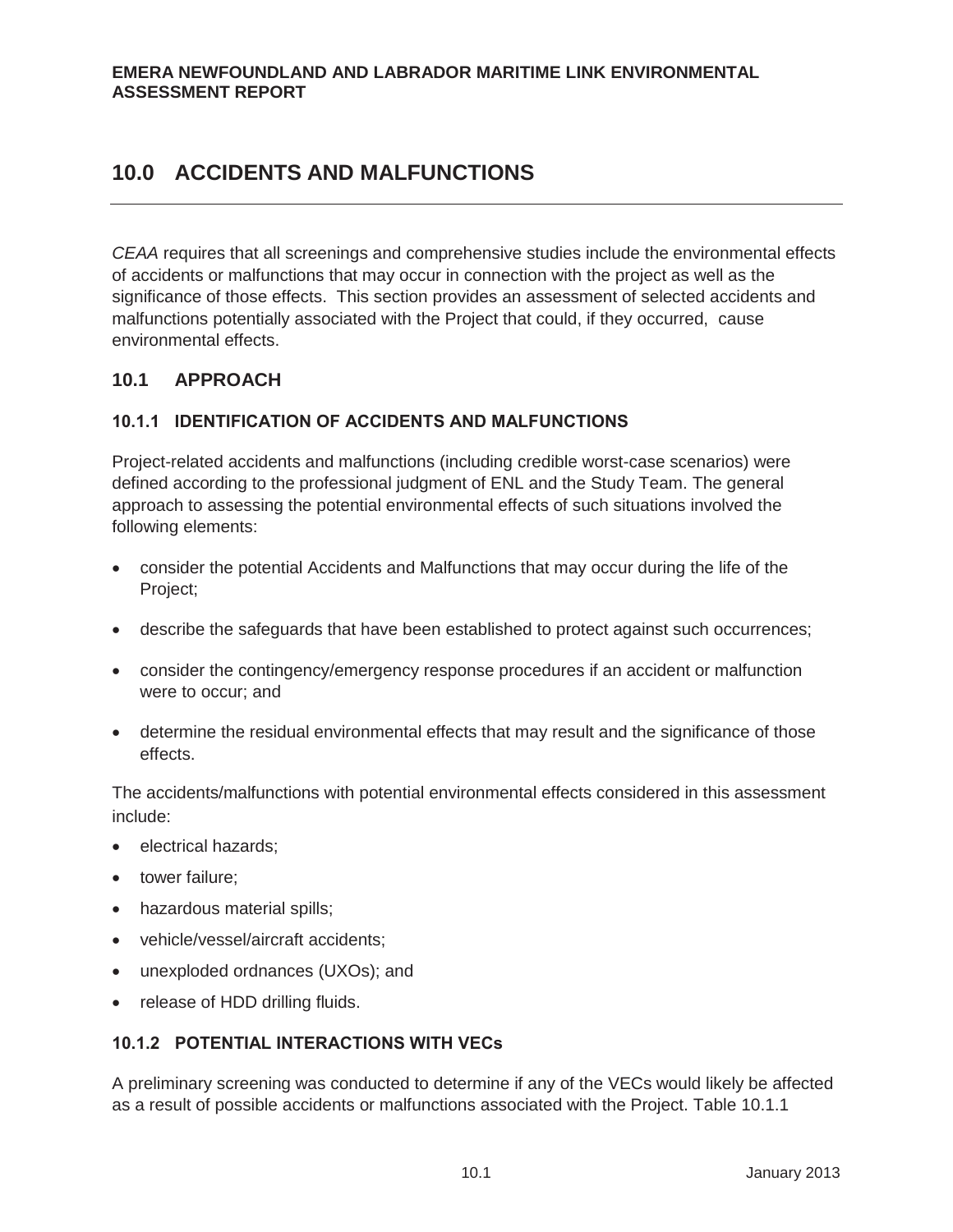ACCIDENTS AND MALFUNCTIONS

summarizes potential interactions of Project-related accidents and malfunctions with VECs. Criteria used for determining the significance of adverse residual environmental effects with respect to accidents and malfunctions are the same used in the respective VEC sections.

| Table 10.1.1 Potential Interactions of Project-Related Accidents and Malfunctions |
|-----------------------------------------------------------------------------------|
| with Valued Environmental Components                                              |

| <b>Accidents/Malfunctions</b>                        |  | of Conservation<br><b>Species</b><br>nterest | Socio-economic Environment | Archeological and Heritage<br>Resources | Environment<br>Marine | <b>Commercial Fisheries</b> | by the Mi'kmaq<br>raditiona<br>Land and<br>৳<br>৯<br>Use<br>Resources<br><b>Purposes</b><br>Current |
|------------------------------------------------------|--|----------------------------------------------|----------------------------|-----------------------------------------|-----------------------|-----------------------------|-----------------------------------------------------------------------------------------------------|
| <b>Electrical Hazards</b>                            |  | ✓                                            | ✓                          |                                         | $\checkmark$          | $\checkmark$                |                                                                                                     |
| <b>Tower Failure</b>                                 |  | ✓                                            | ✓                          |                                         |                       |                             |                                                                                                     |
| Hazardous Material Spill                             |  | ✓                                            | ✓                          |                                         | $\checkmark$          | ✓                           |                                                                                                     |
| Vehicle/Vessel/Aircraft Accidents                    |  | ✓                                            | ✓                          |                                         | $\checkmark$          | ✓                           |                                                                                                     |
| Unexploded Ordnances (UXOs)                          |  | $\checkmark$                                 | ✓                          |                                         | ✓                     | ✓                           |                                                                                                     |
| Frac-out (accidental release of HDD drilling fluids) |  | ✓                                            |                            |                                         |                       |                             |                                                                                                     |

# **10.2 HEALTH, SAFETY AND SECURITY MANAGEMENT PLAN**

At Emera Newfoundland and Labrador, the occupational health and safety of people is more important than any business interest. For this reason, occupational health and safety is our number one priority. ENL is committed to meeting our business objectives in a manner which is respectful and protective of the health and safety of people in our workplace, and in full compliance with legal requirements and company policy. This commitment to health, safety and security is grounded in the following principles:

- x *Emera is committed to providing a healthy and safe work environment for all employees and contractors employed on its sites.*
- Emera endeavours to protect the general public against health or safety risks arising from its *business activities.*
- x *Emera believes that all occupational injuries and illnesses are preventable, that health and safety must be an integral part of every job, and that planning, equipment and appropriate personal behaviour will yield workplace conditions that are accident-free.*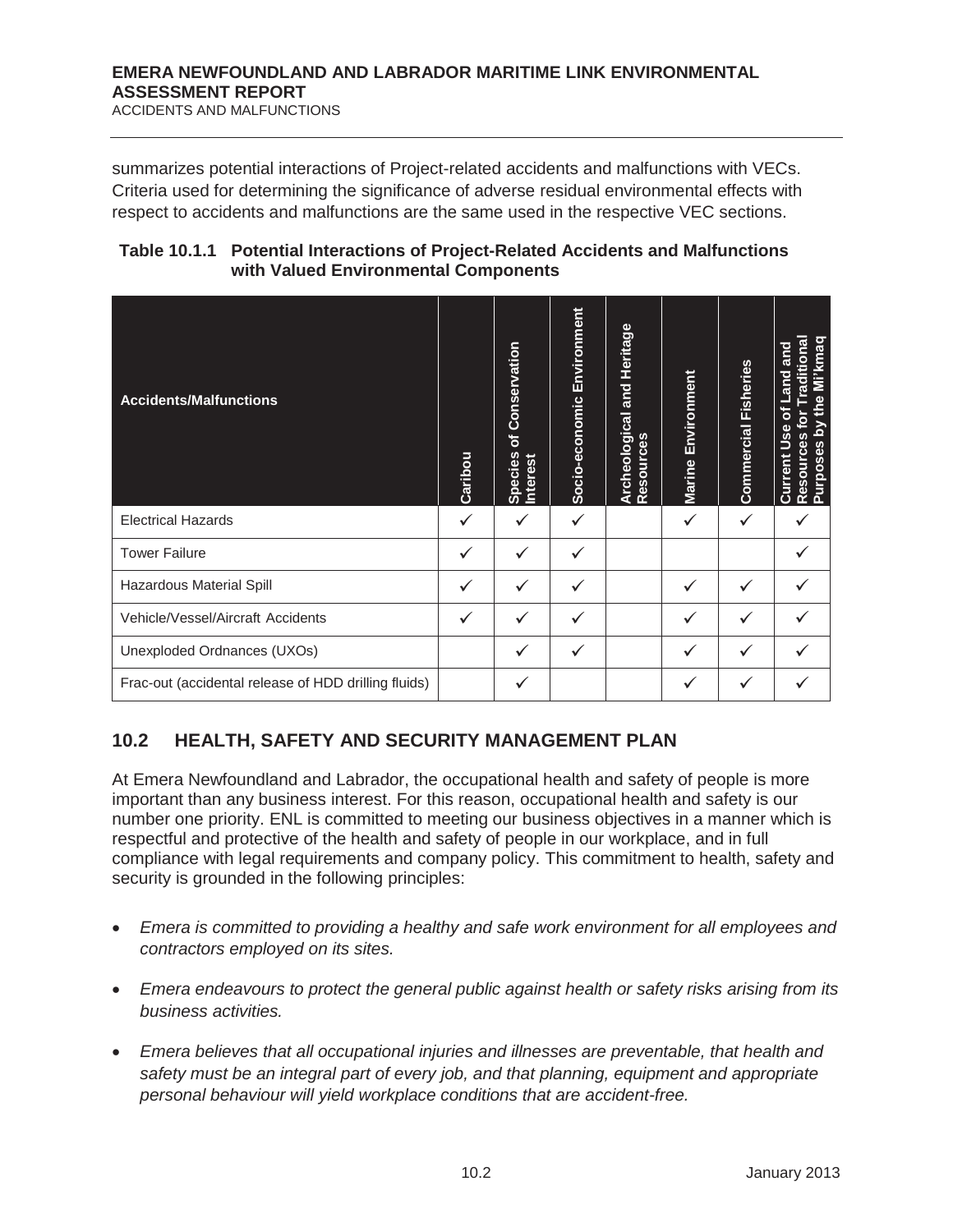ACCIDENTS AND MALFUNCTIONS

- x *Workplace conditions will meet or exceed all applicable regulatory requirements and legislation.*
- x *All Emera companies will have detailed safety programs including objectives, measures, reporting, education and monitoring systems.*
- x *Emera will communicate with all stakeholders on safety performance in an open manner.*

ENL promotes the highest standards in health and safety to eliminate workplace injury and illness and commits to implementing a Health and Safety Program that is based on the principle that everyone shares the responsibility for health and safety at the workplace and that all incidents are avoidable.

This Health, Safety and Security Management Plan (HSSMP) provides guidance on how the Maritime Link Project work scope will be safely executed. This plan is focused on all levels of ENL Management and specifically identifies the practices that Project personnel will employ so that health and safety performance excellence is achieved. Individual responsibility and total commitment to a strong safety culture are well-defined and established elements for achieving incident and injury-free performance for this Project. The ERP, described in Section 2 is closely linked to the HSSMP.

ENL believes sound health and safety performance is fundamental to successful business performance. It is therefore the requirement and expectation of the ENL Project Management Team that all personnel associated with the Project shall play an integral part in the full implementation of the health and safety management strategy, performing at the highest possible levels and fostering a focus on continuous improvement in health and safety.

The HSSMP defines ENL's expectations for health and safety planning and performance and describes how the Project will establish the Health, Safety and Security Management System and implement the associated initiatives.

# **10.3 ELECTRICAL HAZARDS**

# **10.3.1 IDENTIFICATION OF ACCIDENTS AND MALFUNCTIONS**

Live high voltage cables pose the risk of injury or death to individuals if contacted directly or indirectly. Mitigation measures to minimize the risk of electrical injuries to those in or proximate to a power transmission corridor are not generally a requirement for 230 kV circuits given the height of conductors, except where completing aerial works for installation of transmission towers (BCTC 2006). The Maritime Link is a high voltage transmission system between 200 and 250 kV; therefore the requirement for additional mitigation is low. Downed conductors can allow for the potential interaction of live electrical cables with personnel in the area or wildlife including caribou and SOCI. Unauthorized access to secure locations can also put individuals at risk of electrocution. Avifauna can also interact with high voltage cables and can become electrocuted in certain circumstances.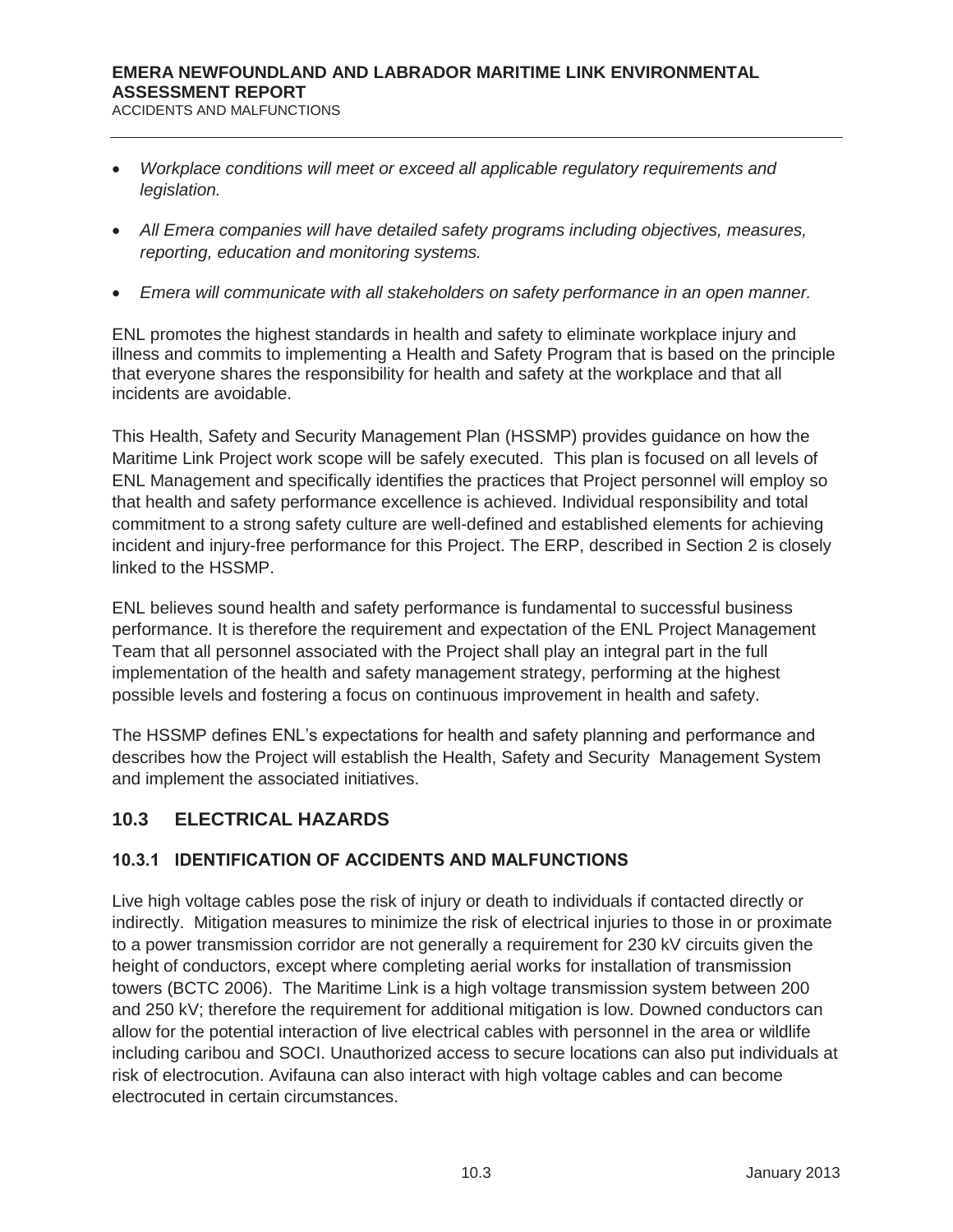The worst case scenario for an incident involving electrical hazards would be the electrocution and death of personnel working on the Project during construction or operation or the electrocution of persons as a result of unauthorized access to secured locations. Another worst case scenario would be the electrocution and death of a *SARA* listed species when coming into contact with live wires.

#### **10.3.2 PROJECT DESIGN AND MITIGATION TO MINIMIZE RISK**

The most likely Project accident or malfunction resulting in potential environmental effects from electrical hazards is the downing of conductors which can put humans and fauna at risk of electrocution from live transmission lines. Emera's downed tower response procedures will be included in the ERP. These Procedures may also include but are not limited to the following requirements:

- x Transmission towers will be designed and installed according to CSA standards and National Standards of Canada (*e.g.*, CAN/CSA-C22.3 No. 1-10 - Overhead Systems and CAN/CSA-C22.3 No. 60826-10 - Design Criteria of Overhead Transmission Lines).
- Project components will be maintained and potential issues will be identified.
- Safe operating procedures will be established for work activities.
- x ENL's safety and environmental policies will be followed.
- Proper signage and public warning will be installed around project components/facilities (*e.g.,* "High Voltage", "No Anchoring").
- Overhead wire markers will be installed across major water crossings.
- Physical safeguards will be implemented such as security fences surrounding facilities.
- Access to facilities will be restricted to authorized personnel only.
- The use of lighting will be incorporated around Project components (*e.g.*, converter stations and grounding sites) to discourage vandalism and loitering.
- The location of cables will be authorized through Transport Canada's Navigable Waters Protection Program. Marine Charts will also be updated to indicate the location of cables.
- A Notice to Mariners will be issued to publish the location of the subsea cables.
- Subsea cables will be protected to mitigate potential contact.
- HVdc and HVac conductor separation distance will be sufficient to prevent accidental electrocution to perching avifauna.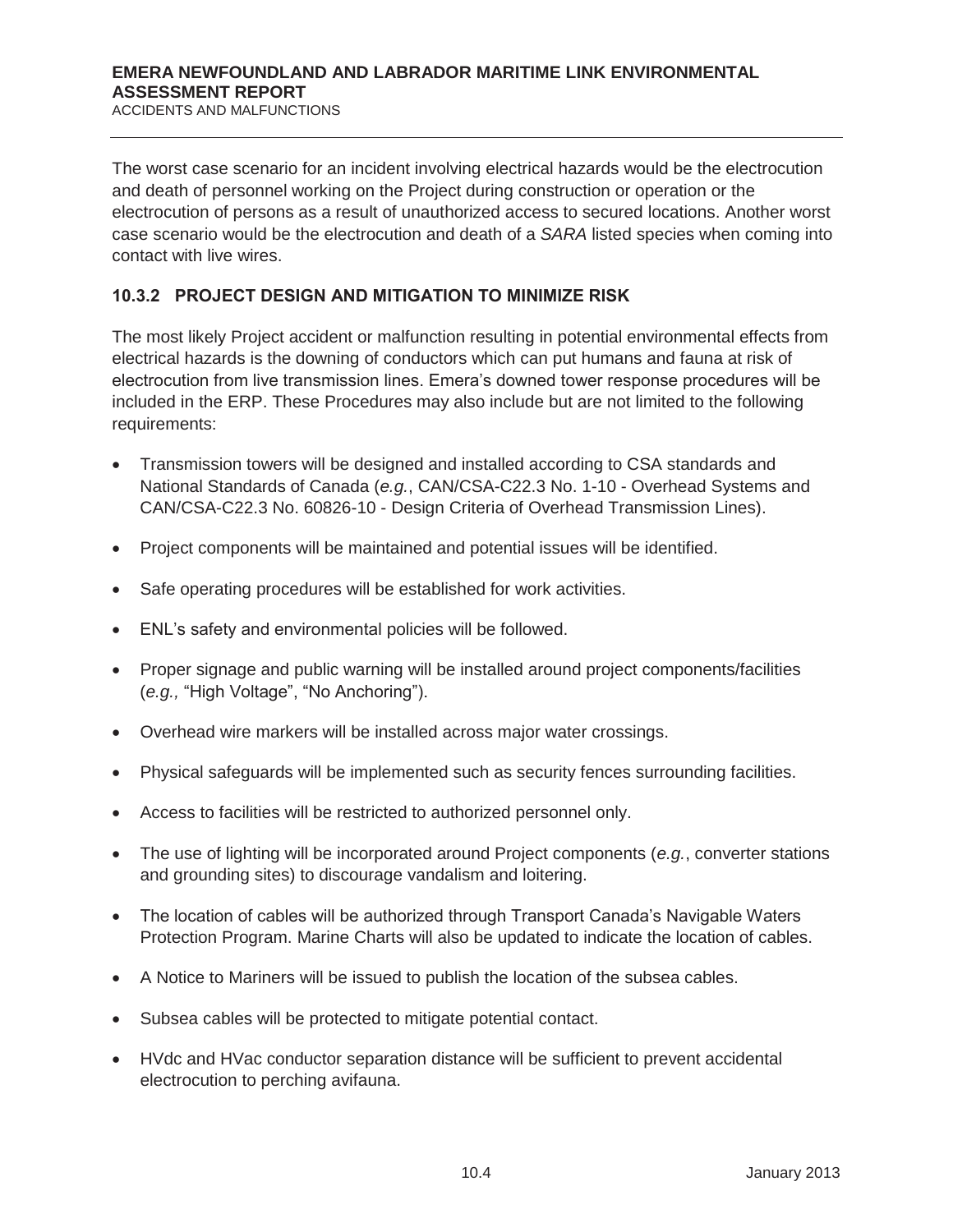#### **10.3.3 EMERGENCY RESPONSE**

Actions that will be taken in the event of an electrical hazard will include the following measures:

- If an electrical hazard is discovered, the appropriate personnel, authorities and ENL will be notified immediately.
- Construction and operational staff will be trained in the proper procedures to manage an electrical hazard.
- The necessary personal protective equipment will be used when managing an electrical hazard.
- A downed live wire will be de-energized until the threat of electrocution is eliminated.
- Protocols for dealing with downed conductors and live wires will be included in the ERP.

## **10.3.4 POTENTIAL ENVIRONMENTAL EFFECTS AND THEIR SIGNIFICANCE**

Depending on location, the electrical hazard could potentially affect members of the public and workers in close proximity to the hazard; birds and wildlife; fish, species of conservation interest; and the marine environment.

In consideration of the mitigation and response measures to be undertaken to prevent and respond to an electrical hazard, adverse residual environmental effects of an electrical hazard are rated to be not significant for all potentially affected VECs.

# **10.4 TOWER FAILURE**

#### **10.4.1 IDENTIFICATION OF ACCIDENTS AND MALFUNCTIONS**

Geophysical hazards and extreme climatic conditions can affect tower infrastructure, in some cases causing catastrophic structural failure.

Geophysical hazards including slope instability, karst topography and seismic events could potentially impede ground stability that could lead to a tower failure. Major landslides occur less frequently in the Atlantic Provinces than in other regions of Canada; however, landslides have been known to occur in Nova Scotia, with Cape Breton Highlands being the most susceptible area due to deep gorges and steep cliffs (Wahl *et al*. 2007, Liverman *et al*. 2004). In addition to landslide events, karst topography could lead to tower failure as a result of sinkhole formations and ground instability. Karst topography is known to occur in areas of Cape Breton. A seismic event could cause substrate vibrations and instability. Eastern Canada is located in a stable continental region within the North American plate and as a result the area has a relatively low rate of earthquake activity.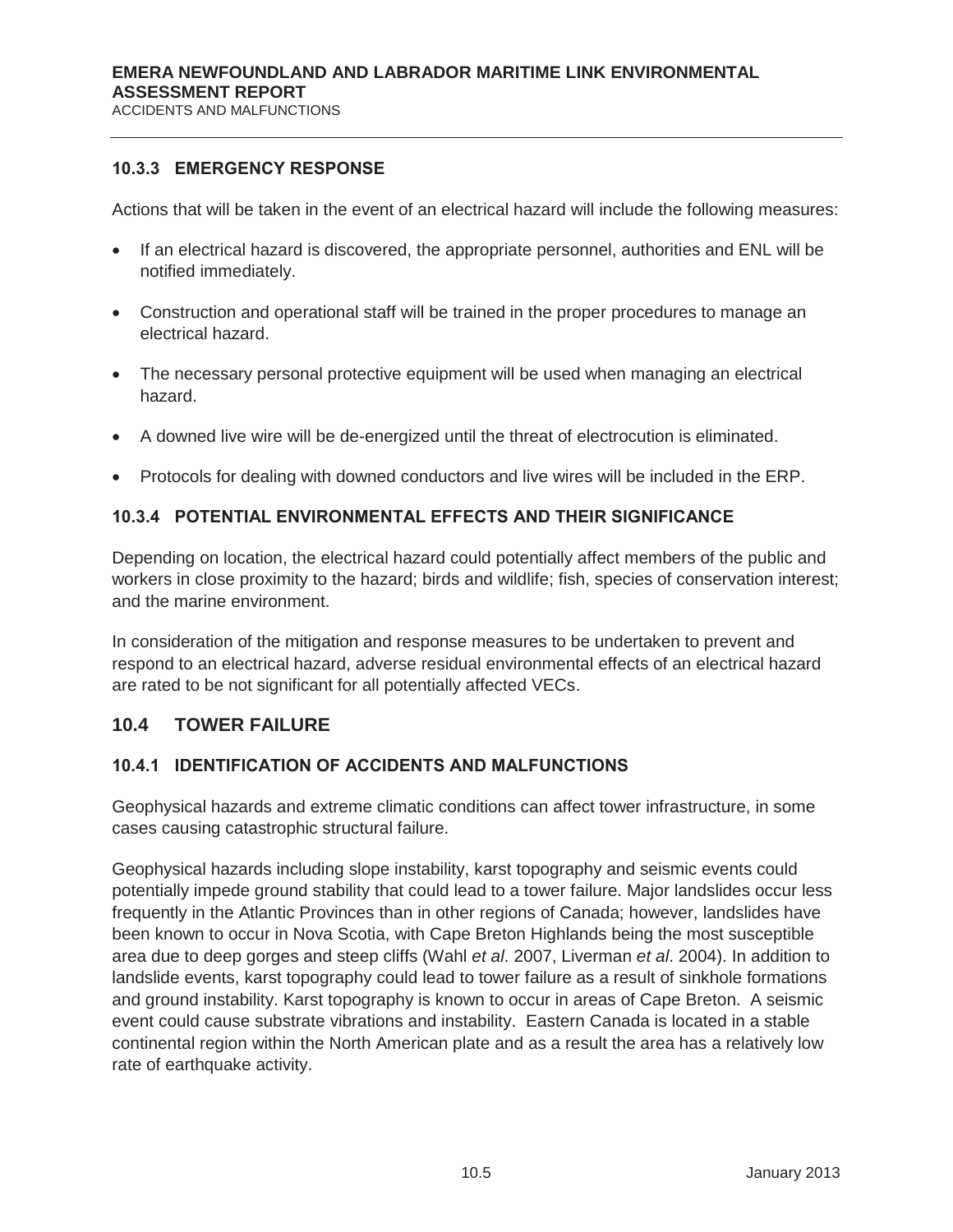Extreme weather events such as freezing rain and wind could lead to structural failures. Wind and freezing rain can cause ice buildup on one side of the transmission cable that can interfere with air flow causing an undulation motion that can result in structural damage and power outages. Freezing rain can also lead to ice build-up which can add additional weight to tower components and cause a failure.

The worst case scenario for a tower failure could include human death as a result of electrocution from contact with downed power lines; the death of a *SARA* listed species as a result of electrocution; or human death, property damage, and loss of important habitat for a *SARA* listed species as a result of fire ignition from a downed tower.

## **10.4.2 PROJECT DESIGN AND MITIGATION TO MINIMIZE RISK**

Downed tower response procedures are included in Emera's existing procedures and will be included the Project ERP. Project design and mitigation measures to reduce the risk of a tower failure include but are not limited to:

- Infrastructure will be designed to a standard appropriate for the level of risk. Overland structures (*e.g.,* towers, grounding site breakwater) will be designed to a 1:50 year return period weather event with potential enhancements in certain locations depending on climatic conditions (*e.g.*, ice loading, wind, *etc.*).
- Towers will be designed, built, and installed by experienced and trained industry contractors.
- The EPP will detail the procedures to be followed in case of an accident and will include staff and contractor training requirements as well as emergency contact numbers, including fire responders.

#### **10.4.3 EMERGENCY RESPONSE**

Actions that will be taken in the event of a tower failure will include the following measures.

- If an electrical hazard is discovered the appropriate personnel, authorities and ENL will be notified immediately.
- Relevant construction and operational staff will be trained in the proper procedures to manage a tower failure.
- The necessary personal protective equipment will be used when managing an electrical hazard.
- A downed live wire will be de-energized until the threat of electrocution is eliminated.
- Protocols for downed conductors and live wires will be developed for the ERP.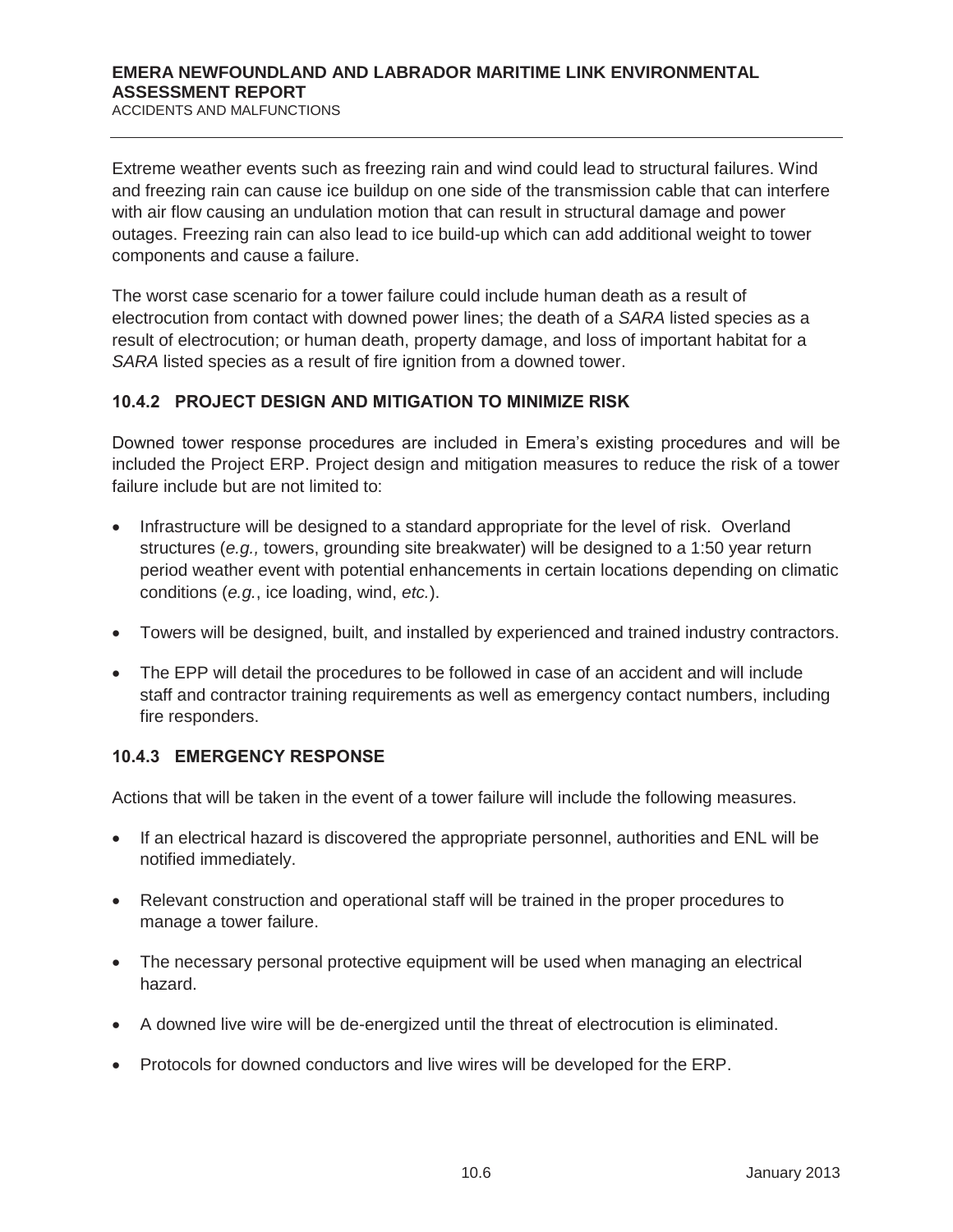#### **10.4.4 POTENTIAL ENVIRONMENTAL EFFECTS AND THEIR SIGNIFICANCE**

Depending on the location of the tower failure, the hazard could potentially affect members of the public and workers in close proximity to the hazard; birds and wildlife; fish; and SOCI.

In consideration of the mitigation and response measures to be undertaken to prevent and respond to a tower failure, adverse residual environmental effects of such an incident are rated to be not significant for all potentially affected VECs.

## **10.5 HAZARDOUS MATERIAL SPILLS**

#### **10.5.1 IDENTIFICATION OF ACCIDENTS AND MALFUNCTIONS**

Hazardous material spills can occur both in terrestrial and marine environments. Fuels, lubricants, hydraulic fluid, paints, and corrosion and fouling inhibitors will be used or stored in small quantities, during all Project phases. These types of materials will be most commonly used throughout the construction phase. However, accidental spills could occur during all Project phases, including maintenance activities, resulting in a release of the hazardous substance into the environment.

A probable scenario for a land-based hazardous material spill would be accidental releases during material transfer (*e.g.*, fueling a vehicle or jerry can), rupture of a hydraulic line, or a vehicle accident. There is no spill scenario that is considered likely; any spill is likely to be small (*e.g.*, several litres or less). Given the expected limited spill volume, spill scenarios, and anticipated effectiveness of response plans (including spill containment), it is assumed that none of these spills would result in a release to adjacent properties. Spills in the marine environment are discussed below. The worst probable case for a land-based hazardous material spill would likely be a rupture of a hydraulic line near a wetland or watercourse. The worst case for a marine spill is a highly unlikely scenario involving a vessel accident resulting in release of fuel oil.

Diesel engines will be used on the cable laying vessel as well as any associated support vessels. A hydrocarbon spill in the marine environment has the potential to occur primarily due one of the following scenarios:

- hydraulic spill onboard the cable laying or support vessels, or small on deck spills;
- fuel spillage during refueling of support vessels; and/or
- x a marine accident (*i.e.*, collision, grounding of the cable laying or support vessels) involving a fuel spill.

The worst case scenario for an incident involving a hazardous material spill on land or in the marine environment would include the death of a *SARA* listed species from direct contact,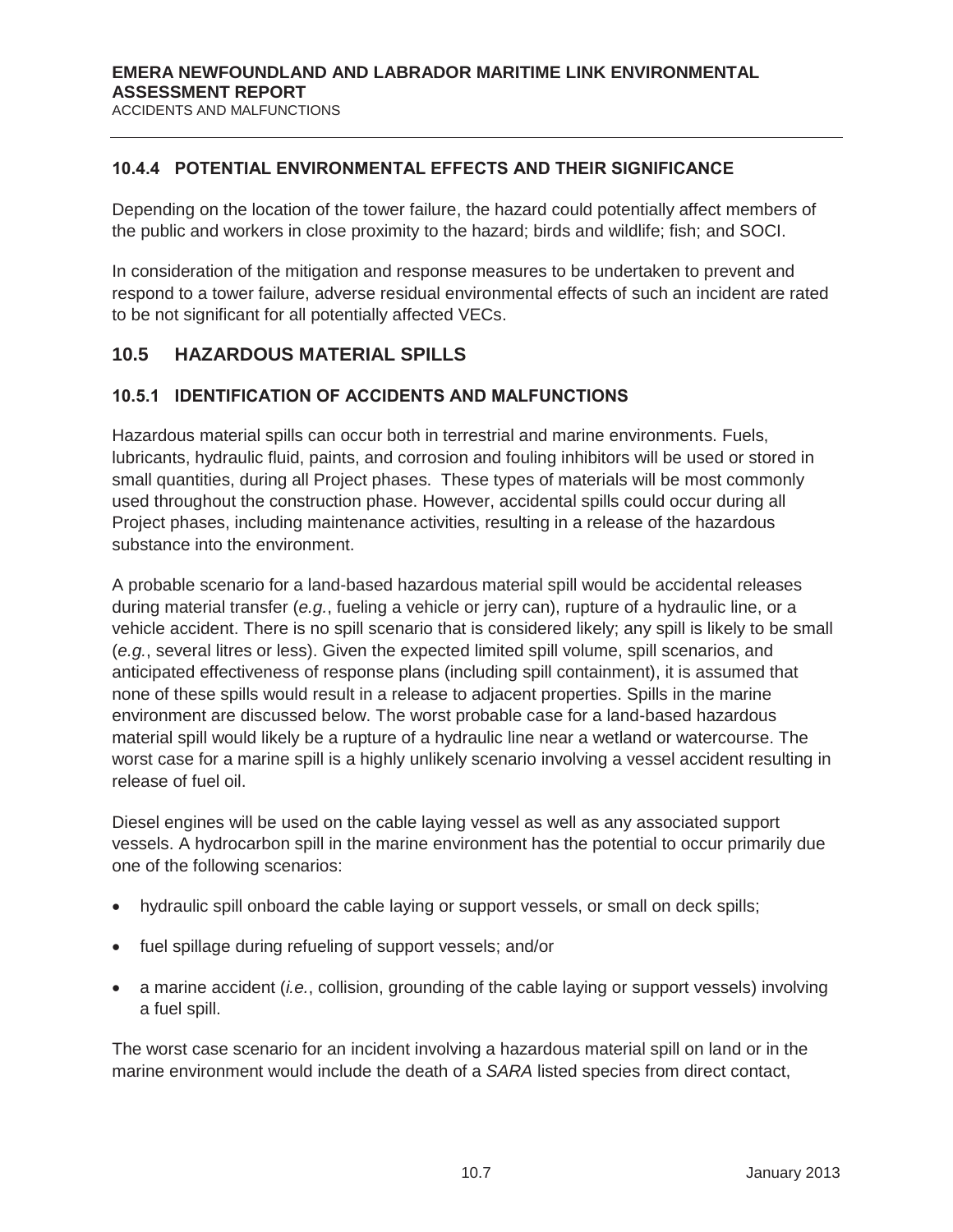ingestion of impacted potable water, or from shoreline pollution. The worst case would also include widespread oiling of marine species, primarily birds, resulting in considerable mortality.

#### **10.5.2 PROJECT DESIGN AND MITIGATION TO MINIMIZE RISK**

Project design and mitigation measures to reduce the risk of a hazardous material spill include but are not limited to:

#### **10.5.2.1 Terrestrial Spills**

- Fuels and lubricants will be stored in approved containers in designated areas, located at least 100 m from known watercourses, wetlands, and water supply areas (including the known location of private wells).
- Where possible, refueling in the field will not occur within 30 m of watercourses and water supply areas (including the known location of private wells). Where equipment is located near a wetland and must be refueled at that location, special precautions will be used to prevent spilled fuel from entering any sensitive receptors.
- Permanent storage areas for containers or drums will be clearly identified.
- Storage areas will have secondary containment as required by regulation.
- Storage of hazardous materials will comply with WHMIS requirements. Appropriate material safety data sheets (MSDS) will be located at the storage site.
- Transportation of dangerous goods will comply with Transport Canada's *Transportation of Dangerous Goods Act*.
- Equipment will be kept in good working order, inspected regularly, and leaks will be repaired promptly.
- x Spill containment equipment (*e.g.*, spill kits) will be available to construction crews and, in the event of an accident, will be put in place to attempt to prevent the spill from spreading to other environmental receptors.
- The ERP will include spill prevention and emergency response protocols as well as staff and contractor training requirements.
- ENL's Emergency Notification Plan will support notification of appropriate personnel and agencies.
- Depending on the nature of the spill, it may be a requirement to secure and evacuate the site (*e.g.*, in case of risk of ignition).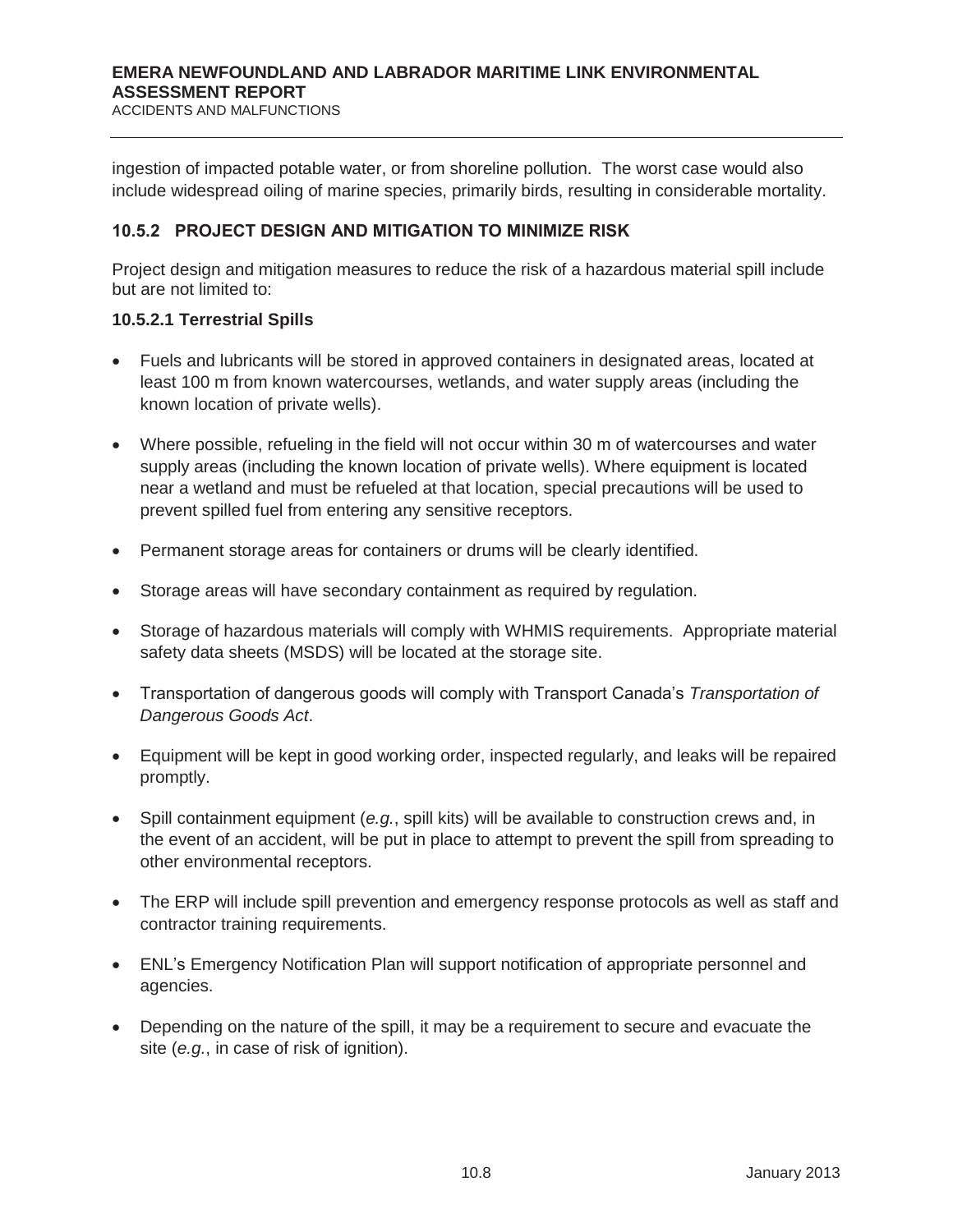Depending on the nature and location of the spill, there may be a requirement to develop ongoing mitigation and remediation measures.

#### **10.5.2.2 Marine Spills**

- Vessels used for major Project construction activities will be subject to a pre-mobilization inspection program.
- All vessels will carry an Oil Pollution Emergency Plan, as required by the International Convention for the Prevention of Pollution from Ships (MARPOL).
- Storage of hazardous materials on vessels will be in accordance with applicable regulation.
- Equipment will be kept in good working order, inspected regularly, and leaks will be repaired.
- The ERP will require contractors to provide for spill prevention and emergency response protocols. It also includes personnel training requirements.
- The ERP will require contractor's vessels to have emergency response equipment onboard.
- All marine spills will be reported to the Canadian Coast Guard.
- Depending on the nature of the spill, it may be a requirement to secure and evacuate the site (*e.g.*, in case of risk of ignition).

# **10.5.3 EMERGENCY RESPONSE**

#### **10.5.3.1 Terrestrial Spills**

Should a hydrocarbon spill occur, all efforts will be made to ensure the safety of onsite workers and to contain the spilled material.

The containment and/or remediation of spills or releases that occur on the Project site will be managed under the Project ERP which will include, but not be limited to, the following aspects: training, prevention measures, resources, emergency notifications, and spill response equipment.

#### **10.5.3.2 Marine Spills**

Marine spill response procedures are regulated under the *Canada Shipping Act, 2001*. Any incident involving the spillage of oil or petroleum lubricating products into the marine environment must be reported immediately to the 24-hour Spill Report Centre (1-800-565-1633). All Project-related vessels will have a shipboard Oil Pollution Emergency Plan (OPEP) and the capability to respond to small spills. The OPEP will identify the person authorized to implement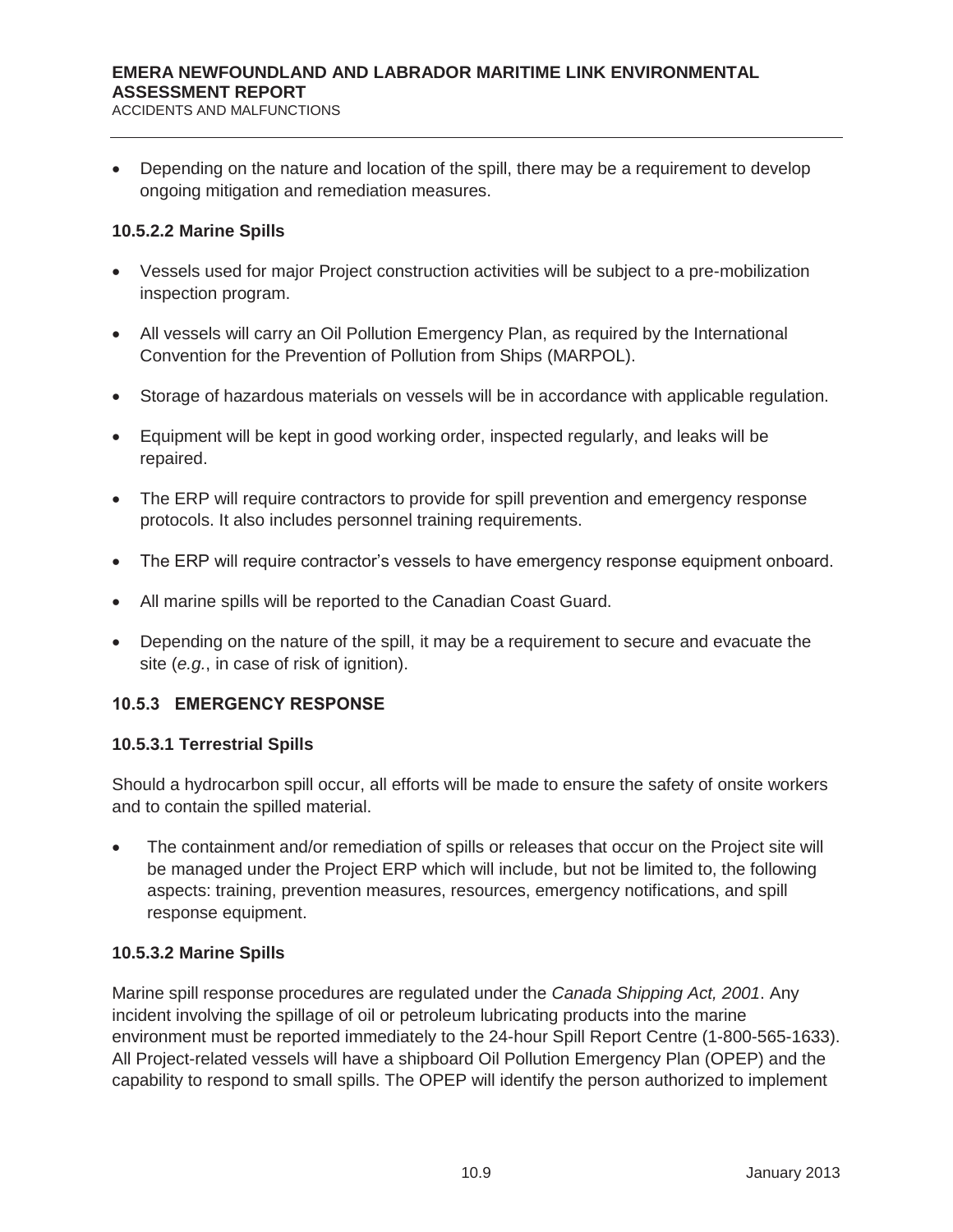the plan and will also confirm that the vessel has an arrangement with a response organization certified by the Canadian Coast Guard.

Should a hydrocarbon spill occur, the primary goal is to safety and, if safe to do so, contain the spilled material. If a hydrocarbon spill from a Project vessel is detected, emergency response and clean-up will be implemented as per the OPEP. Oil spill response and clean-up procedures will be developed in consideration of EC's CWS *Oil Response Procedures Manual* and *Oil Response Plan* (CWS 1999*)*.

Following initial response and spill containment, clean-up and reclamation tasks will be undertaken as necessary to restore damaged habitats. Habitat compensation works will be implemented for all harmful loss or alteration to fish habitat, where required. An on-site monitor will be present during all clean-up and reclamation work to monitor the success of any clean-up and reclamation work.

# **10.5.4 POTENTIAL ENVIRONMENTAL EFFECTS AND THEIR SIGNIFICANCE**

## **10.5.4.1 Terrestrial Spills**

Depending on the location of the spill, and type and quantity of material released, hazardous material spills could potentially affect water resources, birds and wildlife, wetlands, rare plants, and freshwater fish and fish habitat.

With protection measures and a trained workforce, spills are unlikely but if they occurred would be expected to be small and rapidly contained and cleaned up. Such spills are likely to be an occasional occurrence during the different phases of the Project. With appropriate mitigation measures in place (as outlined above), the geographic extent of a potential spill is expected to be highly localized with effects of relatively short duration. Relevant staff will be trained to respond to hazardous materials spills and will use onsite spill containment kits to prevent the spread of materials. However, even small spills can have serious effects, particularly on birds and fish and fish habitat.

Proper storage, use and containment of hazardous materials will help prevent a spill from occurring and minimize the extent of effects should a spill occur. In the event of a heavy equipment spill (*e.g.*, ruptured hydraulic hose), hazardous materials will be contained and remediated as part of the ERP as outlined above.

If a spill damages a wetland or watercourse, an assessment will be undertaken and remedial action proposed to restore the wetland or watercourse to pre-spill conditions; alternatively compensatory habitat would be created if the impacted site was unable to be restored. As with any alteration of wetland or fish habitat, government approval is required and no-net loss of habitat function or productivity is a requirement. Spilled material will be quickly cleaned up, and efforts will be made to exclude wildlife from the area of the spill (*e.g.*, fencing or netting) until the product is recovered.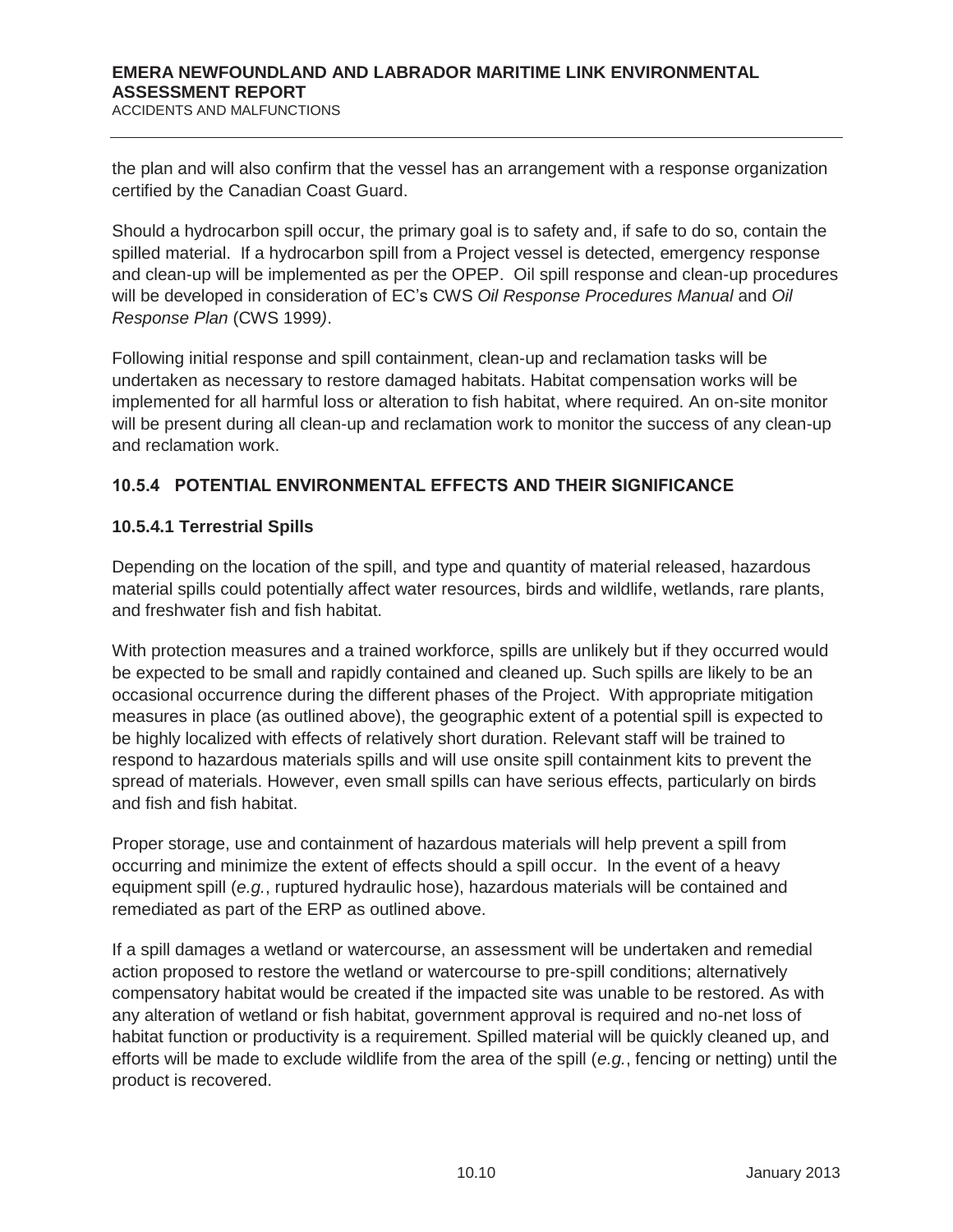In consideration of the mitigation and response measures to be undertaken, adverse residual environmental effects of a land-based hazardous material spill are rated to be not significant for all potentially affected VECs.

#### **10.5.4.2 Marine Spills**

The behaviour of hydrocarbon spills in the marine environment and associated environmental effects depends on a number of factors including the size of the spill, the type of oil spilled (diesel versus gasoline), the location of the spill, the time of year, the wind speed and direction, the air temperature, the tidal cycle and the timing and level of emergency response and cleanup.

A hydrocarbon spill in the marine environment would cause a temporary degradation in water quality and could have subsequent lethal and/or sub lethal environmental effects on marine life in the local area. Crude and diesel oils contain acutely toxic petroleum hydrocarbons and contact with them has been shown to induce mortality in a variety of marine vertebrate and invertebrate species (Peterson 2001, Fuller *et al.* 2004). Following a release, oil will spread out and form a sheen on the surface of the water. It is during this stage that oil presents the greatest risk to marine birds, marine mammals, turtles and fish. Inhaling, digesting or dermal contact with the oil can result in a variety of potential physiological effects. Sub-lethal environmental effects could include avoidance behaviour and disruption of feeding, spawning and migration patterns. Adverse effects on highly mobile marine mammals and fish are unlikely since these species are will probably avoid the area affected by a small spill, and larger spills are considered unlikely.

Plankton, fish eggs and larvae could be affected to different degrees, depending on the severity, timing and location of the spill. Exposure to oil could cause direct mortality of fish eggs or larvae, although exposure to spills related to the Project would be limited spatially and temporally. Sub lethal physiological effects leading to reduced breeding success are also unlikely to be significant. The frequency of such an event is considered to be extremely low, and the effects would be restricted to the immediate vicinity of the accidental event, in contrast to the dispersed nature of fish populations. These potential environmental effects on plankton and zooplankton would be short-lived; their high reproductive rate and high densities, combined with the limited spatial extent of the environmental effect, means that any potentially affected individuals would be replaced in the system quickly. In consideration of a worst case event, effects of a spill would not be expected to affect population recruitment levels of fish species.

Shellfish can be tainted from small diesel spills in shallow nearshore areas. These organisms bioaccumulate the oil but will also depurate the oil over a period of several weeks following exposure.

In the unlikely event of a hydrocarbon spill in the marine environment, direct or indirect mortality of birds through contamination of water or food may occur. Marine birds are at risk of oiling and thermal stress and can be affected by even relatively small spills (Wiese *et al.* 2001). In the event of a spill, contact between marine birds and spilled hydrocarbons at the surface would be probable. Given the relatively high concentrations of marine birds in the vicinity of the cable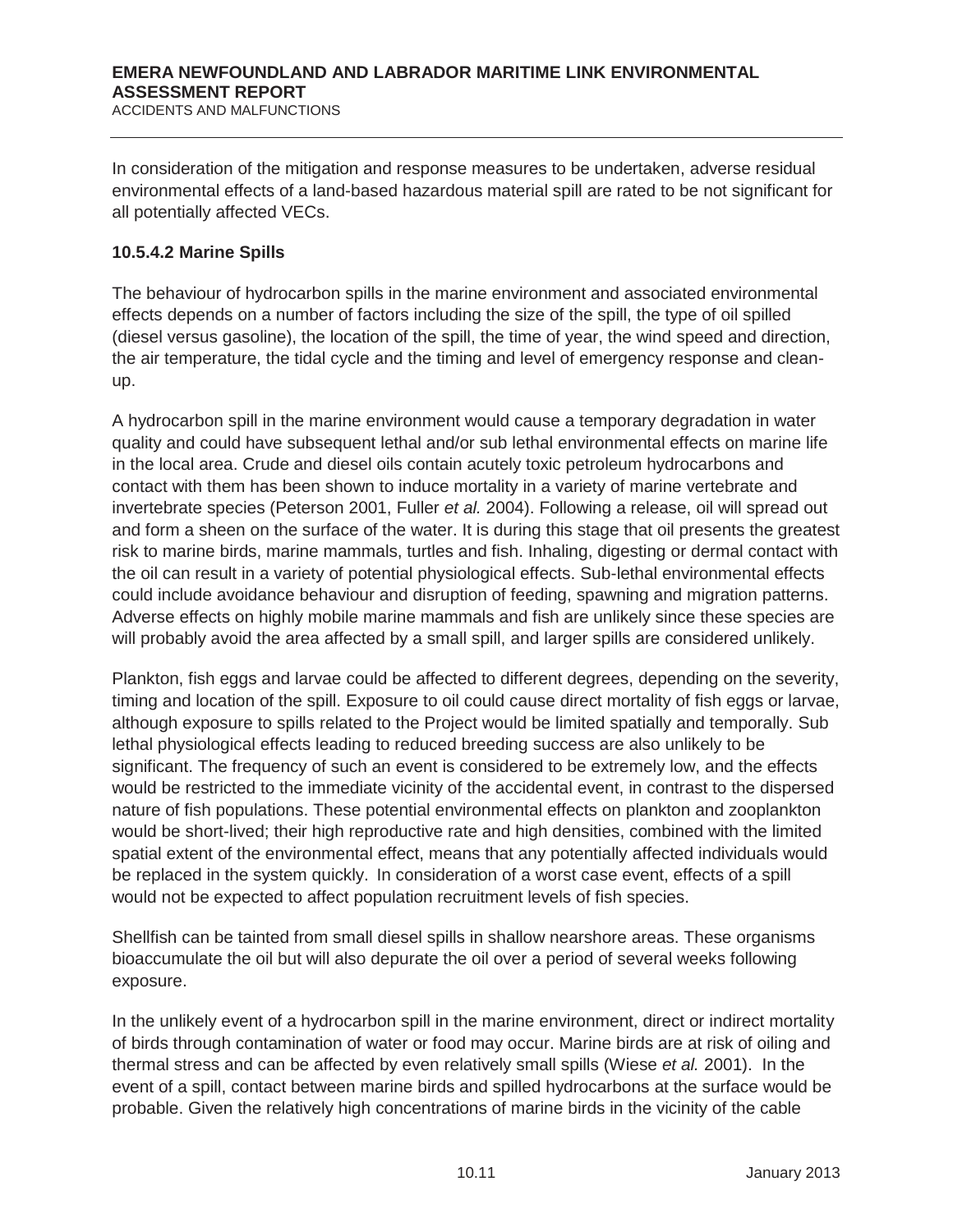crossing route, in particular sea bird colonies near Point Aconi, it is possible that a large spill (*i.e.,* from a Project-related ship grounding and release of fuel oil), while highly unlikely, could result in oiling of a large number of birds; such an occurrence could potentially result in a significant adverse environmental effect on marine birds. However, the likelihood of a large spill is extremely low, particularly given the relatively short duration and low number of vessels involved with marine construction and the very low probability that any vessel accident would result in the release of substantial amounts of fuel oil. All efforts will be made to contain and clean up the spill should it occur.

A hydrocarbon spill in the marine environment could also affect fisheries and use of resources for traditional purposes by the Mi'kmaq, as access to fishing and/or traditional use areas could be limited during the spill event and clean-up activities, even if the resource itself is not affected. Depending on the nature of the spill, fishing equipment could be affected and there is potential for tainting or perceived tainting of fishery resources.

While highly unlike, a large spill (*e.g.*, vessel fuel tank spill) could potentially result in a significant adverse residual effect on marine birds. However, given the relatively low Projectrelated vessel activity and mitigation measures to prevent and respond to marine spills, a large spill scenario in the marine environment is highly unlikely. In consideration of mitigation and emergency response procedures, residual effects on other VECs from marine spills are rated as not significant.

# **10.6 VEHICLE/VESSEL/AIRCRAFT ACCIDENTS**

# **10.6.1 IDENTIFICATION OF ACCIDENTS AND MALFUNCTIONS**

During the construction and operations phases of the Project various vessels, vehicles and aircraft will be in motion around the Project site. These are all at risk of accidents, including collisions with each other as well as with pedestrians and wildlife.

The worst case scenario for an accident involving a vehicle, vessel or aircraft would be a collision involving injury or loss of life to humans. The worst case for wildlife would be the death of *SARA* listed species which could possibly lead to population level effects. In the event of a vehicle or vessel accident there is also the potential for hazardous materials to be released into the environment (see Section 10.6).

#### **10.6.2 PROJECT DESIGN AND MITIGATION TO MINIMIZE RISK**

Project design and mitigation measures to reduce the risk of an accident involving a vehicle, vessel or aircraft include but are not limited to the following.

• Access routes will be identified prior to construction.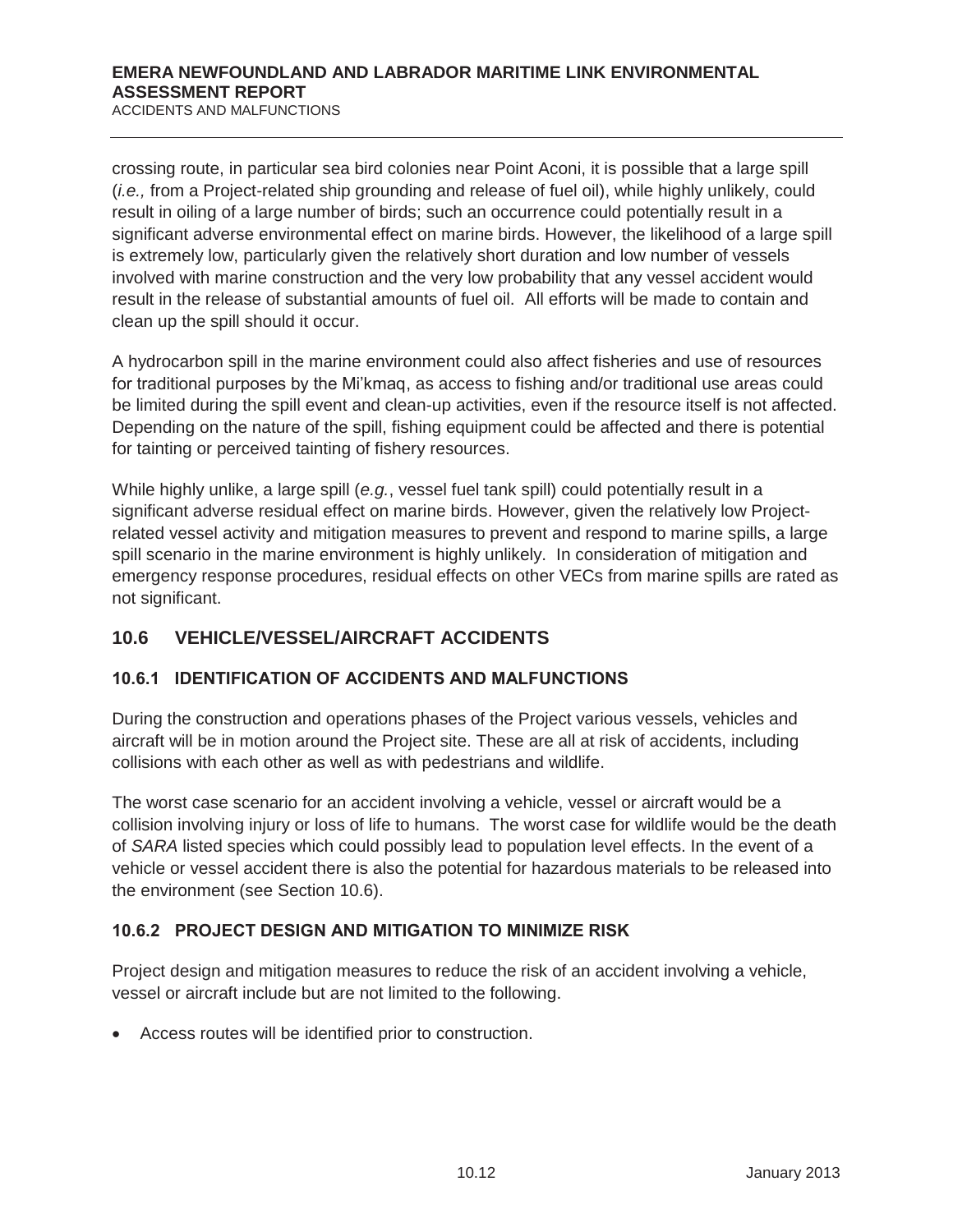ACCIDENTS AND MALFUNCTIONS

- Site access routes including structures (bridges, culverts, *etc.*) and baseline traffic levels will be reviewed, identifying areas with a high risk for accidents (*e.g.*, due to reduced sight lines).
- Signage identifying areas as 'high risk' will be implemented.
- Signage to delineate work areas will be implemented.
- A communications plan for engagement with communities impacted by traffic will be developed and implemented.
- Project-related equipment will follow traffic regulations and posted speed limits.
- Speed in construction areas will be limited based on site conditions.
- Aircraft will meet the ENL requirements for fixed wing planes and helicopters.
- Helicopter contractors will be required to have and implement an aviation safety plan, a health and environmental safety plan, and to be ISO 9001 certified.
- Vehicle accident reporting will follow ENL Incident Reporting System (including near misses).
- Wildlife sightings close to roads will be reported and mitigation will be implemented in high risk areas (*e.g.*, signage, lower speed limits).
- $\bullet$  Each work site will have staff trained in First Aid.
- Only trained and licenced individuals will operate equipment.
- For marine work, Transport Canada's Notice to Shipping offices will be notified of work activity and duration.
- Transport Canada and Marine Atlantic will be notified of any work conducted in the marine environment.
- A communication plan for notification of commercial fish harvesters will be developed.

#### **10.6.3 EMERGENCY RESPONSE**

Local emergency and response officials will attend to any traffic accident to provide emergency and first aid response as required. ENL will cooperate with local officials in any incident investigation and conduct an internal incident investigation for any Project-related accident**.**  Remedial action will be taken by ENL in accord with the results of the investigations.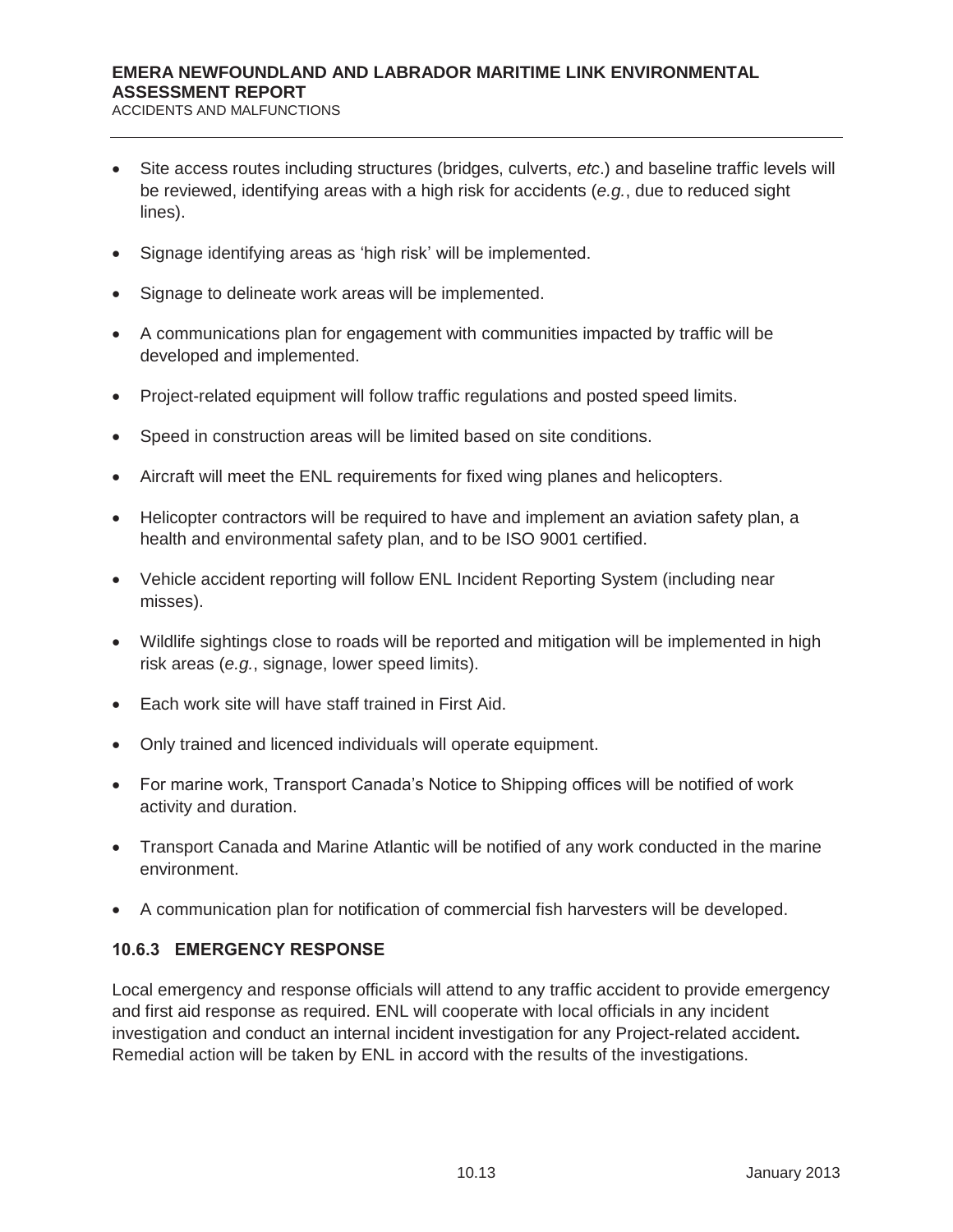If a Project vessel is disabled or grounded, emergency response procedures will be implemented as per the ERP. Following initial response, reclamation tasks will be undertaken as necessary to restore damaged habitats. Habitat compensation works, in the unlikely event it is required, will be implemented for all harmful loss or alteration to fish habitat, where required.

## **10.6.4 POTENTIAL ENVIRONMENTAL EFFECTS AND THEIR SIGNIFICANCE**

A marine vessel collision involving the spill of hydrocarbon is addressed in Section 7.3. A Project-related ship-to-ship collision or grounding of a single vessel involving no release of hydrocarbons may result in damage to vessels and potentially fishing gear. The accident could potentially become an obstruction to local navigation. These outcomes could result in effects on commercial and recreational fisheries as well as current use of lands and resources for traditional purposes by the Mi'kmaq. Based on the planned mitigation (*e.g.,* navigational aids maintained by vessels, standards of seamanship, communication, Notices to Shipping and Notices to Mariners), the potential environmental effects of a ship-to-ship collision during all phases of the Project are rated not significant for all potentially affected VECs. A Project-related vessel accident resulting in damage to the environment or to fishing gear would be addressed through emergency response and include compensation as required.

A Project-related vehicular accident not resulting in a spill is not expected to result in any adverse environmental effects with the exception of potential property damage – the extent of which depends on the severity of the accident. Although public injury or mortality as a result of a trucking accident cannot be ruled out, the likelihood is very low given the mitigation and emergency response prescribed above. In consideration of the safety-related design standards to be applied to the development of all Project-related permanent and temporary access roads, as well as the mitigation and emergency response discussed above, it is predicted that significant adverse residual environmental effects on VECs from a Project-related vehicle accident are not likely.

# **10.7 UNEXPLODED ORDNANCE (UXO)**

# **10.7.1 IDENTIFICATION OF ACCIDENTS AND MALFUNCTIONS**

Unexploded ordnances (UXOs) are explosive weapons (bombs, bullets, shells, grenades, land mines, naval mines) which have been primed, but did not explode when they were deployed and still pose a risk of detonation. The major issue with UXOs is that over time their detonators degrade, making them more sensitive to disturbance and more dangerous to handle. UXOs can be found in both the terrestrial and marine environments and thus can pose a risk to many aspects of the Project during the construction phase, particularly in the marine environment where ordnances have historically been disposed.

The worst case scenario for an accident involving UXOs would be the detonation of an UXO resulting in the damage to a vessel resulting in loss of life, or the damage/loss of an ROV and cable laying equipment during the subsea cable installation process. The worst case for wildlife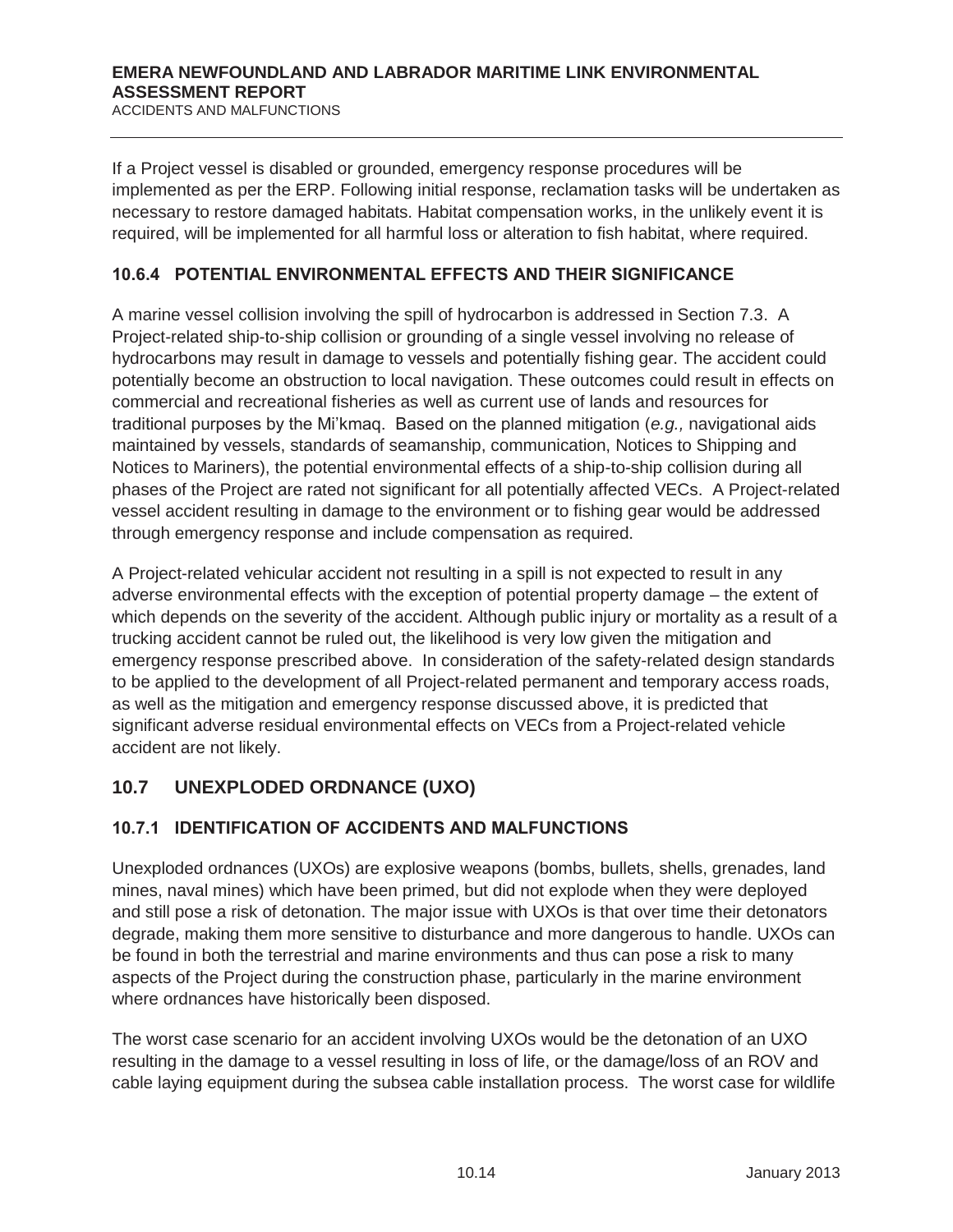ACCIDENTS AND MALFUNCTIONS

would be the death of a *SARA* listed species which could possibly lead to population level effects.

#### **10.7.2 PROJECT DESIGN AND MITIGATION TO MINIMIZE RISK**

Project design and mitigation measures to reduce the risk of interactions with UXOs will include but are not limited to the following.

- Pre-construction surveys will provide detailed information about the subsea route.
- Reference to Department of National Defence (DND) UXO database when planning the marine corridor; DND to advise if a site specific risk assessment is required.
- x Avoidance of obstacles (*e.g.*, shipwrecks potentially including UXOs).
- The ERP will include emergency response protocols and worker training requirements.
- Site evacuation plans will be initiated if required (*e.g.*, in case of risk of explosion).

#### **10.7.3 EMERGENCY RESPONSE**

If UXOs are encountered, emergency response procedures will be implemented as per the ERP, including notification of appropriate personnel and agencies (*e.g.*, Coast Guard, DND).

#### **10.7.4 POTENTIAL ENVIRONMENTAL EFFECTS AND THEIR SIGNIFICANCE**

The explosion resulting from a detonation of a UXO could possibly cause worker injury or fatality as well as damage to habitat and wildlife in both the marine and terrestrial environments. It is expected that encounter with a UXO is not likely to occur given the implementation of proposed mitigation and adherence to the policies, practices and procedures described above.

#### **10.8 UNPLANNED RELEASES FROM HDD**

#### **10.8.1 IDENTIFICATION OF ACCIDENTS AND MALFUNCTIONS**

In the nearshore environment (within 1 km of land), HDD will be used to install the cables beneath the seafloor. HDD requires a drilling fluid (drilling mud) that serves to lubricate the drill bit and downhole assembly as well as to facilitate removal of cuttings from the borehole. The drilling mud will be water based with bentonite added to create the desired level of viscosity for cutting suspension and removal. This water-based bentonite system offers an environmental advantage since it is less toxic compared with other common oil- or polymer based drilling fluids.

One of the risks associated with HDD is the accidental escape of drilling mud into the environment as a result of a spill, tunnel collapse or the release of mud at the exit site of the borehole on the seafloor (referred to as a frac-out).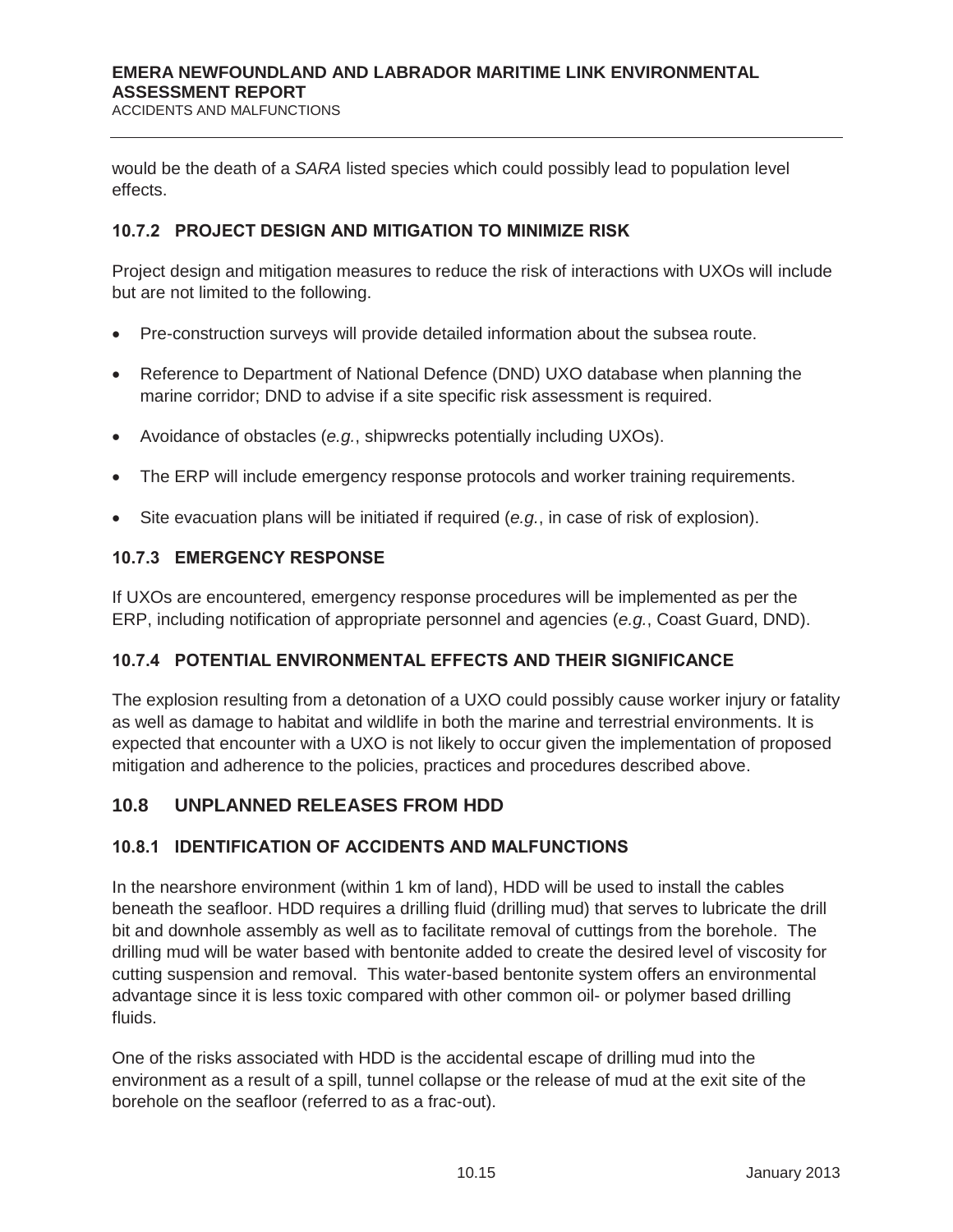The worst case scenario for an accident during HDD would be the release of drilling fluids into the marine environment resulting in the smothering of spawning grounds.

#### **10.8.2 PROJECT DESIGN AND MITIGATION TO MINIMIZE RISK**

Project design and mitigation measures to reduce the risk of frac-out will include but are not limited to the following.

- Geotechnical assessments to inform HDD borehole design will be conducted prior to drilling.
- The use of specialized trucks at the entry borehole to vacuum the drilling fluid from the drilled hole, thereby preventing a release of drilling muds into the marine environment.
- An emergency frac-out response plan which outlines the protocol to monitor, contain, and clean-up spills will be developed and implemented.
- The conditions laid out in the DFO Statement 'High-Pressure Directional Drilling' (DFO 2007b) to protect fish and fish habitat, will be followed.

#### **10.8.3 EMERGENCY RESPONSE**

If a frac-out occurs, emergency response procedures will be implemented as per the ERP. Following initial response, reclamation will be undertaken as necessary to restore damaged habitats. In particular, benthic surveys will be conducted to determine the extent of spilled drill fluid in the marine environments. Habitat compensation works will be implemented for all harmful loss or alteration to fish habitat where required.

## **10.8.4 POTENTIAL ENVIRONMENTAL EFFECTS AND THEIR SIGNIFICANCE**

The release of drilling fluid from fractures in the underlying geology could possibly, depending on geology, occur on land or in the marine environment and will vary in quantity. Terrestrial fracouts occurring in upland areas are typically easy to contain and therefore result in relatively minor effects to the surrounding environment. Frac-outs occurring in aquatic environments are more difficult to contain primarily because bentonite readily disperses in flowing water and quickly settles in standing water. HDD for the Project is planned for the relatively more productive nearshore coastal environments. Bentonite is non-toxic, but smothering of benthic organisms (including fish eggs and larvae) can occur. Such effects would be localized and temporary and would not affect fish on a population level or substantially interfere with commercial fishing activities. In general frac-out is not considered to be a likely occurrence given the geotechnical testing and advanced technical knowledge of the HDD process.

#### **10.9 SUMMARY**

The potential for accidents, malfunctions and unplanned events must be considered during planning for any large-scale industrial project such as the Maritime Link Project. Human health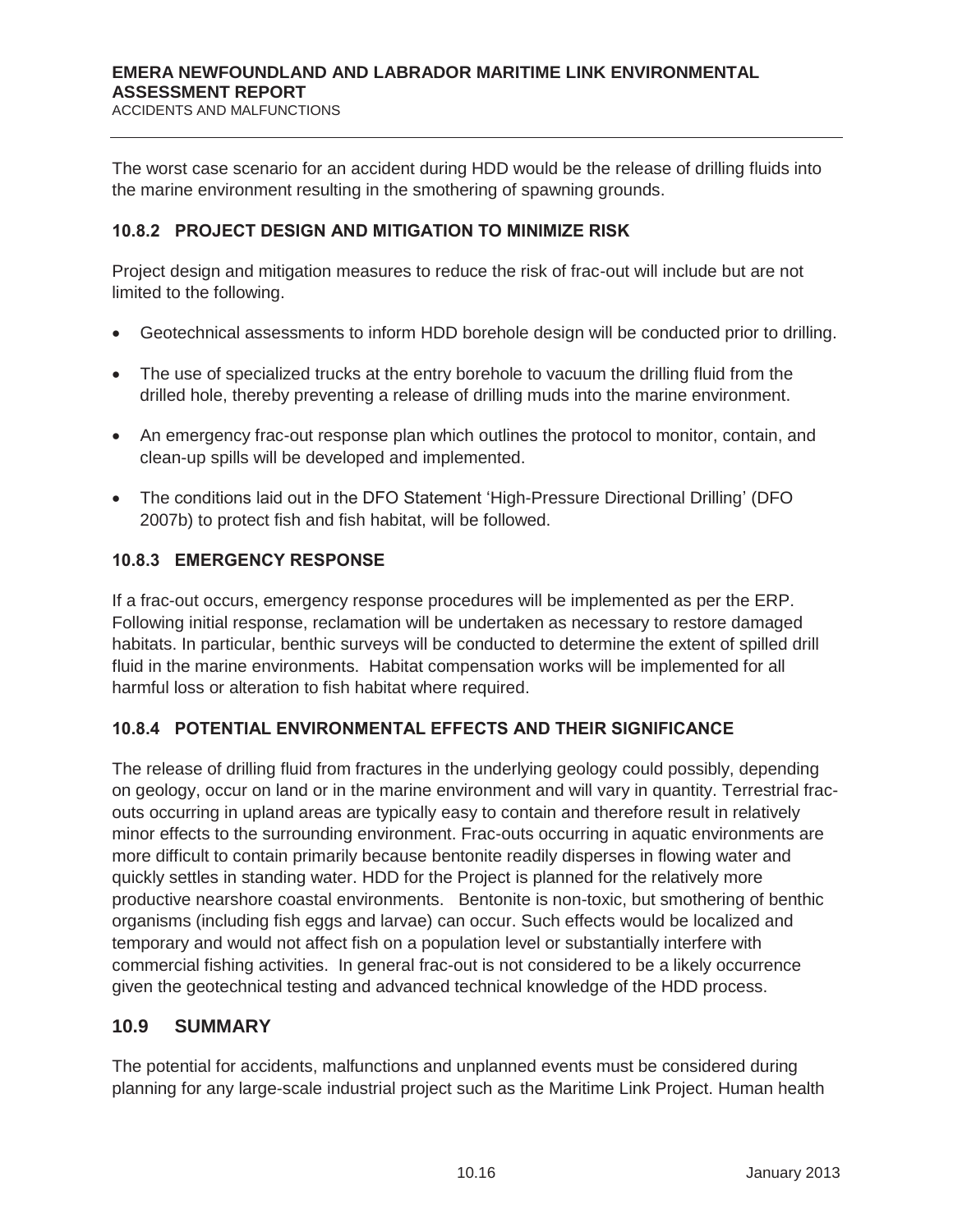ACCIDENTS AND MALFUNCTIONS

and safety is the paramount concern for ENL. Reducing the potential for adverse environmental effects arising from Project-related accidents and malfunctions is also of the highest priority for project planners, stakeholders, and regulatory officials. Compliance with design codes and standards and implementation of mitigation measures summarized in this report will greatly reduce the potential for accidents and malfunctions. A Project-specific Emergency Response Plan, including worker training, will reduce the extent and duration of any accident-related environmental effects. The most common, if any were to occur, Project-related accidents with environmental implications are small spills that will be rapidly cleaned up with no significant environmental effects. In the extremely unlikely event that a Project-related vessel released a large quantity of hazardous material such as fuel into the marine environment, a substantial effort could be required to respond and remediate to pre-spill conditions. Overall, significant, adverse residual environmental effects from Project-related accidents and malfunctions are predicted to be not likely.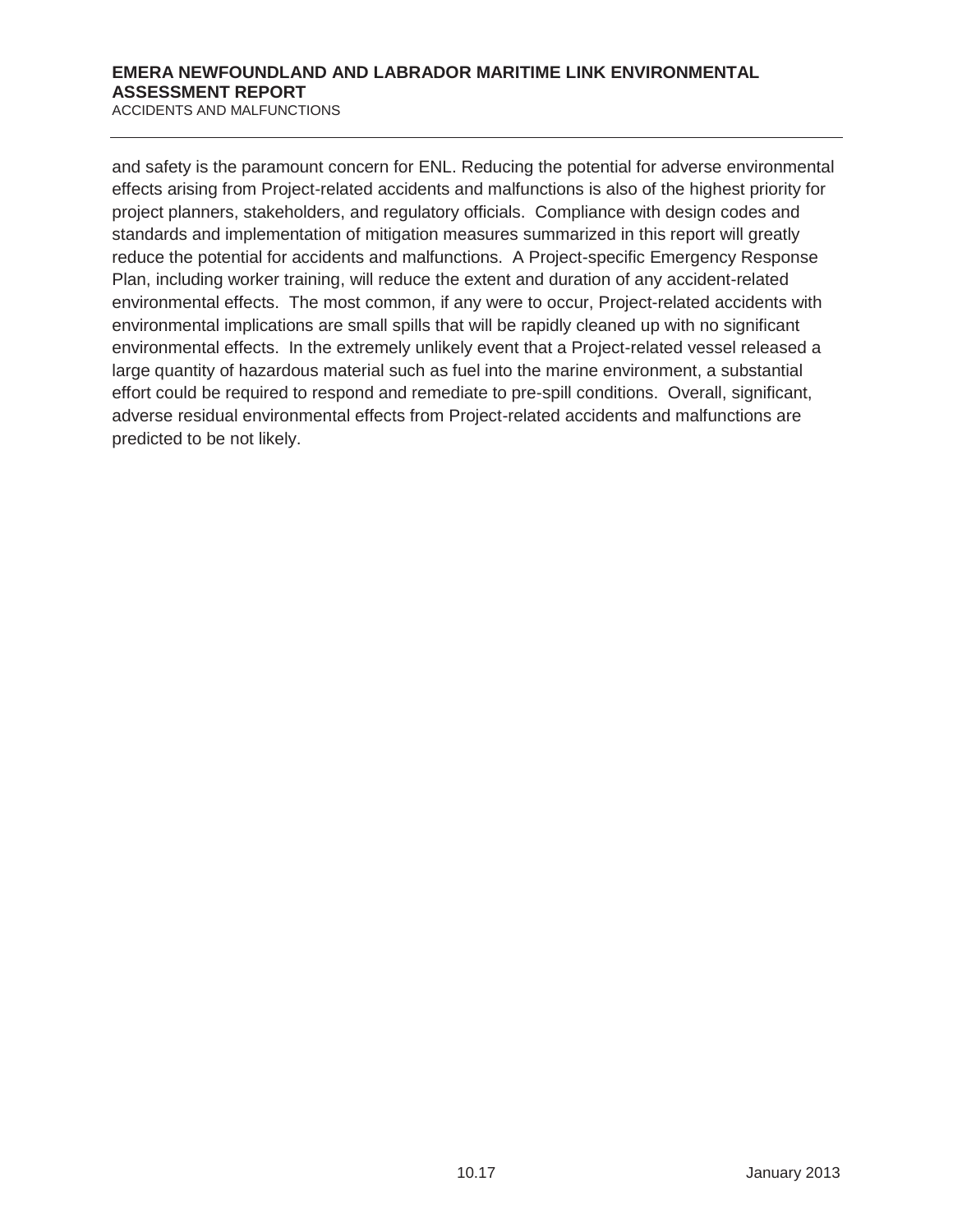# **11.0 SUMMARY**

The Maritime Link is not a unique project from an engineering perspective. The on-land transmission component involves standard engineering practice based on decades of experience supported by well-established standards and protocols. Although there is less experience in North America with HVdc subsea cables, this form of power transmission has been routinely and safely employed in Europe and other countries for over 20 years. That international experience is directly relevant and applicable to conditions in the Cabot Strait.

The environmental assessment (EA) for the Maritime Link, however, is a somewhat more demanding endeavor. First, the Project transects a wide and diverse area geographically, over 500 km from east to west. Second it involves infrastructure situated in terrestrial and marine environments. Third, it requires environmental clearance from three jurisdictions, each with different environmental assessment processes and requirements, and one of which was going through significant legislative change. Nevertheless, none of these challenges pose problems that can not be addressed with standard environmental assessment approaches and methods.

ENL understands that environmental assessment is designed specifically for application at the project planning stage when careful consideration can be given to avoiding or minimizing potential environmental challenges as part of project design. It is also understood that this requires the planning process to be sufficiently advanced to identify and avoid where possible such challenges, but still leaving sufficient flexibility in design to mitigate remaining foreseeable effects. This EA for the Maritime Link follows this phased approach and is designed to enable a smooth transition from the assessment to the subsequent regulatory approval processes (*e.g.*, permitting), wherein precise mitigation measures and monitoring activities specific to certain environmental effects are required before operations may commence.

Engagement with the public is an important aspect, and requirement, of environmental assessment and ENL appreciates the value of early and open consultation with the public concerning its various activities and undertakings. Public and stakeholder consultation for the Maritime Link began in the spring of 2011 for those parties potentially involved with, or interested in, the Project. Stakeholders are identified as regulatory agencies, local residents, landowners, communities, commercial fishers, industry, business community, outfitters, special interest groups (such as hunters and anglers), non-governmental organizations and the general public. In addition to informing the public about the Project, the consultation process, which will continue beyond the environmental assessment process, also enables ENL to address stakeholder issues, concerns and suggestions early in the planning and design process.

ENL places a priority on fostering positive long-term relationships with First Nations based upon positive experiences through our activities within Atlantic Canada. ENL has met with First Nations groups and is committed to meaningful and productive collaboration on this and future projects. With respect to this Project, since 2011 there have been more than 50 exchanges,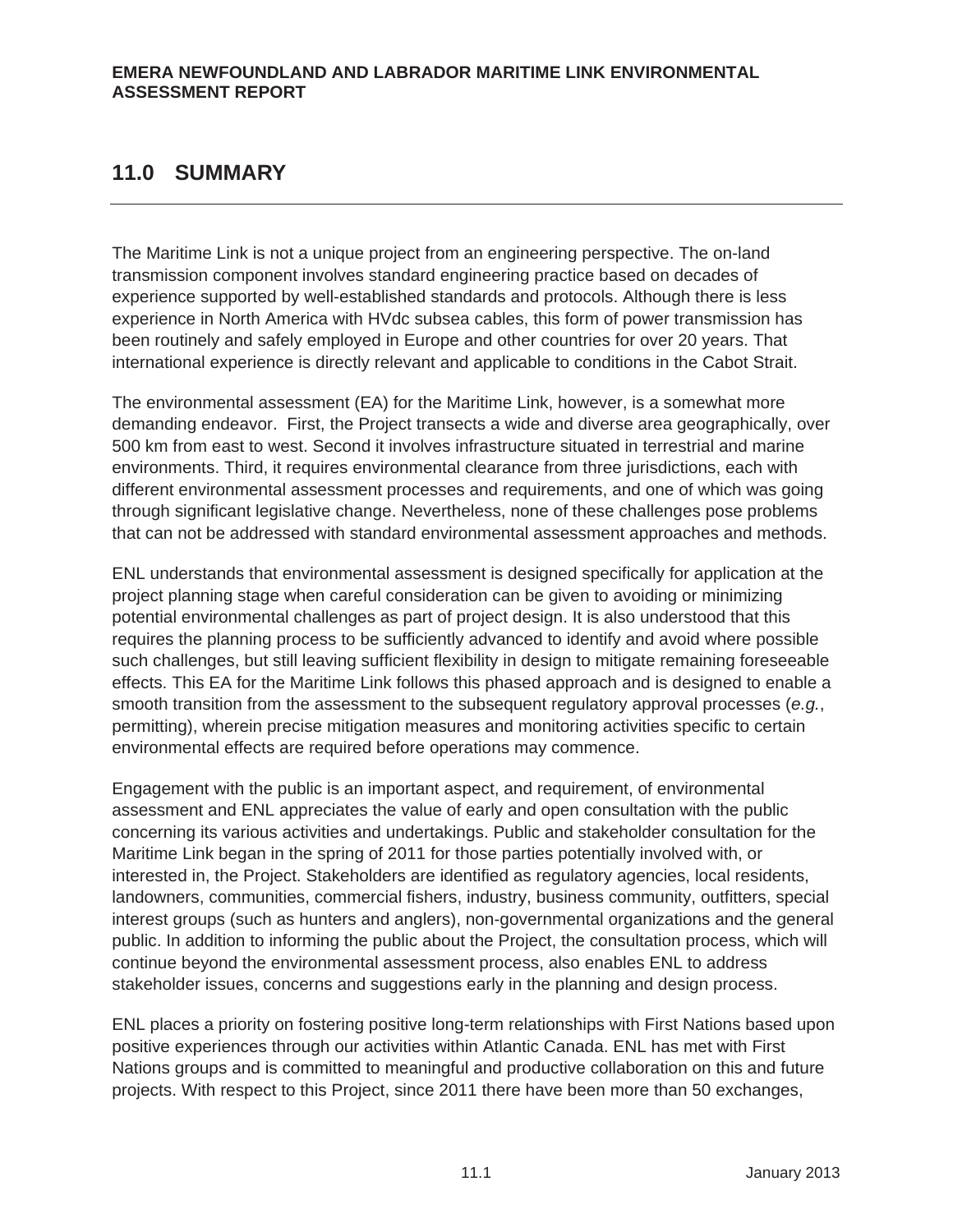SUMMARY

including meetings, workshops, conversations, collaborative reviews and information exchanges, with Mi'kmaq leadership, organizations, and businesses. Proactive engagement with the Mi'kmaq will continue throughout the EA process and during the permitting, construction and operation phases of the Project.

ENL has based its approach to this environmental assessment for the Maritime Link on the following corporate principles:

- x Environmental protection and conservation is a corporate responsibility, on par with providing the general public with the highest level of service possible.
- Good environmental management is good business; costs, risks and inefficiencies can all be reduced with proper environmental planning.
- Engineering design and environmental protection need to share a common information base to ensure optimum project planning, construction and operation.

At the operational level, ENL follows the following priorities:

- 1) Avoid environmental problems wherever possible;
- 2) If avoidance is not possible, use best-practice mitigation methods; and
- 3) Follow-up to determine effectiveness of mitigation, and adjust where necessary.

These priorities provided a backdrop against which the environmental assessment Guidelines jointly issued by the regulators were interpreted and acted upon.

The foundation of any environmental assessment is information. As an initial priority, information is required to focus the EA on the critical environmental, socio-economic and cultural factors to be considered; the so-called valued environmental components (VECs). The following VECs selected for this Project reflect the directions contained in the EA Guidelines as well as concerns and suggestions raised during the public engagement process:

Island of Newfoundland

- $\bullet$  Caribou
- Species of conservation interest
- Socio-economic environment
- Archaeological and heritage resources

#### Cabot Strait

- Species of conservation interest
- Commercial fisheries
- Marine environment
- Current use of land and resources for traditional purposes by the Mi'kmaq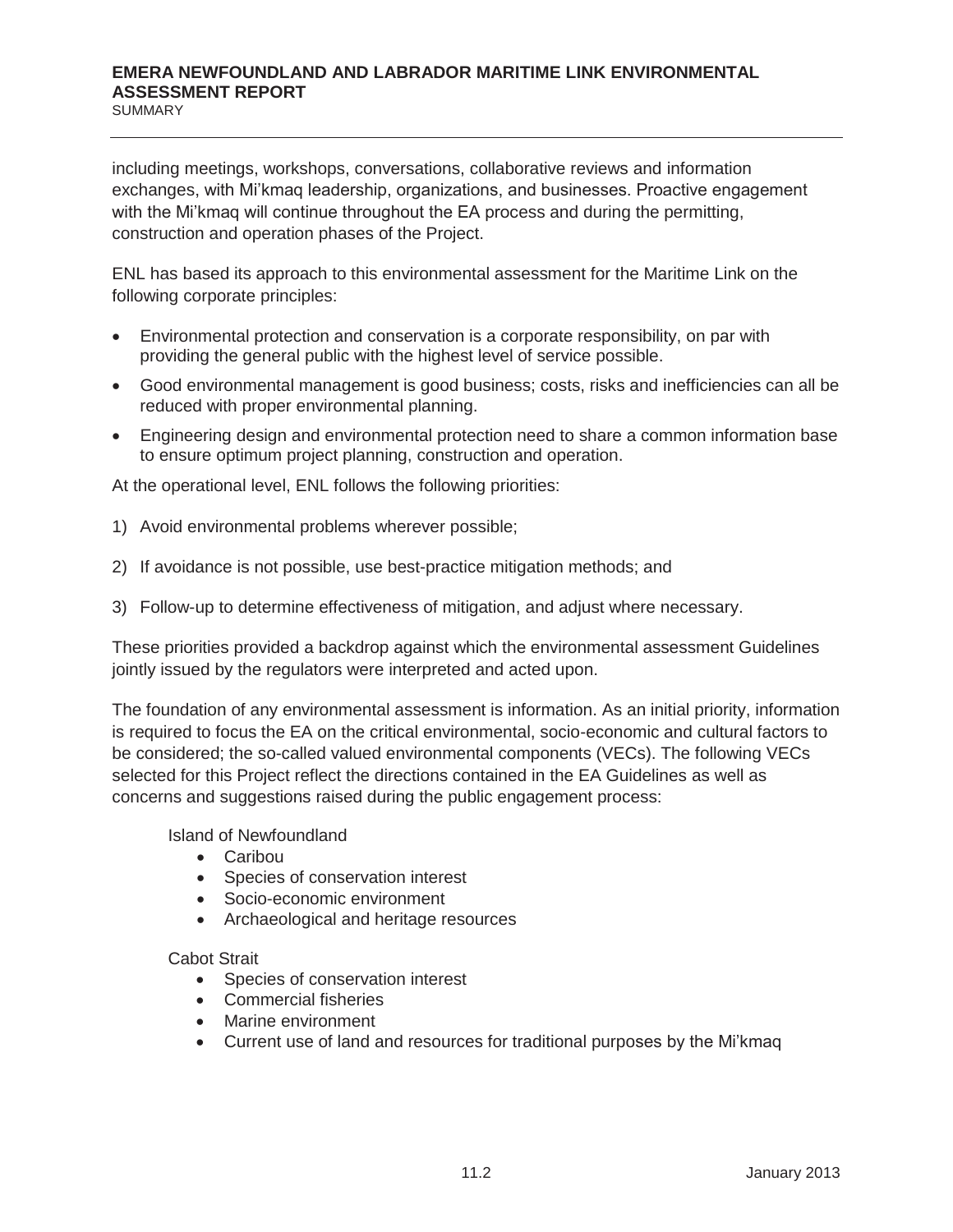Nova Scotia

- Species of conservation interest
- Socio-economic environment
- Archaeological and heritage resources
- Current use of land and resources for traditional purposes by the Mi'kmag

A second priority in the EA process is to obtain sufficient information to determine the significance of the potential effects on these VECs from activities associated with the construction and operation of the Project. To this end, ENL commissioned a wide range of studies on environmental, economic, social and cultural features, systems and processes important for both engineering design and environmental management and protection.

Although the suite of studies thoroughly addressed all of the VECs, somewhat more attention was given to a few concerns of particular interest to regulators and stakeholders. Thus, specific data collection, analysis, planning and design were undertaken to define the nature and extent of potential environmental effects and identify appropriate mitigation measures, with reference to the following situations:

- minimizing potential effects on caribou habitat and distribution, particularly in sections of the transmission route that overlap areas of known caribou use;
- through careful planning and design, limiting new means of access to a relatively undisturbed area in the central part of Newfoundland;
- avoiding or mitigating potential effects on important habitat for commercial fish species in the Cabot Strait; and
- minimizing the potential environmental effects of electromagnetic fields generated by HVdc/HVac transmission.

Throughout the planning and design process the environment and engineering teams shared the constant stream of environmental information and data that resulted from the various field and desk studies underway. This was particularly important in the early stages of project planning, when "mitigation by design" can occur. For example, data from geophysical and benthic surveys enabled engineers to avoid challenging construction areas and were used by the environment team to identify important or sensitive habitats. Figure 11.1.1 provides an excellent example of how this type of information was used to plan the transmission corridor route to avoid various critical environmental features, some of which also posed serious engineering challenges.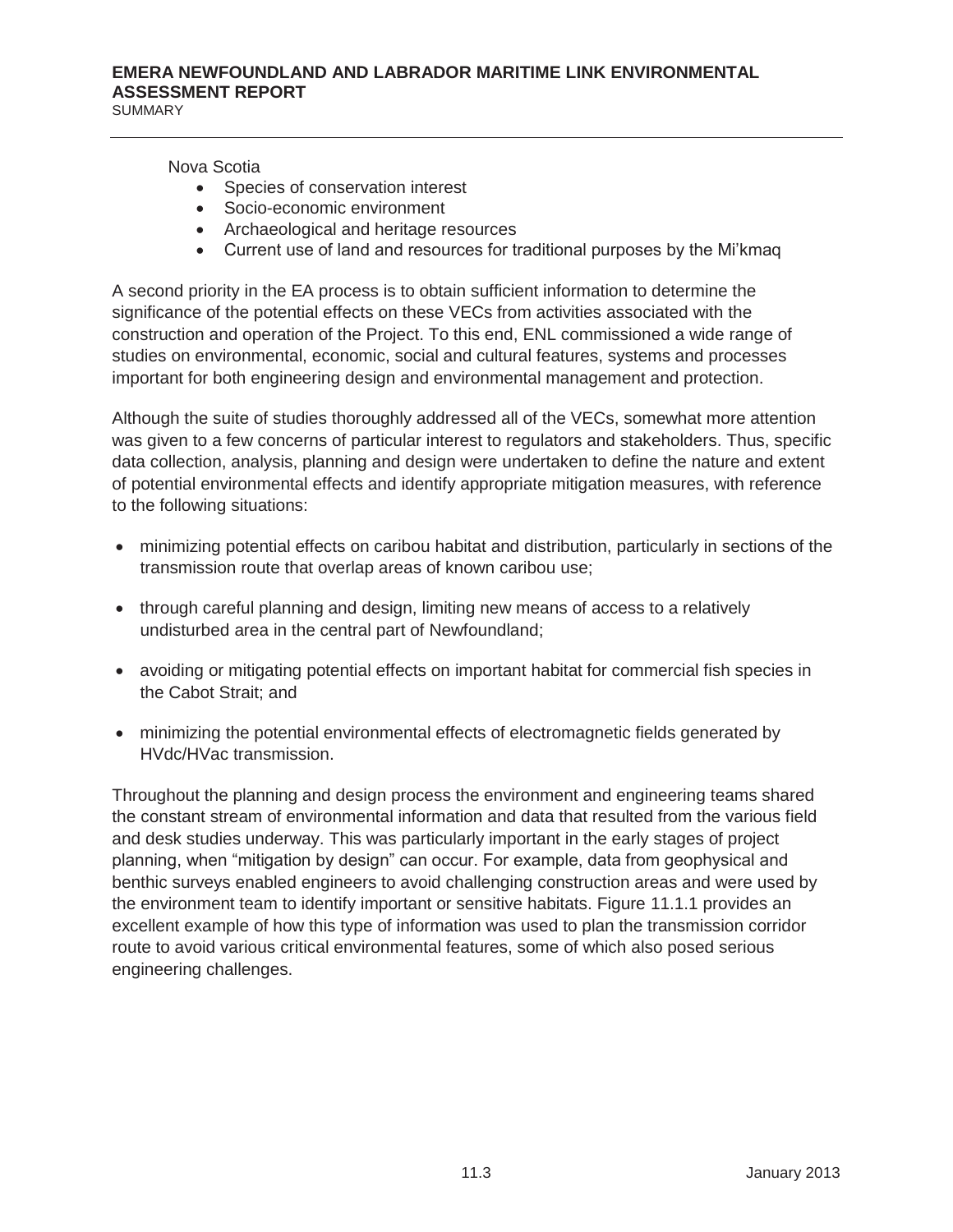



**Scale:** 1:125,000 **Date:**11/29/12

 *-Department of Environment and Conservation National Atlas -Newfoundland and Labrador Department of Environment (NLDEC)*

#### **FIGURE 11.1.1**

Constraints In Area of New Access Island of Newfoundland

ENL0143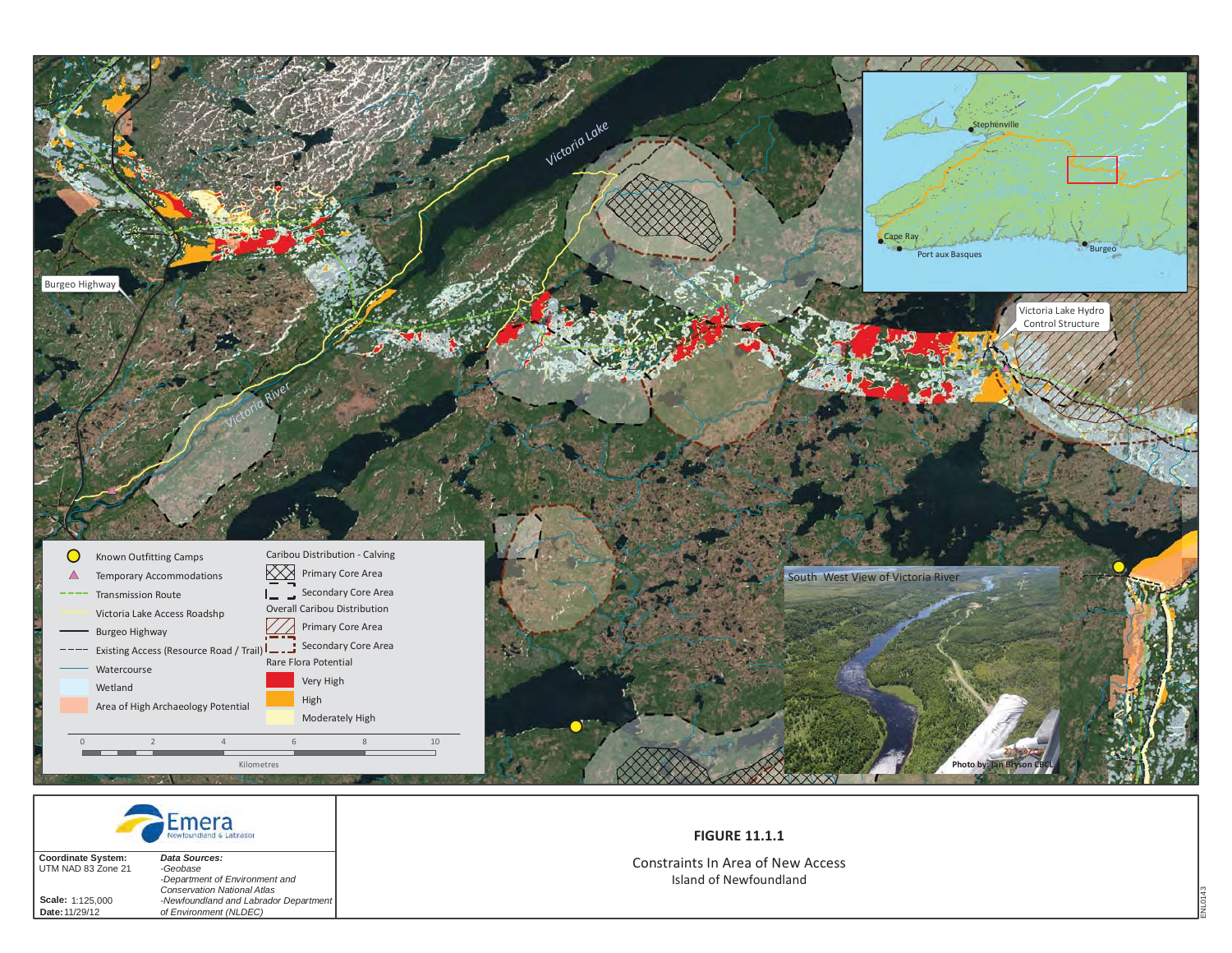Some of the studies involved the development of models which integrated and analyzed data to produce maps useful to both engineers and biologists. For example, data from the ecological land classification (ELC) were used to produce models for wetlands and rare flora. Likewise, the ELC model was also used in engineering design to avoid, where feasible, the placement of towers in sensitive wetland and freshwater habitats. Furthermore, geotechnical surveys and benthic modeling identified bottom types important for commercial fisheries, as well as areas that could possibly pose a risk to the integrity of the subsea cables.

The information and data were used in a structured and proven environmental assessment methodology that has been successfully applied in a number of large private and public projects, including the construction and operation of high voltage transmission systems. This methodology identifies the Project-related risks to important components of the biophysical and socio-economic environments, *i.e.*, the VECs, describes appropriate mitigation measures and assesses the significance of the residual environmental effects against stated criteria or thresholds for each VEC.

As mentioned above, following efforts to avoid environmental problems in the design stage, the next critical step is the application of best-practice mitigation. This assessment focused on two types of mitigation – standard best practice based on years of experience in the industry, and specific mitigation measures designed to address potential environmental effects associated with this particular Project. To a large degree, the outcome of the EA process depends upon the extent to which these mitigation measures, either those integrated into Project planning and design or recommended in the EA report, are effective. Appendix E provides a comprehensive summary of commitments which cover a wide variety of mitigation, follow-up and monitoring, referenced throughout the assessment.

Mitigation must be implemented to be successful. In presenting the mitigation measures in this assessment ENL is making a commitment to ensure that they are implemented in an appropriate and timely manner. To ensure this, the company will develop a number of operational documents focused on reducing various types of environmental risk associated with construction and operational activities. The overarching Environmental Management Plan (EMP) will include Environmental Protection Plans (EPPs) that will clearly set out the environmental protection measures and procedures that must be implemented for each phase and activity of the Project as planned, including mitigation prescribed in required permits, approvals, and authorizations. The EPPs are the primary mechanism for ensuring that mitigation is implemented, as required by applicable agencies through permitting processes, and as determined through the EA review process. An ERP will also be developed as a key document to respond to potential Project incidents and emergencies and limit potential for adverse environmental effects.

In some cases, it may not be possible to fully mitigate Project-related environmental effects. This could happen where a specific resource, or access to a specific resource, will be permanently reduced or lost. For example, as a result of early engagement with commercial and subsistence fishers every effort will be made to avoid or mitigate effects on important fishing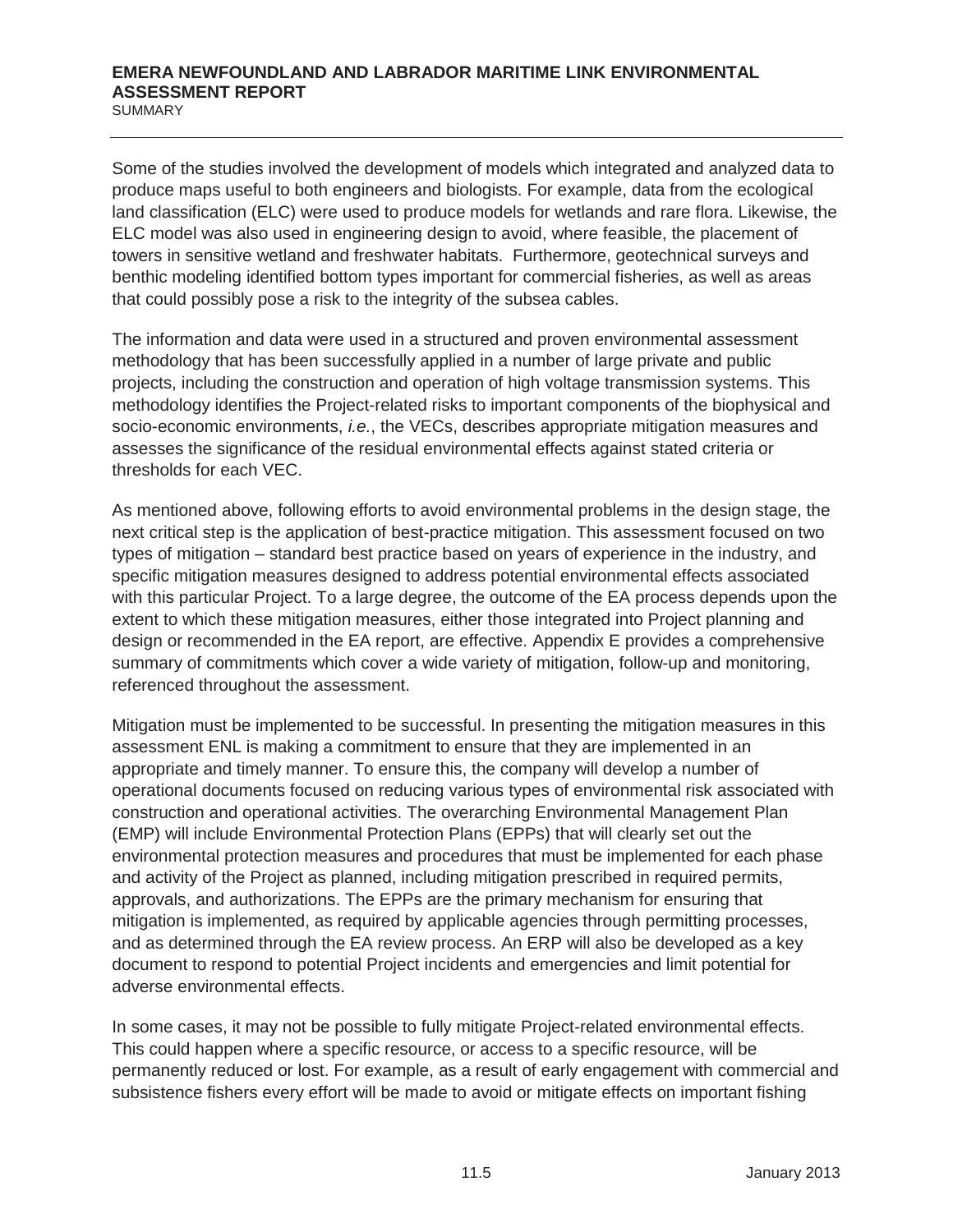areas; however, where permanent loss of habitat results from Project activities negotiations may lead to habitat replacement.

The core of the environmental assessment is the determination of the significance of residual effects after Project planning, design and mitigation have been taken into account. The ranking of significance is based on whether or not the residual effect exceeds a standard, condition or threshold that is pre-defined for each VEC. For the Maritime Link none of the residual environmental effects on the 12 VECs selected across the three geographic regions for this assessment were rated as significant. In addition, a similar approach was taken to assess the potential for significant cumulative environmental effects, *i.e.*, interactions with other planned projects, which were also rated as not significant.

The potential for accidents, malfunctions and unplanned events was included in the environmental assessment. Key considerations were the need for compliance with design codes, standards and mitigation measures presented in this report, as well as the Projectspecific ERP, which together will minimize the extent and duration of effects from any major accident, in the unlikely event that such would occur. The assessment determined that there will be no significant, adverse residual environmental effects from Project-related accidents.

Potential effects of the environment on the Project were also considered in the EA Report including: geophysical hazards, climate effects, wildfires, and marine hazards. As would be expected, the long-term structural and operational integrity of the entire transmission system is of highest priority for the proponent. In general, environmental conditions that can affect the Maritime Link Project infrastructure or operations will be addressed through engineering design (including appropriate safety factors) and compliance with relevant codes and standards, including consideration of local weather and geophysical conditions. It is concluded that the effects of the environment on the Project during any phase will not be significant and will be managed through Project design, mitigation and monitoring.

In summary, the results of a comprehensive, thorough and rigorous environmental assessment have shown that the Maritime Link Project is not likely to result in significant adverse residual environmental effects, including cumulative effects, provided that the proposed design features, mitigation measures, and monitoring and follow-up programs are implemented.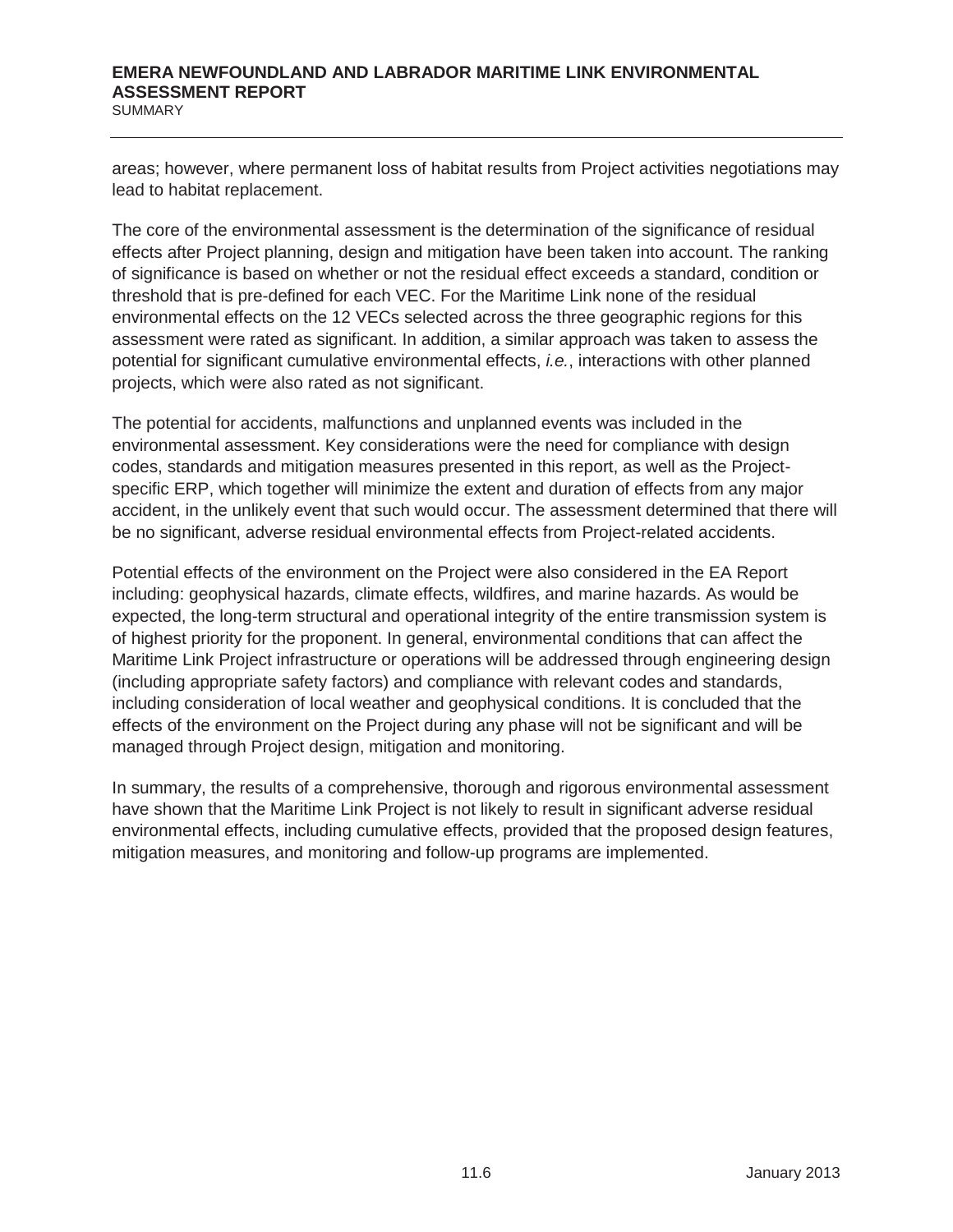# **12.0 REFERENCES**

- AC CDC (Atlantic Canada Conservation Data Centre). 2011. AC CDC Species Ranks (spreadsheet). Provided by Stefan Gerriets (AC CDC), April 1, 2011.
- AC CDC (Atlantic Canada Conservation Data Centre). 2012. Data Request RQ0314: GIS Scan of Rare and Provincially/Federally Listed Species for Proposed Corridor Route. Prepared April 14, 2012.
- ACOA (Atlantic Canada Opportunities Agency). 2011. Government of Canada Supports Outfitting Industry in Newfoundland and Labrador. Available online: http://www.acoaapeca.gc.ca/eng/Agency/mediaroom/NewsReleases/Pages/3400.aspx (updated February 16, 2012; accessed August 2, 2012).
- AECOM and Intertek METOC. 2011. Western HVDC Link Environmental Report: Marine Cable Route. Leeds, UK.
- Alstom Grid. 2010. HVDC: Connecting to the Future. First Edition. C. Barker, C. Davidson, J. Gold (eds.). Levallois-Perret Cedex, France.
- AMEC. 2002. The Federation of Newfoundland Indians Traditional Use Study: Final Report Phase Three. 85pp.
- AMEC. 2007. Physical Environment Description for the Cable Crossing at the Cabot Strait and Northumberland Strait. Prepared for Newfoundland and Labrador Hydro and Fugro Jacques Geosurveys Inc.
- AMEC. 2008. Hydrogeology of Western Newfoundland. Water Resources Management Division, Department of Environment and Conservation, Government of Newfoundland and Labrador. Report No. TF8312717, May 2008.
- Andrulewicz, E., D. Napierska, and Z. Otremba. 2003. The environmental effects of the installation and functioning of the submarine SwePol Link HVDC transmission line: A case study of the Polish Marine Area of the Baltic Sea. *Journal of Sea Research*, 337– 345.
- APLIC (Avian Power Line Interaction Committee) and USFWS (United States Fisheries and Wildlife Service). 2005. Avian Protection Plan (APP) Guidelines. April 2005. Arctic Monitoring and Assessment Program. 2011. Climate Change and POPs: Predicting the Impacts. Report of the UNEP/AMAP Expert Group. 62pp.
- Assembly of Nova Scotia Mi'kmaq Chiefs. 2007. Mi'kmaq Ecological Knowledge Study Protocol. Available online: http://66.29.197.94/uploads/KMKMEK.pdf (Accessed November 20, 2012).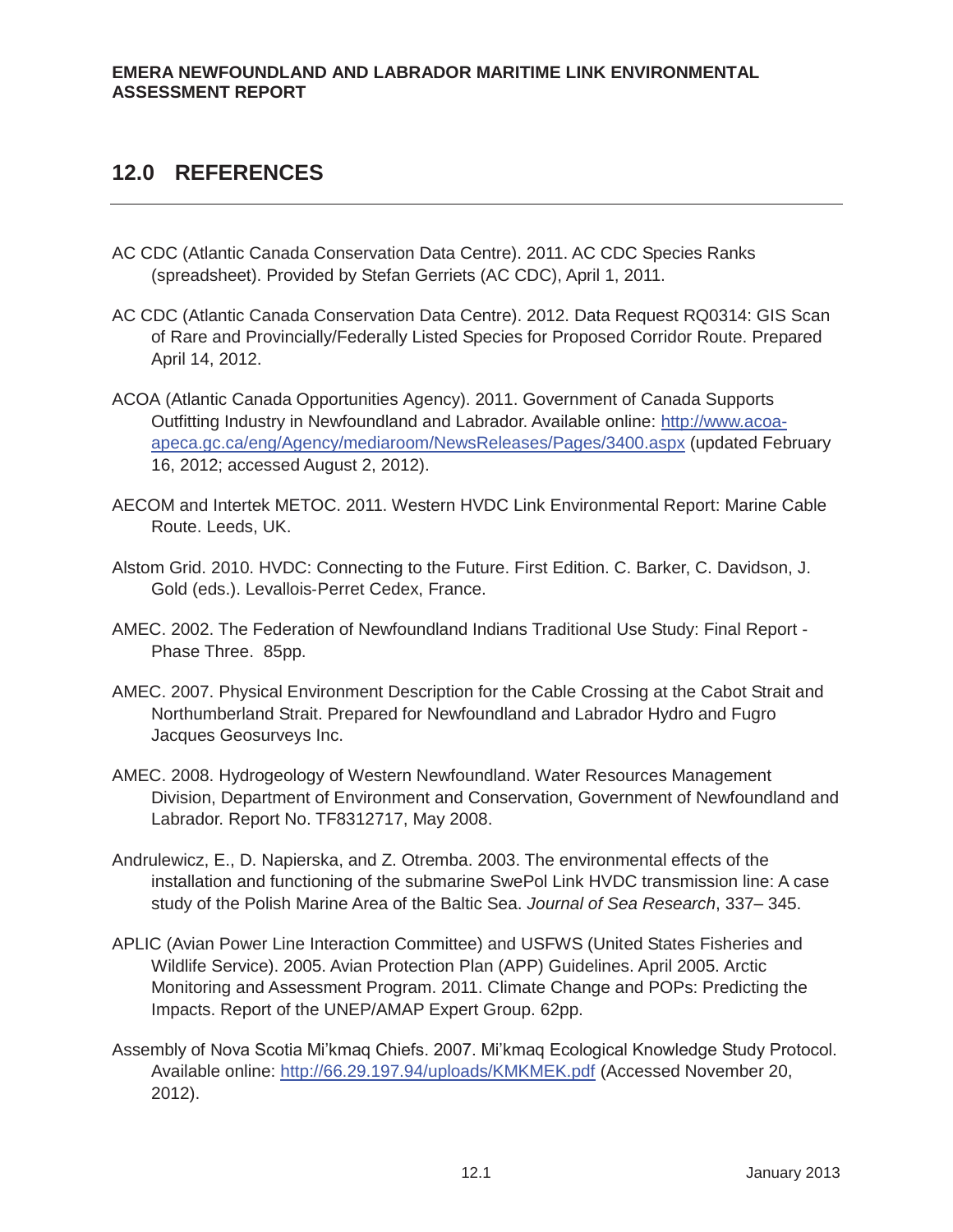- Baechler, F.E. 1986. Regional Water Resources, Sydney Coal Field, Nova Scotia. Province of Nova Scotia Department of Environment Publication. ISBN 0-88871-051-8.
- BCTC (British Columbia Transmission Corporation). 2006. Vancouver Island Transmission Reinforcement Project Environmental Assessment Certificate Application. Vancouver: British Columbia Transmission Corporation.
- Bell, T. 2002a. Ecozones of Newfoundland and Labrador: Boreal Shield Ecozone. Newfoundland and Labrador Heritage: Natural Environment – Biosphere – Ecozones. Available online: http://www.heritage.nf.ca/environment/ecozones.html. (Accessed September 10, 2012).
- Bell, T. 2002b. Ecoregions of Newfoundland. Newfoundland and Labrador Heritage: Natural Environment – Biosphere – Ecoregions of Newfoundland. Available online: http://www.heritage.nf.ca/environment/ecoregions\_nfld.html (Accessed September 12, 2012).
- Bell, T., and M.A.P. Renouf. 2003. "Prehistoric Cultures, Reconstructed Coasts: Maritime Archaic Indian Site Distribution in Newfoundland," *World Archaeology*, Vol. 35 (3), 350-370.
- Bergerud, A.T. 1969. The population dynamics of Newfoundland caribou. Ph. D. Thesis. The University of British Columbia, Vancouver, B.C., Canada.
- Bergerud, A.T. 1971. The population dynamics of Newfoundland caribou. *Wildlife Monographs 25*: 1-55.
- Birch, G., and L. O'Hea. 2007. The chemistry of suspended particulate material in a highly contaminated embayment of Port Jackson (Australia) under quiescent, high-wind and heavy-rainfall conditions. *Environ. Geol.* 53: 501-516.
- Birkett, C., E.W. Tollner, and D.K. Gattie. 2007. Total suspended solids and flow regime effects on periphyton development in a laboratory channel. *Transac. Asabe*. 50 (3): 1095-1104.
- Biron, M., L. Savoie, R. Campbell, E. Wade, M. Moriyasu, and P. DeGrâce. 2002. Assessment of the 2001 Snow Crab (*Chionoecetes opilio*) fishery of Eastern Nova Scotia (Areas 20 to 24). DFO Canadian *Science Advisory Secretariat Research Document*, p. 67.
- Breeding Bird Atlas Explorer. 2012. U.S. Geological Survey Patuxent Wildlife Research Center and National Biological Information Infrastructure. Available online: http://www.pwrc.usgs.gov/bba. Data compiled from: Delaware Breeding Bird Atlas 2008- 2012. Delmarva Ornithological Society. Interim results used with permission (Accessed 2012).
- Cameron, R.D., D.J. Reed, J.R. Dau, and W.T. Smith. 1992. Redistribution of calving caribou in response to oil field development on the Arctic Slope of Alaska. *Arctic* 45: 338-342.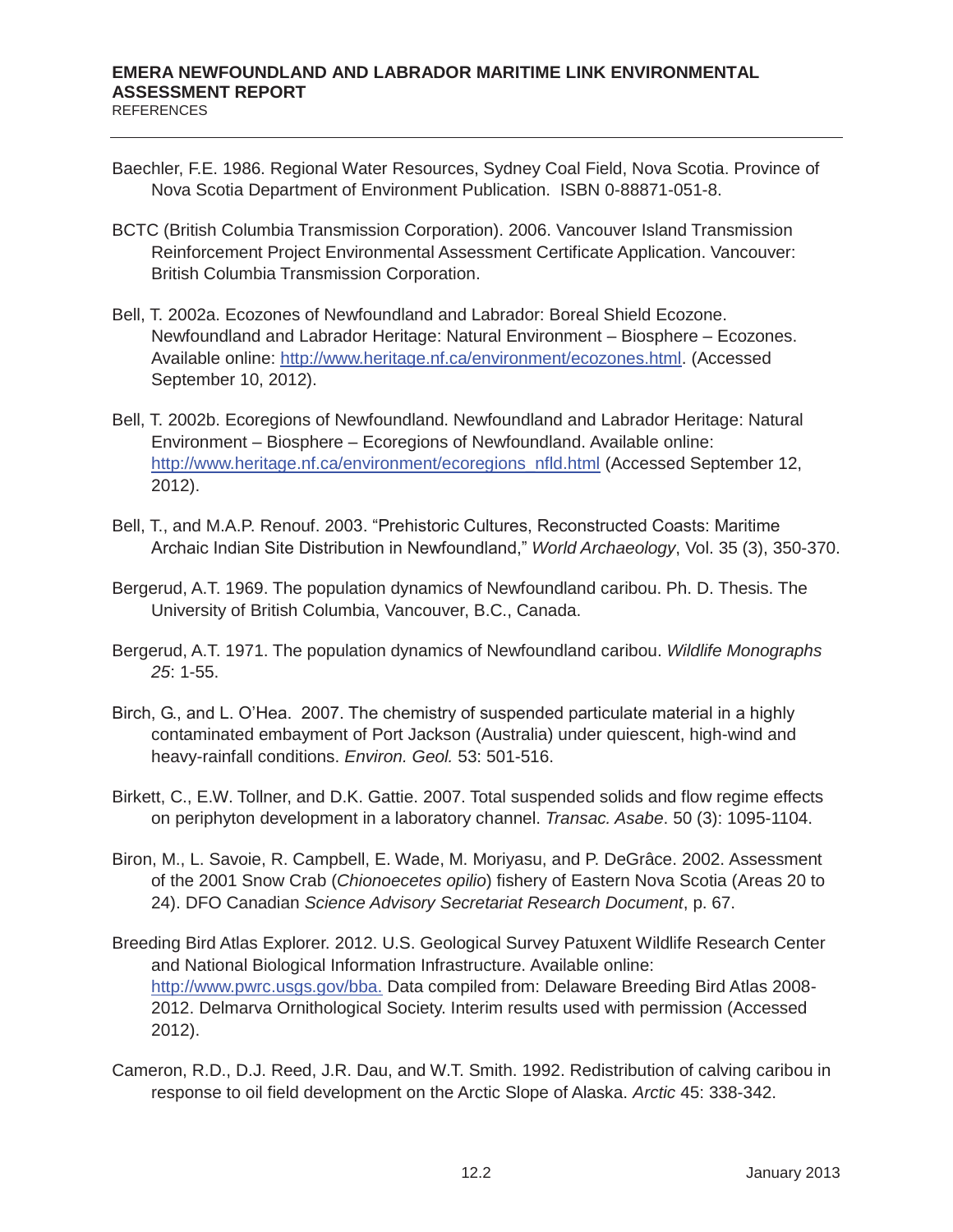- Cameron, R.D., K.R. Whitten, W.T. Smith, and D.D. Roby. 1979. Caribou distribution and group composition associated with construction of the Trans-Alaska Pipeline. *Canadian Field-Naturalist* 93: 155-162.
- Campana, S.E., G.A. Chouinard, J.M. Hanson, and A. Frechet, 1999. Mixing and migration of overwintering Atlantic cod (*Gadus morhua*) stocks near the mouth of the Gulf of St. Lawrence. *Canadian Journal of Fisheries and Aquatic Sciences* 56, 1873-1881.
- Canadian Biodiversity Website. (Not dated). Canada's Ecozones. Available online: canadianbiodiversity.mcgill.ca/english/ecozones/index.htm (Accessed September 2011).
- CBRM (Cape Breton Regional Municipality). 2010. Integrated Community Sustainability Plan. Available online: http://laserfiche.cbrm.ns.ca (Accessed February 2012).
- CBRM (Cape Breton Regional Municipality). 2012a. Cape Breton Regional Municipality: Water Utility – Source Water Protection. Available online: http://www.cbrm.ns.ca/source-waterprotection.html (Accessed November 14, 2012).
- CBRM (Cape Breton Regional Municipality). 2012b. CBRM Water Facts. Available online: http://www.cbrm.ns.ca/cbrm-water-facts.html (Accessed October 29, 2012).
- CBU (Cape Breton University). n.d. (no date provided). Mi'kmaw Bands in Nova Scotia. Available online: http://www.cbu.ca/mrc/nscouncils (Accessed 2012).
- CEA Agency (Canadian Environmental Assessment Agency). 2003. Incorporating Climate Change Considerations in Environmental Assessment: General Guidance for Practitioners. Available online: http://ceaa.gc.ca/default.asp?lang=Enandn=DACB19EE-1 (Accessed 2012).
- CEA Agency (Canadian Environmental Assessment Agency). 2007a. Addressing Cumulative Environmental Effects under the *Canadian Environmental Assessment Act*. Operational Policy Statement. Original: March 1999. Available online: http://www.ceaa.gc.ca/default.asp?lang=Enandn=1F77F3C2-1 (updated November 2007; accessed 2012).
- CEA Agency (Canadian Environmental Assessment Agency). 2007b. Addressing "Need for", "Purpose of", "Alternatives to" and "Alternative Means" under the *Canadian Environmental Assessment Act.* Available online: http://www.ceaaacee.gc.ca/default.asp?lang=Enandn=5C072E13-1 (Accessed 2012).
- CESCC (Canadian Endangered Species Conservation Council). 2011. Wild Species 2010: The General Status of Species in Canada. National General Status Working Group.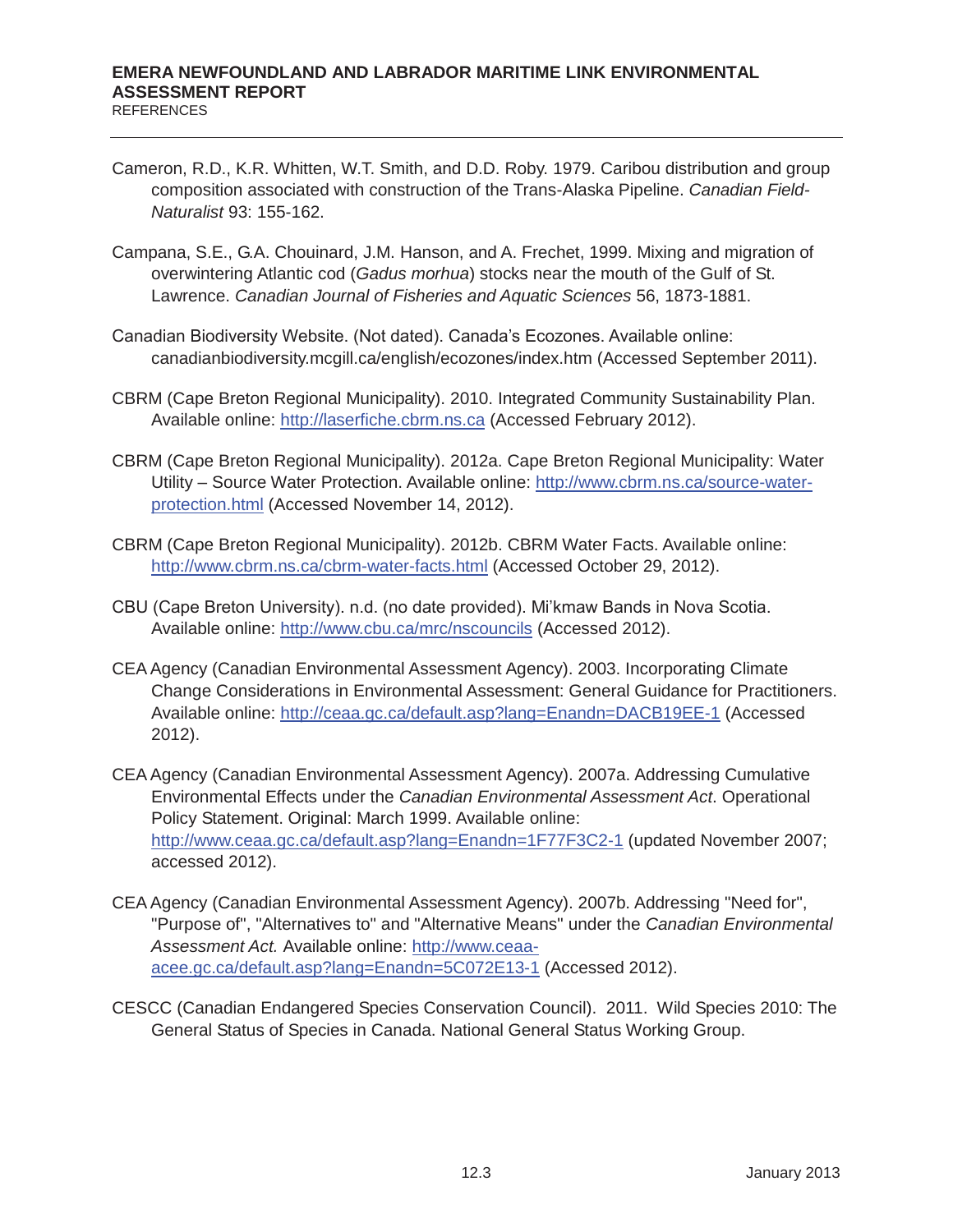- Chubbs, T.E., L.B. Keith, S.P. Mahoney, and M.J. McGrath. 1993. Responses of woodland caribou (R*angifer tarandus caribou*) to clear-cutting in east-central Newfoundland. *Canadian Journal of Zoology* 71: 487-493.
- Church, A.F. 1877. Topographical Township Map of Cape Breton County, Nova Scotia. A.F. Church and Company: Bedford, NS.
- CIGRE Working Group (CIGRE Working Group 14.21). 1998. TF1: Summary of Existing Ground Electrode Designs –1998. TF2: General Guidelines for the Design of Ground Electrodes for HVdc Links.
- Clark, K.J., D. Rogers, H. Boyd, and R.L. Stephenson,. 1999. Questionnaire survey of the coastal Nova Scotia herring fishery, 1998. *Canadian Stock Assessment Secretariat Research Document* 99/137.
- Collins, N., J. Cook, M. Reece, S. Martin, R. Pitt, S. Canning, P. Stewart, and M. MacNeil. 2001. Environmental Impact Assessment of a 2D Seismic Survey in Sydney Bight. For Hunt Oil Company Canada, Ltd and TotalFinalElf EandP Canada Limited.
- Community Accounts NL. 2012. Newfoundland and Labrador profile. Available online: http://nl.communityaccounts.ca (Accessed January 2012).
- COSEWIC (Committee on the Status of Endangered Wildlife in Canada) 2002. COSEWIC assessment and update status report on the woodland caribou *Rangifer tarandus caribou* in Canada. Committee on the Status of Endangered Wildlife in Canada. Ottawa. xi + 98 pp.
- COSEWIC (Committee on the Status of Endangered Wildlife in Canada). 2010a. COSEWIC assessment and status report on the Atlantic Cod *Gadus morhua* in Canada. Committee on the Status of Endangered Wildlife in Canada, Ottawa,p. xiii + 105.
- COSEWIC (Committee on the Status of Endangered Wildlife in Canada). 2010b. COSEWIC assessment and status report on the Deepwater Redfish/Acadian Redfish complex *Sebastes mentella* and *Sebastes fasciatus* in Canada. Committee on the Status of Endangered Wildlife in Canada, Ottawa, p. x + 80.
- Courtois, R., J.P. Ouellet, L. Breton, A. Gingras, and C. Dussalt. 2007. Effects of forest disturbance on density, space use, and mortality of woodland caribou. *Ecoscience* 14: 491- 498.
- Cox, K.W. 1993. Wetlands A Celebration of Life. Final Report of the Canadian Wetlands Conservation Task Force. Issue Paper, No. 1993-1. Ottawa: North American Wetland Conservation Council (Canada). Available online: http://www.wetlandscanada.org/Wetlands%20a%20Celebration%20of%20Life%201993- 1.pdf (Accessed 2012).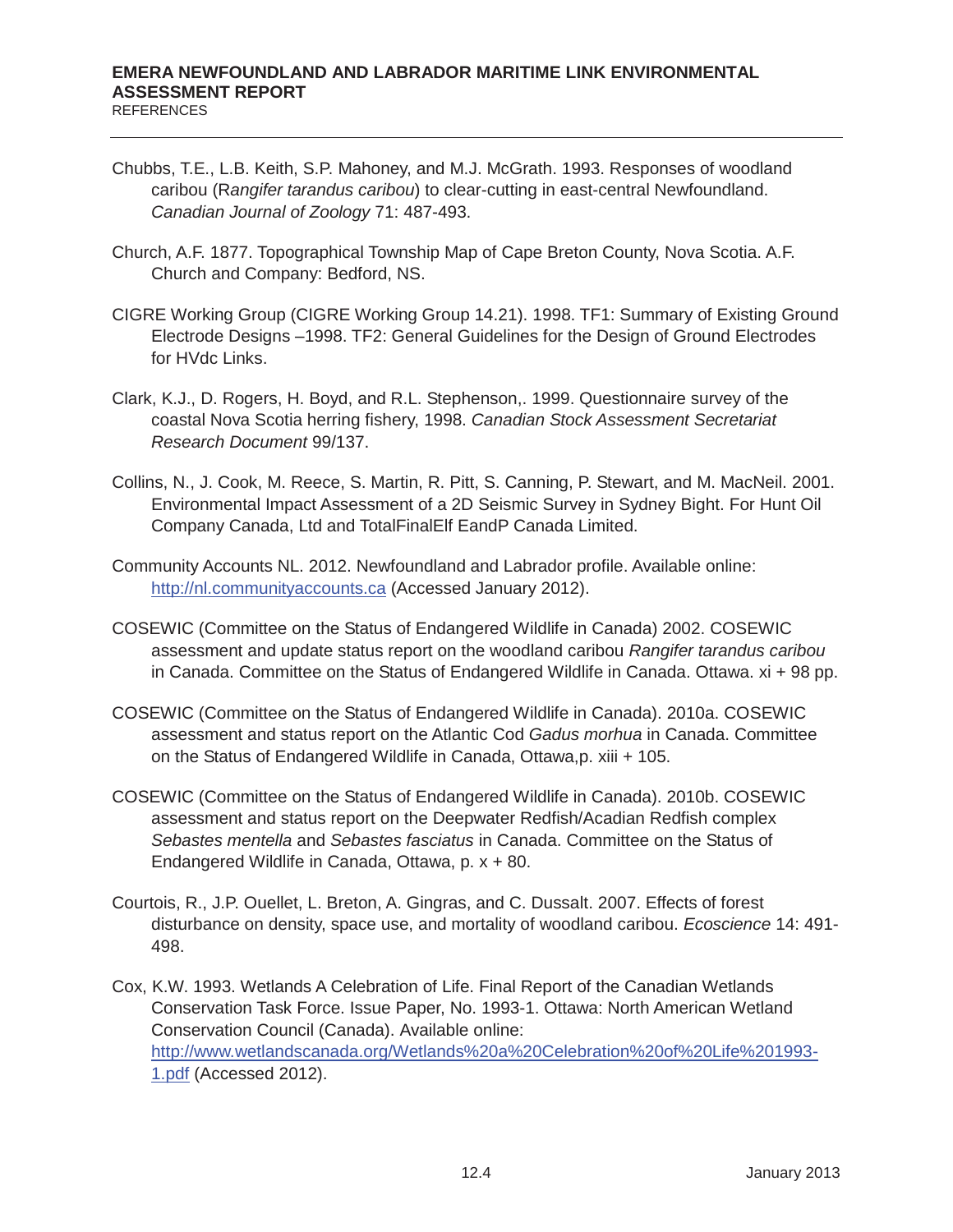- CWS (Canadian Wildlife Service). 1999. Oil Spill Response Plan. Environmental Conservation Branch, Environment Canada Atlantic Region. August 1999.
- CWS (Canadian Wildlife Service). 2009. Migratory Birds Conservation Monitoring and Reporting. Available online: http://www.cws-scf.ec.gc.ca/mgbc/trends/index (updated August 2009; Accessed June 2012).
- CWS (Canadian Wildlife Service). n.d. A Guide to Conserving Forest Corridors in an Agricultural Environment.
- DFO (Fisheries and Oceans Canada). 1986. Policy of the Management of Fish Habitat. Available online: http://www.dfo-mpo.gc.ca/habitat/role/141/1415/14155/fhm-policy/indexeng.asp (Accessed 2012).
- DFO (Fisheries and Oceans Canada). 2005a. The Scotian Shelf: An Atlas of Human Activities. Oceans and Coastal Management Division, Oceans and Habitat Branch, Fisheries and Oceans Canada, Maritimes Region. Available online: http://www.mar.dfompo.gc.ca/e0009630 (updated November 24, 2011; accessed November 13, 2012).
- DFO (Fisheries and Oceans Canada). 2005b. The Gulf of St. Lawrence: A Unique Ecosystem. Oceans and Science Branch, Fisheries and Oceans Canada, Gulf Region. No. FS 104- 2/2005, ISBN 0-662-69499-6.
- DFO (Fisheries and Oceans Canada). 2005c. Stock Assessment Report on Newfoundland and Labrador Snow Crab. *Canadian Science Advisory Secretariat Science Advisory Report*, p. 27.
- DFO (Fisheries and Oceans Canada). 2007a. A new ecosystem science framework in support of integrated management. DFO/2007 – 1296. 18 pp.
- DFO (Fisheries and Oceans Canada). 2007b. High Pressure Drilling. Fisheries and Oceans Canada Newfoundland and Labrador Operational Statement, Version 3.1. Available online: http://www.dfo-mpo.gc.ca/habitat/what-quoi/os-eo/nl/pdf/drill-eng.pdf (Accessed November 22, 2012).
- DFO (Fisheries and Oceans Canada). 2009a. Large Ocean Management Areas. Available online: http://www.dfo-mpo.gc.ca/oceans/marineareas-zonesmarines/loma-zego/indexeng.htm (Accessed 2012).
- DFO (Fisheries and Oceans Canada). 2009b. Conservation objectives for the Ecologically and Biologically Significant Areas (EBSA) of the Estuary and Gulf of St. Lawrence*. Canadian Science Advisory Secretariat Science Advisory Report*, 2009/049: 10 pp.
- DFO (Fisheries and Oceans Canada). 2010a. A Proponent's Guide to the Development of Fish Habitat Compensation Strategies and Plans.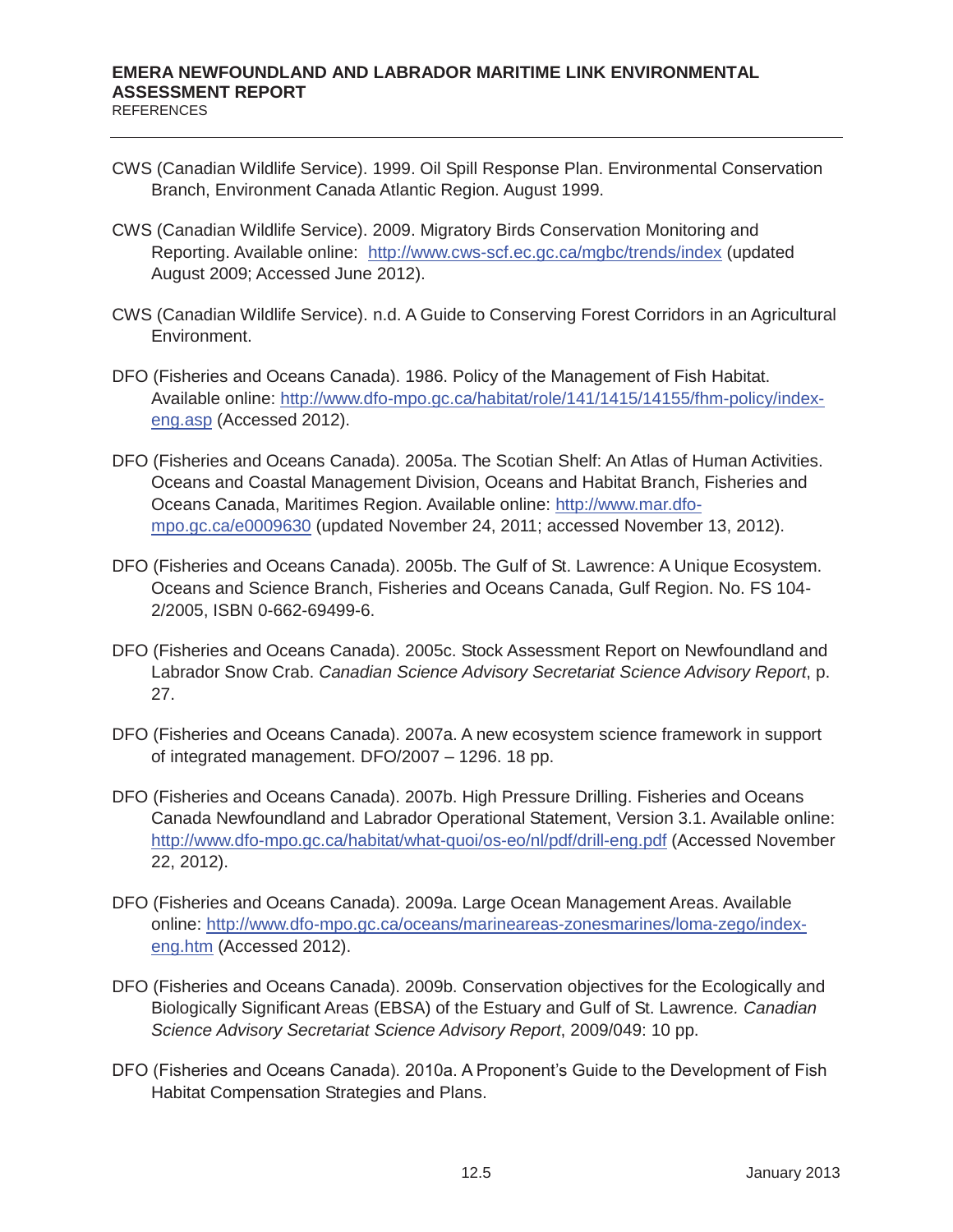- DFO (Fisheries and Oceans Canada). 2010b. Blasting Fish Habitat Protection. Factsheet. Available online: http://www.nfl.dfo-mpo.gc.ca/e0005460 (Accessed 2012).
- DFO (Fisheries and Oceans Canada). 2010c. Assessment of Nova Scotia (4VWX) Snow Crab. *Canadian Science Advisory Secretariat Science Advisory Report*, p. 24.
- DFO (Fisheries and Oceans Canada). 2011. Newfoundland and Labrador Angler's Guide 2011- 2012. Available online: http://publications.gc.ca/collections/collection\_2011/mpo-dfo/Fs111- 1-2011-eng.pdf (Accessed 2012).
- DFO (Fisheries and Oceans Canada). 2012. Harbour Authorities. Available online: www.dfompo.gc.ca (Accessed January 2012).
- Downer, D. 1997. Turbulent Tides: A Social History of Sandy Point. St. John's: Robinson Blackmore Printing.
- Dyer, S.J., J.P. O'Neill, S.M. Wasel, and S. Boutin. 2001. Avoidance of industrial development by woodland caribou. *Journal of Wildlife Management* 65: 531-542.
- Dyer, S.J., J.P. O'Neill, S.M. Wasel, and S. Boutin. 2002. Quantifying barrier effects of roads and seismic lines on movements of female woodland caribou in northeastern Alberta. *Canadian Journal of Zoology* 80: 839-845.
- EC (Environment Canada). 1991. The Federal Policy on Wetland Conservation. Canadian Wildlife Services, Environment Canada, Ottawa, Ontario. 15 pages. Available online: http://www.ec.gc.ca/Publications/default.asp?lang=Enandxml=BBAAE735-EF0D-4F0B-87B7-768745600AE8 (Accessed 2012).
- EC (Environment Canada). 2002. Biodiversity Portrait of the St. Lawrence. Available online: http://www.qc.ec.gc.ca/faune/biodiv/en/table\_contents.html (Accessed 2012).
- EC (Environment Canada). 2004. Environmental Assessment Best Practice Guide for Wildlife at Risk in Canada. First Edition, Canadian Wildlife Service, Environment Canada. 68 Pages.
- EC (Environment Canada). 2007. Management Plan for the Harlequin Duck (*Histrionicus histrionicus*) Eastern Population, in Atlantic Canada and Québec. Species at Risk Act Management Plan Series. Environment Canada. Ottawa. vii + 32 pp.
- EC (Environment Canada). 2009. Nova Scotia Monthly Storm Frequencies. Available online: http://www.ec.gc.ca/hurricane/default.asp?lang=En&n=FC989FA6-1&offset=3&toc=show (Accessed 2012).
- EC (Environment Canada). 2010a. 2002-Gustav. Available online: http://www.ec.gc.ca/hurricane/default.asp?lang=En&n=91CCCE08-1 (updated September 14, 2010; Accessed February 20, 2012).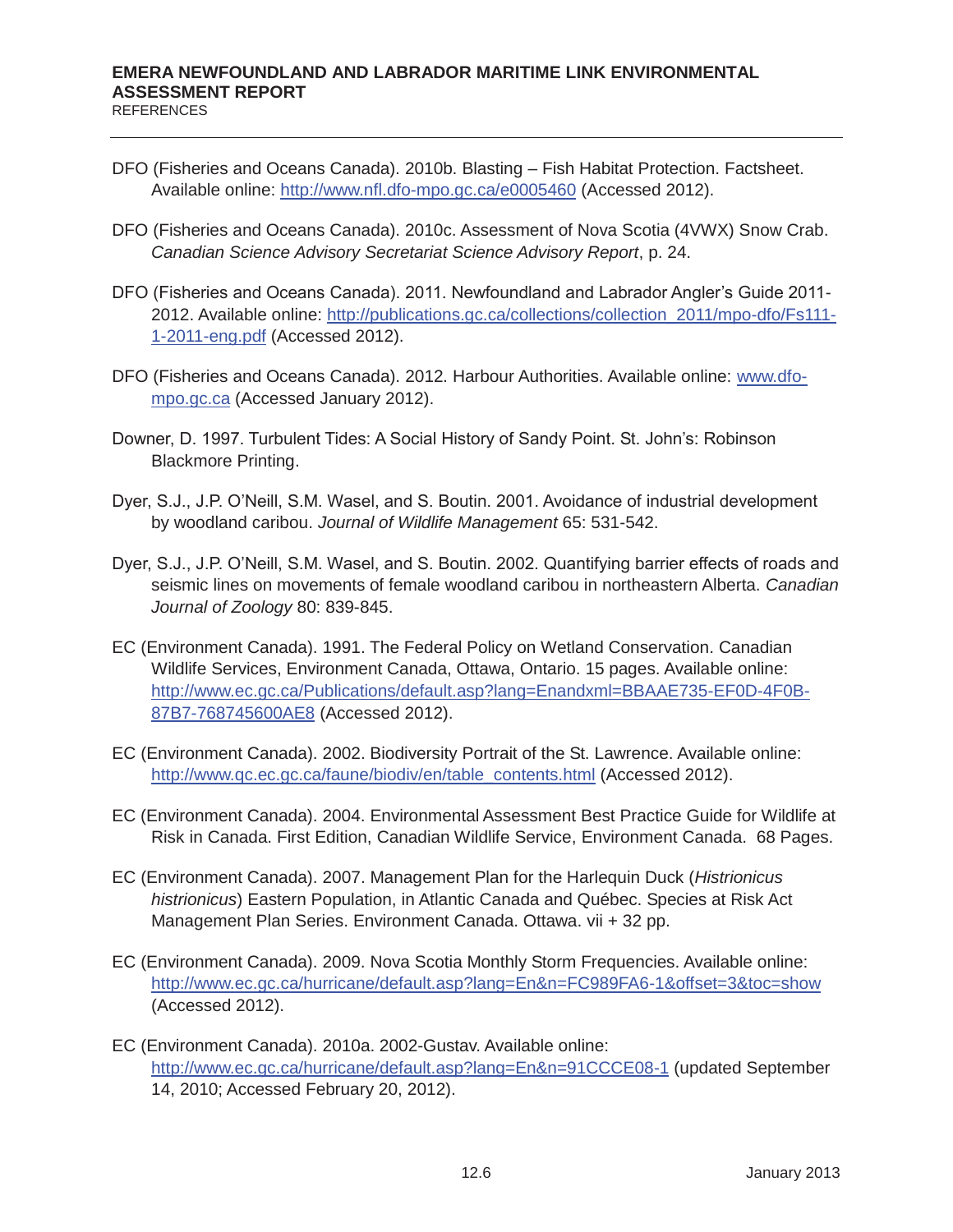- EC (Environment Canada). 2010b. Sea Ice Climatic Atlas East Coast 1981-2010 by Canadian Ice Service. 248 pp.
- EC (Environment Canada). 2011. Facility Reported National Pollutant Release Inventory (NPRI) Data, 2010 Reporting Year. Available online: http://www.ec.gc.ca/pdb/websol/querysite/query\_e.cfm (Accessed 2012).
- EC (Environment Canada). 2012a. Canadian Climate Normals 1971 2000. Stephenville A. Available online: http://www.climate.weatheroffice.gc.ca/climate\_normals/results\_e.html?stnID=6740&prov= &lang=e&dCode=1&dispBack=1&StationName=stephenville&SearchType=Contains&provi nce=ALL&provBut=&month1=0&month2=12 (updated May 29, 2012; Accessed November 28, 2012).
- EC (Environment Canada). 2012b. Canadian Climate Normals 1971 2000. Sydney A. Available online: http://www.climate.weatheroffice.gc.ca/climate\_normals/results\_e.html?stnID=6486andpro v=andlang=eanddCode=1anddispBack=1andStationName=SydneyandSearchType=Contai nsandprovince=ALLandprovBut=andmonth1=0andmonth2=12. (updated May 29, 2012; Accessed August 9, 2012).
- Environment Canada. 2012c. Recovery Strategy for the Woodland Caribou (*Rangifer tarandus caribou*), Boreal population, in Canada. Species at Risk Act Recovery Strategy Series. Environment Canada, Ottawa. xi + 138pp.
- EC (Environment Canada). 2012d. *Migratory Birds Convention Act* (MBCA) 1994 (S.C. 1994, c. 22). Available online: http://laws-lois.justice.gc.ca/eng/acts/M-7.01/.
- EC (Environment Canada). 2012e. Recovery Strategy for the Piping Plover (*Charadrius melodus melodus*) in Canada. *Species at Risk Act* Recovery Strategy Series. Environment Canada, Ottawa.
- EC (Environment Canada). 2012f. Canadian Climate Normals 1971 2000. Port Aux Basques. Available online: http://www.climate.weatheroffice.gc.ca/climate\_normals/results\_e.html?stnID=6693andlang =eanddCode=1andprovince=NFLDandprovBut=Searchandmonth1=0andmonth2=12 (Accessed July 27, 2012).
- Ecological Stratification Working Group. 1995. A National Ecological Framework for Canada. Agriculture and Agri-Food Canada. Ottawa/Hull. Report and national map at 1:17500 000 scale. Available online: http://sis.agr.gc.ca/cansis/publications/ecostrat/cad\_report.pdf (Accessed 2012).
- EGSPA (Environmental Goals and Sustainable Prosperity Act). 2007. Bill No. 146 Environmental Goals and Sustainable Prosperity Act. Available online: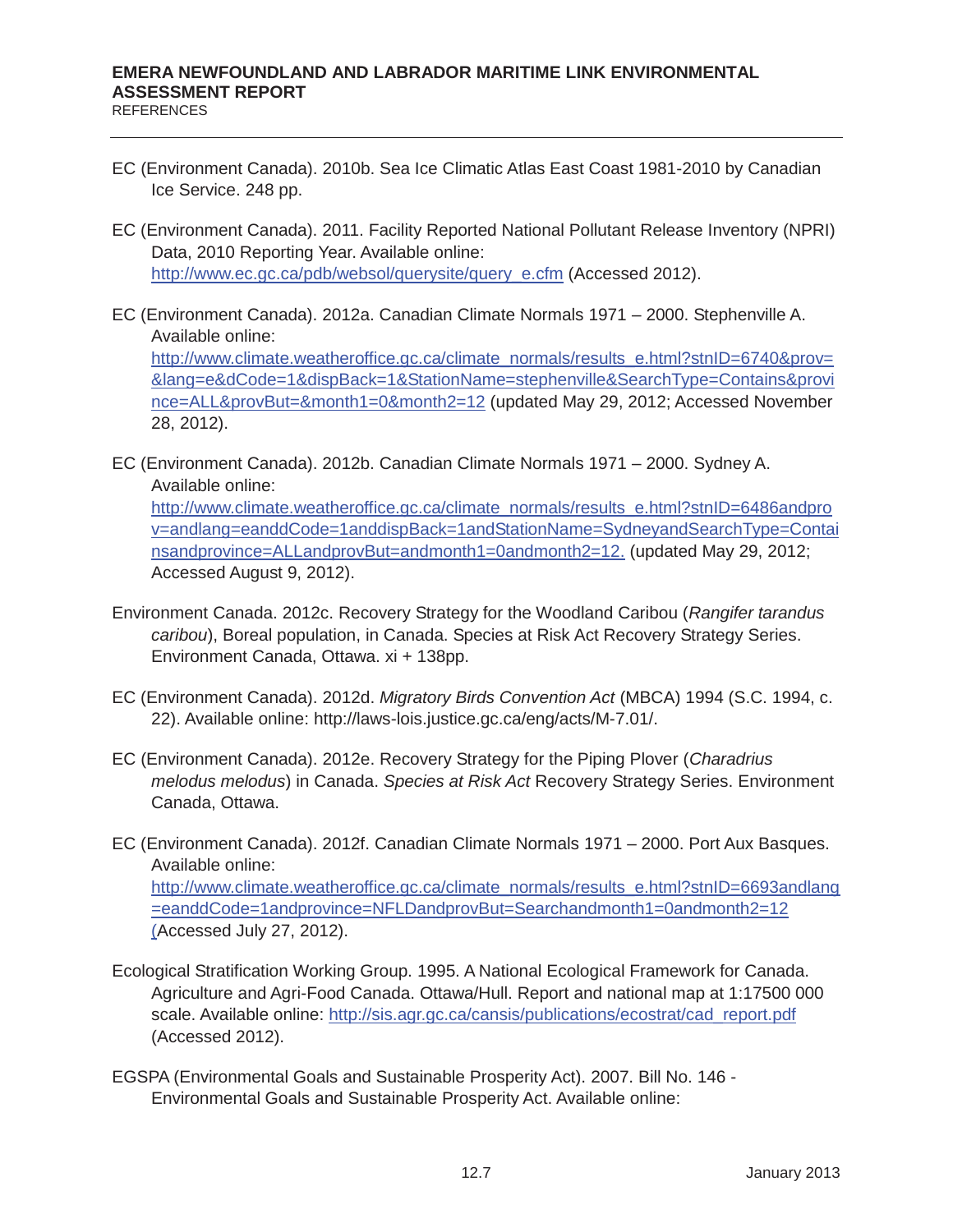http://nslegislature.ca/legc/bills/60th\_1st/3rd\_read/b146.htm (Accessed November 15, 2012).

- Emera. 2009. Environmental Protection Procedures for Transmission and Distribution Facilities. ENV – 4.01. Rev. 9. 55 pp.
- Emera. 2011. The Maritime Link Transmission Project Project Description. November 30, 2011. Available online: http://www.emeranl.com/site/media/emeranl/20111207%20Maritime%20Link%20Final%20 Project%20Description1.pdf (Accessed 2012).
- Environment Canada Parks Canada. 2010. The *Species at Risk Act* Environmental Assessment Checklists for Species Under the Responsibility of the Minister Responsible for Environment Canada and Parks Canada – Support Tool for the Required Information Elements Under the *Species at Risk Act* for Environmental Assessments Conducted Under the *Canadian Environmental Assessment Act.* Available online: http://www.ec.gc.ca/Publications/default.asp?lang=Enandxml=DA30C3BC-F7ED-45F2- 868B-17A0B33B6FDF (Accessed 2012).
- EPRI (Electric Power Research Institute). 1981. HVdc Ground Electrode Design. EPRI EL-2020 Project 1467-1, August 1981.
- Faugstad, K., M. M. O'Brien, Rashwan, M. Smith, and M. Zavahir, 2007. An Environmental Survey on the operation and Impact of HVdc Electrodes, CIGRE Conference, Osaka, Japan, 2007.
- Fine, I.V., A.B. Rabinovich, B.D. Burnholde, R.E. Thompson, and E.A. Kulikov. 2005. The Grand Banks landslide-generated tsunami of November 18, 1929: preliminary analysis and numerical modeling*. Marine Geology* 215:45-57.
- Forbes, D.L., J. Shaw and R.B. Taylor. 1997. Climate Change in the Coastal Zone of Atlantic Canada*. Climate Change and Climate Variability in Atlantic Canada*. R.W. Shaw (ed.). Environment Canada-Atlantic Region. Occasional Report No. 9.
- Fuller, C., J. Bonner, C. Page, A. Ernest, T. McDonald, and S. McDonald. 2004. Comparative toxicity of oil, dispersant, and oil plus dispersant to several marine species. *Environmental Toxicology and Chemistry* 23(12): 2941-2949.
- Garland, S. and P. Thomas. 2009. Recovery Plan for Red Knot, rufa subspecies (*Calidris canutus rufa*), in Newfoundland and Labrador. Wildlife Division, Department of Environment and Conservation, Government of Newfoundland and Labrador, Corner Brook, NL.  $iv + 12$  pp.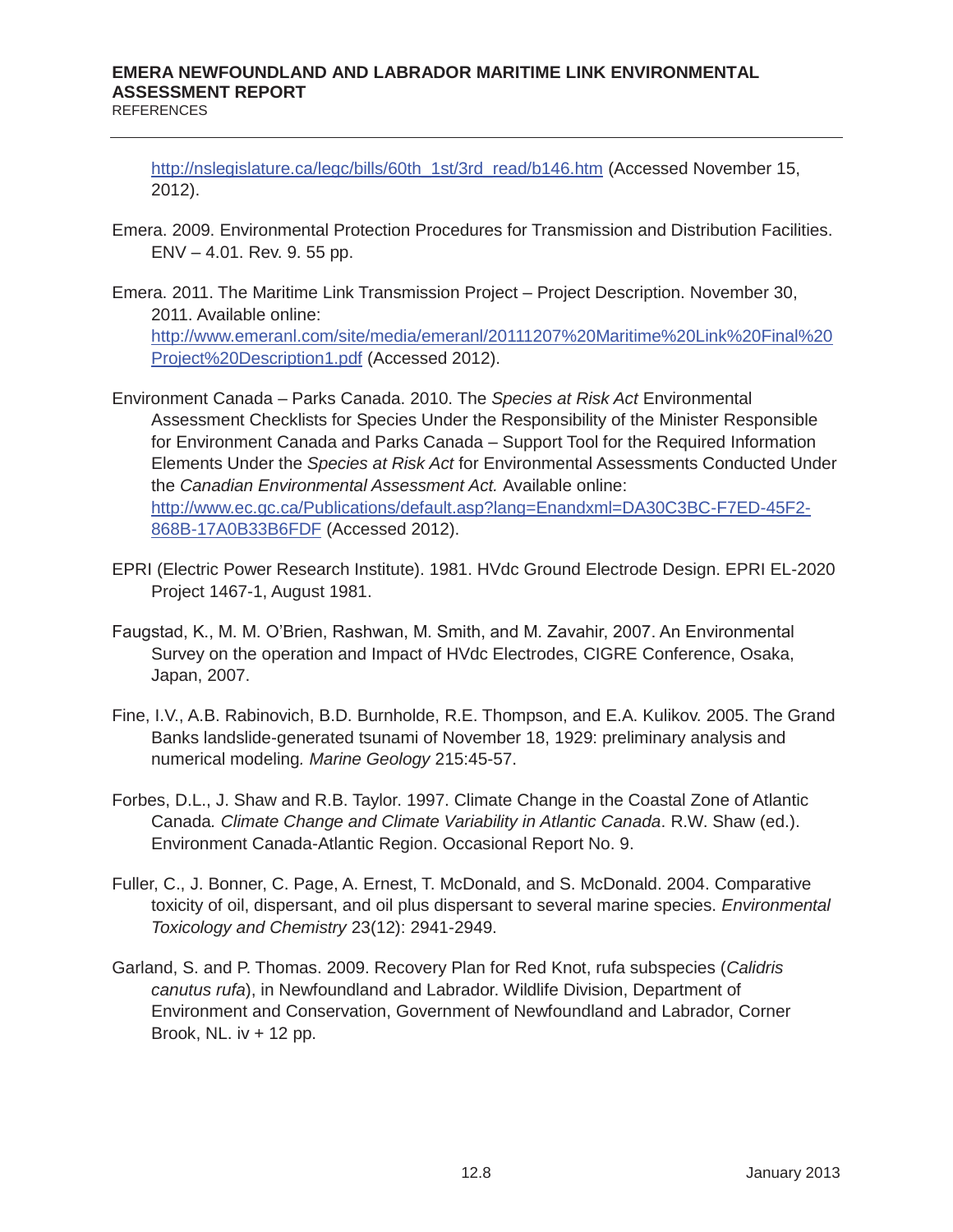- Gill, A.B. and M. Bartlett. 2010. Literature review on the potential effects of electromagnetic fields and subsea noise from marine renewable energy developments on Atlantic salmon, sea trout and European eel. Scottish Natural Heritage Commissioned Report No. 401.
- Gill, A.B., Y. Huang, I. Gloyne-Phillips, J. Metcalfe, V. Quayle, J. Spencer, and V. Wearmouth. 2009. COWRIE 2.0 Electromagnetic Fields (EMF) Phase 2: EMF-Sensitive Fish Response to EM Emissions from Sub-Sea Electricity Cables of the Type Used by the Offshore renewable Energy Industry. COWRIE Ltd., COWRIE-EMF-1-06, 128 pp.
- Gosse, M.M., A.S. Power, D.E. Hyslop, and S.L. Pierce. 1998. Guidelines for Protection of Freshwater Fish Habitat in Newfoundland and Labrador. Fisheries and Oceans, St. John's, NL. Available online: http://www.dfo-mpo.gc.ca/Library/240270.pdf (Accessed November 20, 2012).
- Government of Newfoundland and Labrador. 1992. Historic Resources Assessment and Impact Management Summary.
- Governments of Canada, Newfoundland and Labrador, and Nova Scotia. 2012. Guidelines for the Preparation of an Environmental Assessment Report. For: The Maritime Link Transmission Project, ENL Maritime Link Inc. Pursuant to: The *Canadian Environmental Assessment Act*, the *Environmental Protection Act* (NL), and the Nova Scotia *Environment Act*.
- Gromack, A.G., K. Allard, D. Fenton, S. Johnston, and J. Ford. 2010. Ecological and human use information for twenty areas on the Atlantic coast of Nova Scotia in support of conservation planning. Canadian Technical Report of Fisheries and Aquatic Sciences 2880. Retrieved from Fisheries and Oceans Canada. Available online: http://www.dfo-mpo.gc.ca/librariesbibliotheques/toc-tdm/342508-eng.htm (Accessed 2012).Hammill, M.O., V. Lesage, Y. Dubé, and L.N. Measures. 2001. Oil and gas exploration in the southeastern Gulf of St. Lawrence: a review of information on pinnipeds and cetaceans in the area. *DFO Canadian Science Advisory Secretariat Research Document*, 2001/115:1-39.
- Han, G., J.W. Loder, and P.C. Smith. 1999. Seasonal-mean hydrography and baroclinic circulation in the Gulf of St. Lawrence and on the eastern Scotian and southern Newfoundland Shelves. *Journal of Physical Oceanography*, 29: 1279–1301.
- Hatch Acres. 2006. Literature Review: Potential Electromagnetic Field Effects on Aquatic Fauna Associated with Submerged Electrical Cables. Vancouver, B.C.
- Hatch. 2008. Exhibit CE-09 Rev.1 (Public) Lower Churchill Project DC110 Electrode Review Gull Island and Soldiers Pond. Final Report. Available online: http://www.pub.nf.ca/applications/muskratfalls2011/files/exhibits/abridged/CE-09(R1)- Public.pdf (Accessed 2012).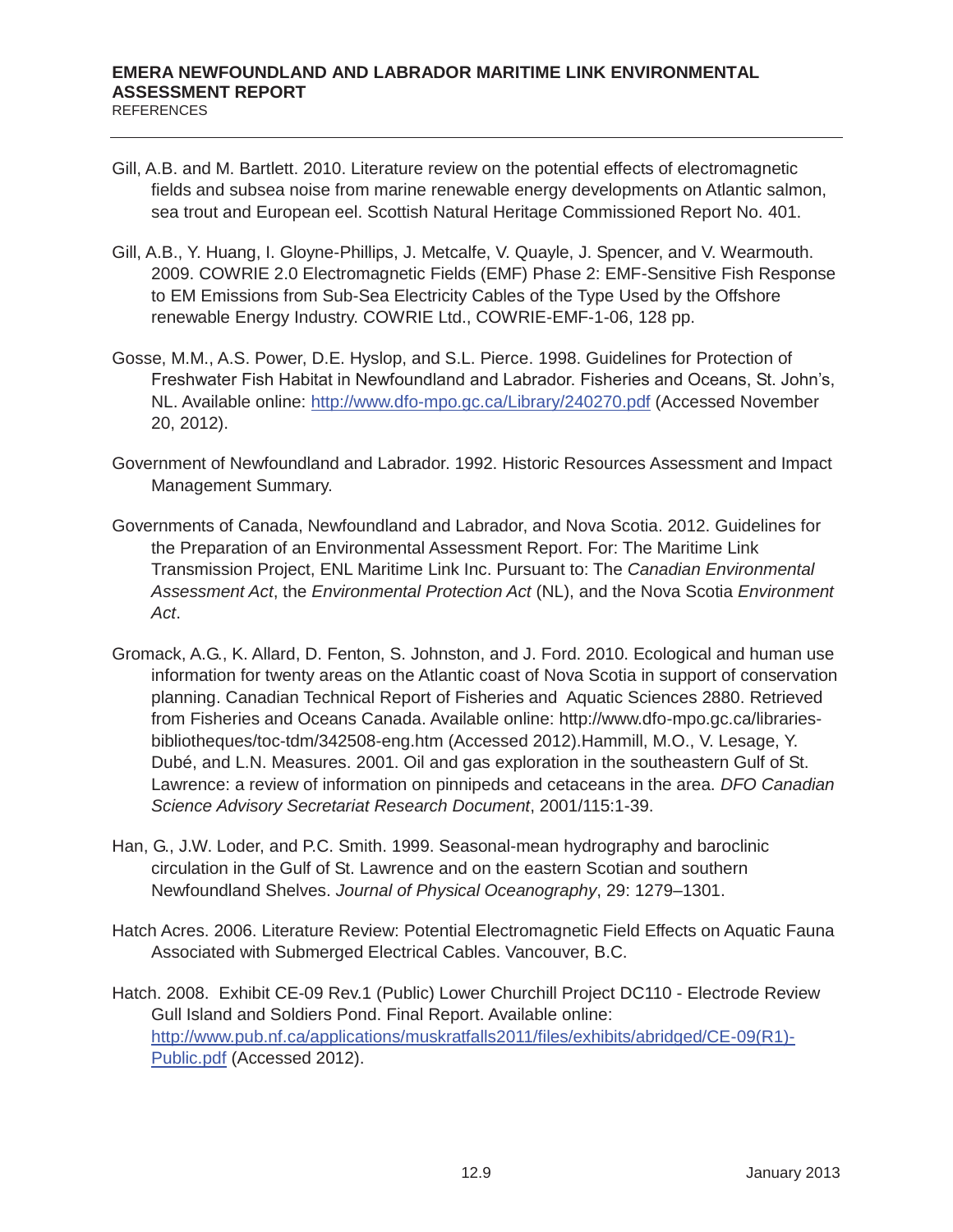- Hatch. 2011. Labrador Island Transmission Link: Environmental Modeling: Proposed Shore Electrodes. Prepared for Nalcor Energy. St. John's, NL. Available online: http://www.env.gov.nl.ca/env/env\_assessment/projects/Y2010/1407/marine\_environment\_e ffects\_modelling.pdf (Accessed 2012).
- Health Canada. 2010. Useful Information for Environmental Assessments. Available online: http://www.hc-sc.gc.ca/ewh-semt/pubs/eval/environ\_assess-eval/index-eng.php (Accessed 2012).
- Health Canada. 2011. Guidelines for Canadian Drinking Water Quality Summary Table. Prepared by Federal-Provincial Subcommittee on Drinking Water of the Federal-Provincial – Territorial Committee on Health and the environment. December 2011 update. Available online: http://www.hc-sc.gc.ca/ewh-semt/pubs/water-eau/2010-sum\_guideres\_recom/index-eng.php (Accessed 2012).
- Hegmann, G., C. Cocklin, R. Creasey, S. Dupuis, A. Kennedy, L. Kingsley, W. Ross, H. Spaling, and D. Stalker. 1999. Cumulative Effects Assessment Practitioners Guide. Prepared by AXYS Environmental Consulting Ltd. and the CEA Working Group for the Canadian Environmental Assessment Agency, Hull, Quebec. 134 pp.
- IARC (International Agency for Research on Cancer). 2002. IARC Monographs on the Evaluation of Carcinogenic Risks to Humans. Volume 80: Static and extremely lowfrequency (ELF) electric and magnetic fields. Lyon, France: IARC Press.
- IATNL (International Appalachian Trail Newfoundland and Labrador). 2008. Available online: www.iatnl.ca (Accessed February 2012).
- IBA Canada. 2010. Important Bird Areas Map. Coordinated by BirdLife International and Canadian co-partners Bird Studies Canada and Nature Canada. Available online: http://www.ibacanada.com/mapviewer.jsp?lang=EN (Accessed 2012).
- ICNIRP (International Commission on Non-Ionizing Radiation Protection). 1998. Guidelines for limiting exposure to time varying electric, magnetic and electromagnetic fields (up to 300GHz). *Health Physics* 74 (4), 494-522.
- ICNIRP (International Commission on Non-Ionizing Radiation Protection). 2003. Exposure to static and low frequency electromagnetic fields, biological effects and health consequences (0-100 kHz). Bernhardt JH *et al.*, eds. Oberschleissheim, International Commission on Non-ionizing Radiation Protection, 2003 (ICNIRP 12/2003).
- Industry Canada. 2001. Alternating Current High Voltage Power Systems. ICES-004, Issue 3, December 2001, 11pp.
- Jacques Whitford (Jacques Whitford Environment Limited). 1992. Final Report to Nova Scotia Power commission on Well Survey at Point Aconi. JWEL Report No. 6779, March 3, 1992.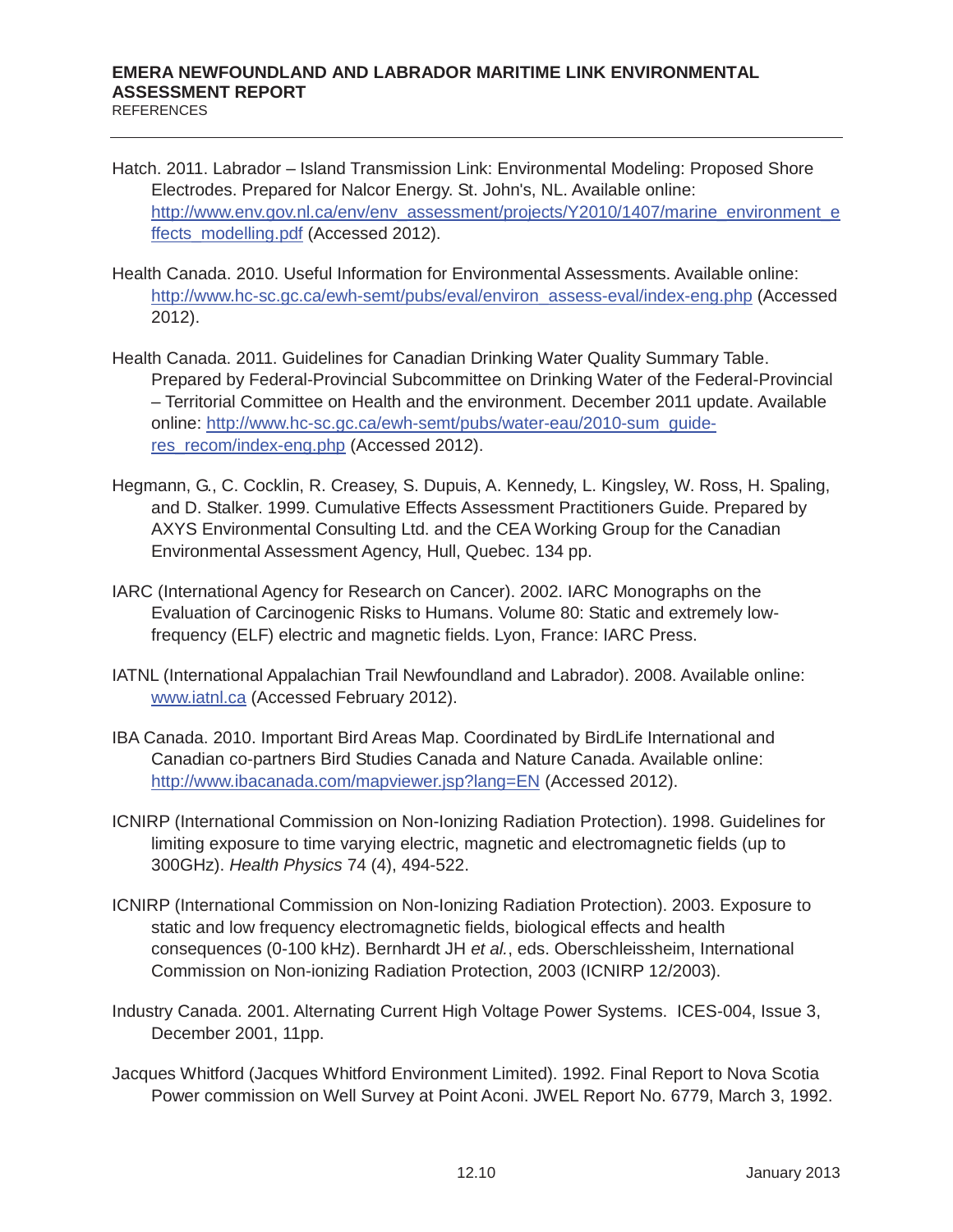- Jacques Whitford (Jacques Whitford Environment Limited). 1997a. Star Lake Hydroelectric Development Fall 1997 Buchans Plateau Caribou Migration Results of Monitoring. Jacques Whitford Environment Limited report prepared for the Star Lake Mini-Hydro Electric **Development**
- Jacques Whitford (Jacques Whitford Environment Limited). 1997b. Northumberland Strait Crossing Project Terrestrial Environmental Effects Monitoring Program. Jacques Whitford Environment report prepared for Northumberland Strait Crossing Project.
- Jacques Whitford (Jacques Whitford Environment Limited). 2008. Hydrogeology of Agricultural Development Areas, Newfoundland and Labrador. Newfoundland and Labrador Department of Environment and Conservation – Water Resources Management Division. Report No. 1034406, June 2008.
- Joly, K., C. Nellemann, and I. Vistnes. 2006. A re-evaluation of caribou distribution near an oilfield road on Alaska's North Slope. *Wildlife Society Bulletin* 34: 866-869.
- Jones, J. and C.M. Francis. 2003. The effects of light characteristics on avian mortality at lighthouses. Journal of Avian Biology 34: 328-333.
- Karoliussen, H. and R. Tunold. 1998. Seawater Electrolysis-Experimental Measurements on Skagerrak Electrodes in Grosøysøyla. NTNU-Report. Trondheim, Norway. 40 pp.
- Keppie, J.D. 2000. Geological Map of the Province of Nova Scotia. N.S. Department of Natural Resources. Minerals and Energy Branch. Map ME2000-1. Scale 1: 500,000.
- Kimbark, E.W. 1971. Direct Current Transmission Volume 1. John Wiley & Sons, New York. 508 p.
- KMKNO (Kwilmu'kw Maw-klusuaqn Negotiations Office), n.d. (no date provided). Available online: http://www.mikmaqrights.com/page.asp?ID=9 (Accessed 2012).
- Kulka, D., C. Hood and J. Huntington. 2007. Recovery Strategy for Northern Wolffish (*Anarhichas denticulatus*) and Spotted Wolffish *(*Anarhichas minor), and Management Plan for Atlantic Wolffish (Anarhichas lupus) in Canada. Fisheries and Oceans Canada: Newfoundland and Labrador Region. St. John's, NL. x + 103 pp.
- Laist, D.W., A.R. Knowlton, J.G. Mead, A.S. Collet, and M. Podesta. 2001. Collisions between ships and whales. *Marine Mammal Science* 17 (1), 35-75.
- Lewis, K.P., J.N. Weir, G. Luther, S. Mahoney, S. Morrison, H. Rangell, and C.E. Soulliere. 2011. Woodland caribou population monitoring in Newfoundland: Resolving population surveys, population models, and demographic metrics. Poster presentation at: Challenges of Managing Northern Ungulates, The 13<sup>th</sup> International Arctic Ungulate Conference, August 22-26, 2011. Yellowknife, Northwest Territories.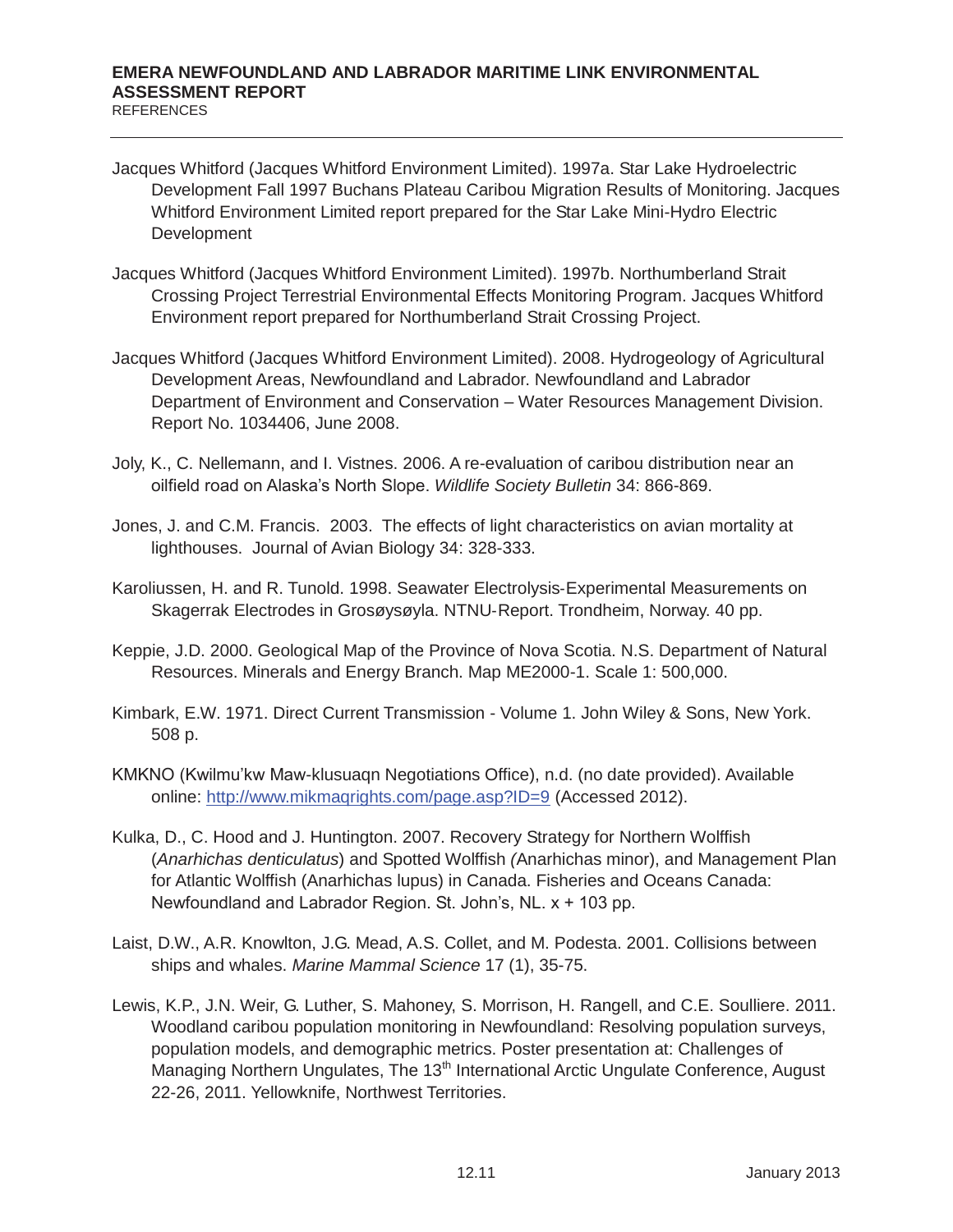- LGL (LGL Limited). 2005. Western Newfoundland and Labrador Offshore Area Strategic Environmental Assessment. LGL Rep. SA8858. Rep. by LGL Limited, St. John's, NL, Oceans Limited, St. John's, NL, Canning and Pitt Associates, Inc., St. John's, NL, and PAL Environmental Services, St. John's, NL, for Canada-Newfoundland and Labrador Offshore Petroleum Board, St. John's, NL. 335 pp. + Appendices.
- LGL (LGL Limited). 2007. Western Newfoundland and Labrador Offshore Area Strategic Environmental Assessment Amendment. Prepared for the Canada-Newfoundland and Labrador Offshore Petroleum Board.
- LGL (LGL Limited). 2010. Southern Newfoundland Strategic Environmental Assessment. LGL Rep. SA1037. Rep. by LGL Limited, St. John's, NL, Oceans Limited, St. John's, NL, Canning and Pitt Associates, Inc., St. John's, NL, and PAL Environmental Services, St. John's, NL, for Canada-Newfoundland and Labrador Offshore Petroleum Board, St. John's, NL. 333 p. + Appendix.
- Lines,G.S., Pancura, M., Lander C., and Titus, L. 2008. Climate Change Scenarios for Atlantic Canada Utilizing a Statistical Downscaling Model Based on Two Global Climate Models. *Meteorological Service of Canada Atlantic Region Science Report Series* 2009-01.
- Liverman, D. and D. Taylor. 1994a. Surficial Geology of the Port Aux Basques Map Area (NTS 11O). Government of Newfoundland and Labrador Department of Mines and Energy, Geological Survey Open File 11O (317). Map 94-234. Scale 1:250,000.
- Liverman, D. and D. Taylor. 1994b. Surficial Geology of the Red Indian Lake Map Area (NTS 12A). Government of Newfoundland and Labrador Department of Mines and Energy, Geological Survey Open File 12A (681). Map 94-236. Scale 1:250,000.
- Liverman, D., N Catto, I. Spooner, K. Wahl, and G.W. McAskill. 2004. Landslides in Atlantic Canada – A review. Vulnerability of Landslide Risk to Climate Change. Proceedings from C-CAIRN Landscape Hazards Workshop 2003.
- MacLean, L. 1991. Report on Archaeological Impact Study of a Fibre Optics Cable Route Crossing Three Rivers in Southwestern Newfoundland. Unpublished report on file at the Provincial Archaeology Office, St. John's, NL.
- Mahoney, S.P., J.N. Weir, J.G. Luther, J.A. Schaefer, and S.F. Morrison. 2011. Morphological change in Newfoundland caribou: effects of abundance and climate. *Rangifer* 31(1): 21-34.
- MAI (Marine Atlantic Inc.). 2012. Marine Atlantic. Available online: www.marine-atlantic.ca (Accessed January 2012).
- Mayo, C.A. and M.K. Marx. 1990. Surface foraging behaviour of the North Atlantic right whale *Eubalaena glacialis* and associated zooplankton characteristics. *Canadian Journal of Zoology*, 68: 2214-2220.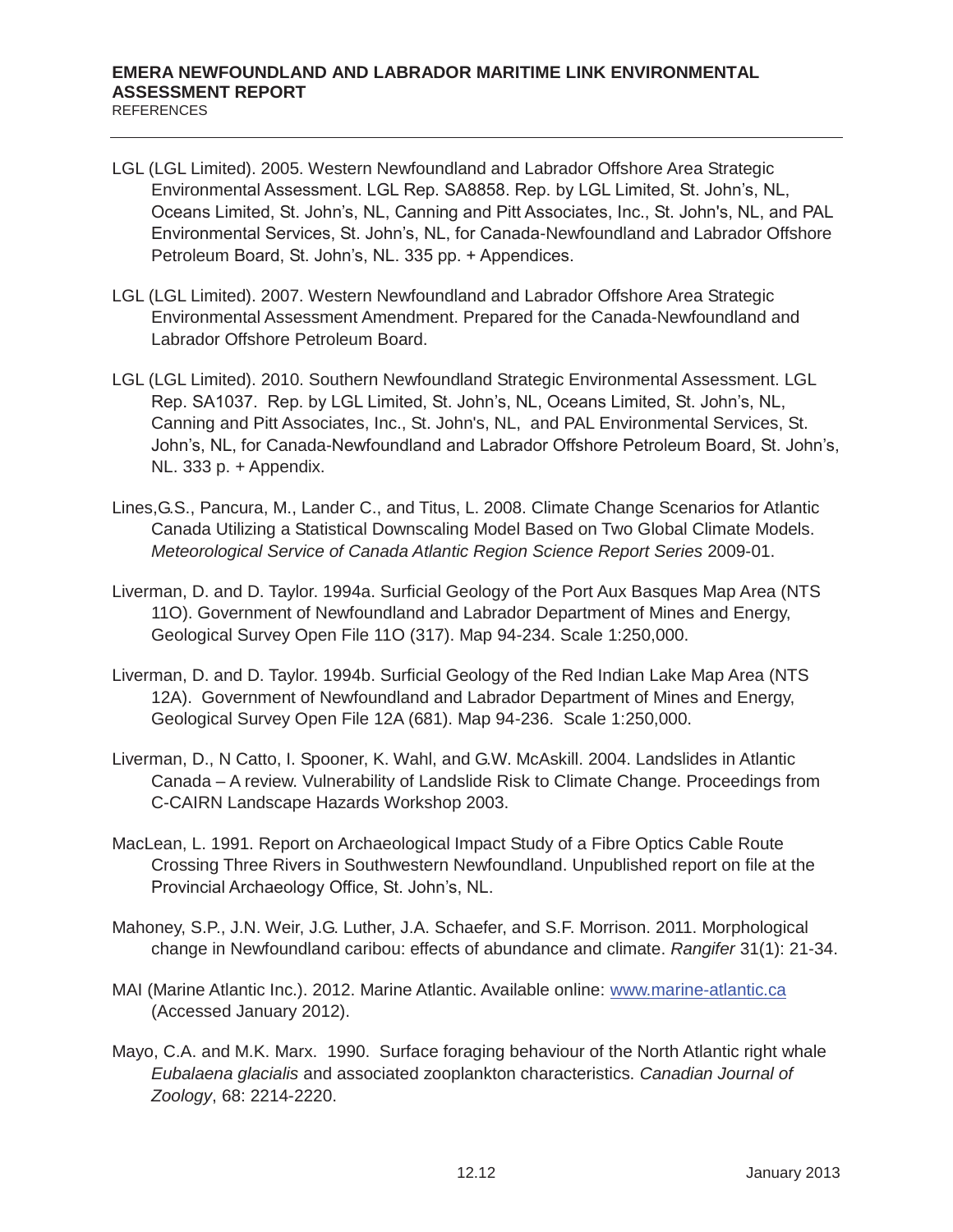- McCarthy, S.C., R.B. Weladji, C. Doucet, and P. Saunders. 2011. Woodland caribou calf recruitment in relation to calving / post-calving landscape composition. *Rangifer* 31(1): 35- 47.
- Mercer, D., J. Sheng, R.J. Greatbatch, and J. Bobanović. 2002. Barotropic waves generated by storms moving rapidly over shallow water. *Journal of Geophysical Research* 107(C10), 3152.
- Mercer, E., S. Mahoney, K. Curnew, and C. Finlay. 1985. Distribution and abundance of insular Newfoundland caribou and the effects of human activities. Pages 16-32 in T. C. Meredith, and A. M. Martell, editors. Proceedings of Second North American Caribou Workshop. McGill Subarctic Research Paper No. 40, Montreal, Quebec, Canada.
- Mi'kmaq Nation. 2012. Federation of Newfoundland Indians. Available online: www.nlmikmaq.com (Accessed February 2012).
- Morgan, K. and C. Doucet. 2007. Forest management guidelines for woodland caribou (*Rangifer tarandus caribou*) for the island of Newfoundland. Department of Environment and Conservation Wildlife Division, Corner Brook, NL.
- Mosher, D.C. 2008. Submarine Mass Movements in Canada: Geohazards with Far-reaching Implications. In: J. Locat, D. Perret, D. Turmel, D. Demers, and S. Leroueil. Proceedings of the 4th Canadian Conference on Geohazards: from Causes to Management. Presse de l'Universite Laval, QC.
- Nalcor (Nalcor Energy). 2012. Lower Churchill Hydroelectric Generation Project Environmental Impact Statement. Nalcor Energy, St. John's, NL. Available online: http://www.env.gov.nl.ca/env/env\_assessment/projects/Y2010/1407/index.html (Accessed May 2, 2012).
- National Grid (National Grid Electricity Transmission). 2011. Western HVDC Link: Preparing our energy network for the future. Available online: http://www.westernhvdclink.co.uk/files/EMF%20Fact%20Sheet.pdf (Accessed 2012).
- Neily, P.D., E. Quigley, L. Benjamin, B.J. Stewart, and T. Duke. 2003. Ecological land classification for Nova Scotia: Volume – Mapping Nova Scotia's Terrestrial Ecosystems. NSDNR Report DNR 2003-2.
- Nellemann, C., and R.D. Cameron. 1998. Cumulative impacts of an evolving oil-field complex on the distribution of calving caribou. *Canadian Journal of Zoology* 76: 1425-1430.
- Nellemann, C., I. Vistnes, P. Jordhøy, and O. Strand. 2001. Winter distribution of wild reindeer in relation to power lines, roads and resorts. *Biological Conservation* 101: 351-360.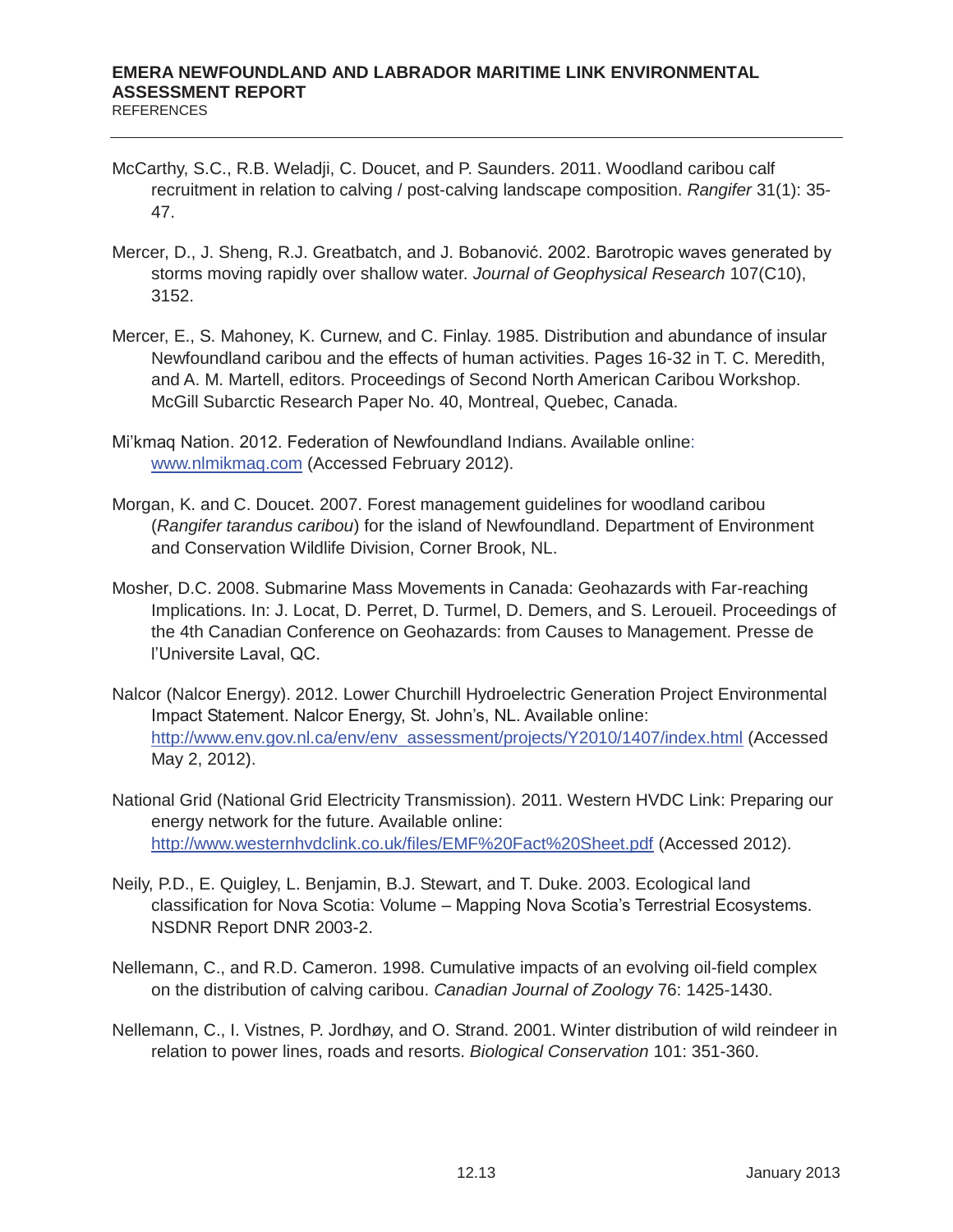- NHS (Newfoundland Heritage Society). 2012. Roads for Rails. Available online: www.heritage.nf.ca (Accessed February 2012).
- NIEHS (National Institute of Environmental Health Sciences). 2002. EMF Electric and Magnetic Fields Associated with the Use of Electric Power: Questions & Answers. Available online: http://www.niehs.nih.gov/health/assets/docs\_p\_z/results\_of\_emf\_research\_emf\_questions \_answers\_booklet.pdf (Accessed 2012).
- NL Rural Secretariat (Newfoundland and Labrador Rural Secretariat). 2007. Stephenville Port aux Basques Regional Council Vision Development. 12 pp.
- NLDEC (Newfoundland and Labrador Department of Environment and Conservation). 1984. Hydrogeology of the St. George's Bay Area. Newfoundland and Labrador Department of Environment Water Resources Division, Report 2-8 Groundwater Series. Prepared by Golder Associates.
- NLDEC (Newfoundland and Labrador Department of Environment and Conservation [formerly Department of Environment and Labour], Water Resources Management Division). 1992. Chapter 6: Environmental Guidelines for Fording. Available online: http://www.env.gov.nl.ca/env/waterres/regulations/appforms/chapter6.pdf (Accessed November 5, 2012).
- NLDEC (Newfoundland and Labrador Department of Environment and Conservation). 2001. Policy for Development in Wetlands. Available online: http://www.env.gov.nl.ca/env/waterres/regulations/policies/wetlands.html (updated August 2, 2012; Accessed November 5, 2012).
- NLDEC (Newfoundland and Labrador Department of Environment and Conservation). 2002. Policy for Land and Water Related Developments in Protected Public Water Supply Areas. Available online:

http://www.env.gov.nl.ca/env/waterres/regulations/policies/water\_related.html (updated August 2, 2012; Accessed 2012).

- NLDEC (Newfoundland and Labrador Department of Environment and Conservation). 2008. Five year caribou strategy seeks to address declining populations. Available online: http://www.releases.gov.nl.ca/releases/2008/env/0207n06.html (Accessed 20 December 2012).
- NLDEC (Newfoundland and Labrador Department of Environment and Conservation). 2009. Hunting and Trapping Guide 2009-2010. Government of Newfoundland and Labrador, St. John's, NL.
- NLDEC (Newfoundland and Labrador Department of Environment and Conservation). 2010. Hunting and Trapping Guide 2010-2011. Government of Newfoundland and Labrador, St. John's, NL.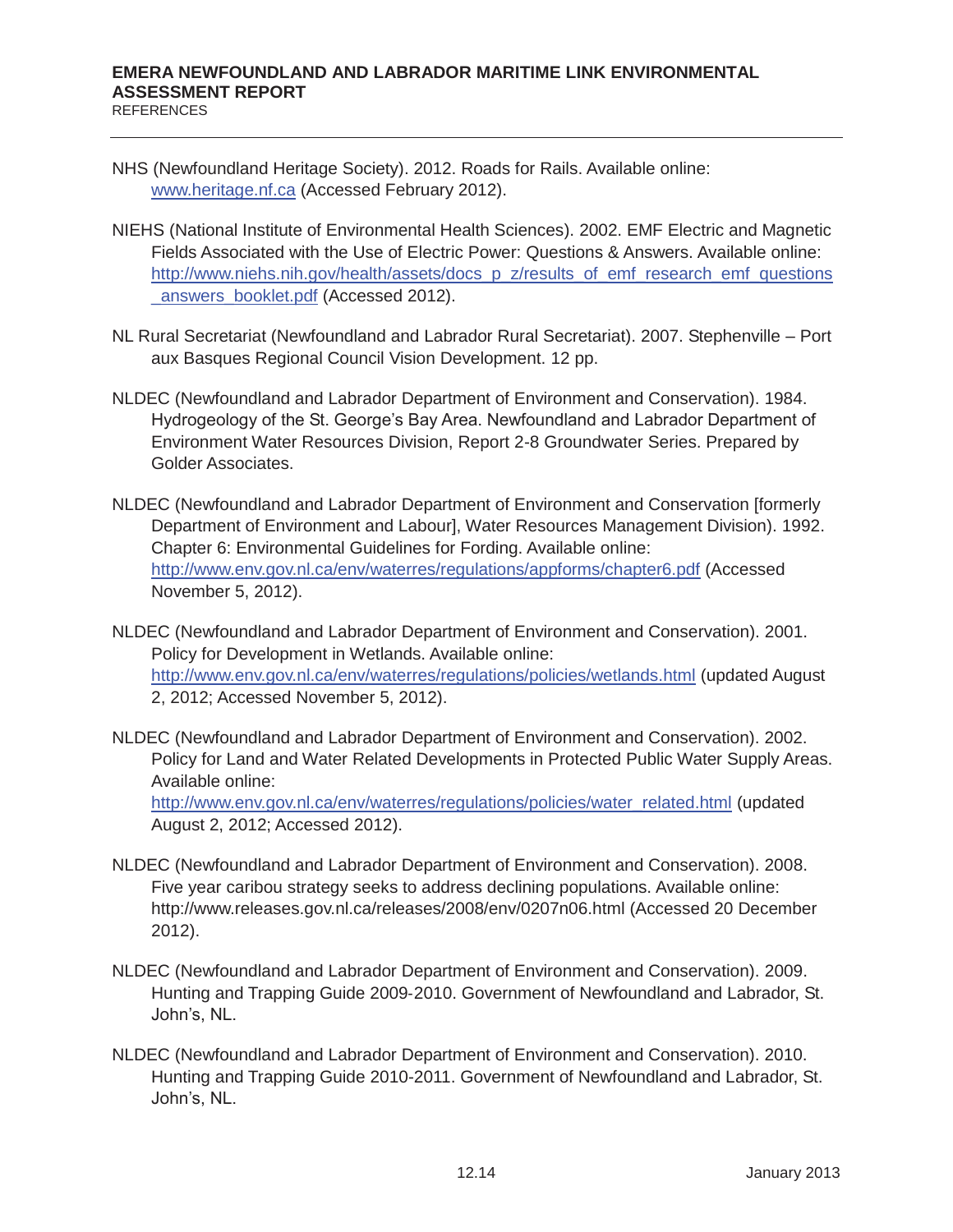- NLDEC (Newfoundland and Labrador Department of Environment and Conservation). 2011a. Occupancy kernels (50, 80 and 100) based on caribou telemetry data from Newfoundland. Wildlife Division, Corner Brook, NL.
- NLDEC (Newfoundland and Labrador Department of Environment and Conservation). 2011b. Natural and Scenic Attractions. Available online: http://www.env.gov.nl.ca/env/parks/parks/natscen/ (updated October 12, 2011; Accessed June 28, 2012).
- NLDEC (Newfoundland and Labrador Department of Environment and Conservation). 2011c. J.T. Cheeseman Provincial Park. Available online: http://www.env.gov.nl.ca/env/parks/parks/p\_jtc/ (updated October 12, 2011; Accessed June 28, 2012).
- NLDEC (Newfoundland and Labrador Department of Environment and Conservation). 2011d. T'Railway. Available online: http://www.env.gov.nl.ca/env/parks/parks/trailway/ (updated October 12, 2011; Accessed June 28, 2012).
- NLDEC (Newfoundland and Labrador Department of Environment and Conservation). 2011e. Little Grand Lake Provisional Ecological Reserve. Available online: http://www.env.gov.nl.ca/env/parks/wer/r\_lgle/ (updated December 1, 2011; Accessed June 28, 2012).
- NLDEC (Newfoundland and Labrador Department of Environment and Conservation). 2011f. King George IV Ecological Reserve. Available online: http://www.env.gov.nl.ca/env/parks/wer/r\_kge/ (updated December 1, 2011; Accessed June 28, 2012).
- NLDEC (Newfoundland and Labrador Department of Environment and Conservation). 2012a. 2011 Ambient Air Monitoring Report. Available online: http://www.env.gov.nl.ca/env/publications/env\_protection/2011\_air\_quality\_annual\_report.p df (Accessed 2012).
- NLDEC (Newfoundland and Labrador Department of Environment and Conservation). 2012b. Occupancy kernels (66 and 99.9) based on caribou telemetry data from Newfoundland. Sustainable Development and Strategic Sciences, St. John's, NL.
- NLDEC (Newfoundland and Labrador Department of Environment and Conservation). 2012c. Barachois Pond Provincial Park. Available online: http://www.env.gov.nl.ca/env/parks/parks/p\_bp/index.html (updated April 11, 2012; Accessed June 28, 2012).
- NLDEC (Newfoundland and Labrador Department of Environment and Conservation). 2012d. Water Resources. Available online: www.gov.nl.ca (Accessed February 2012).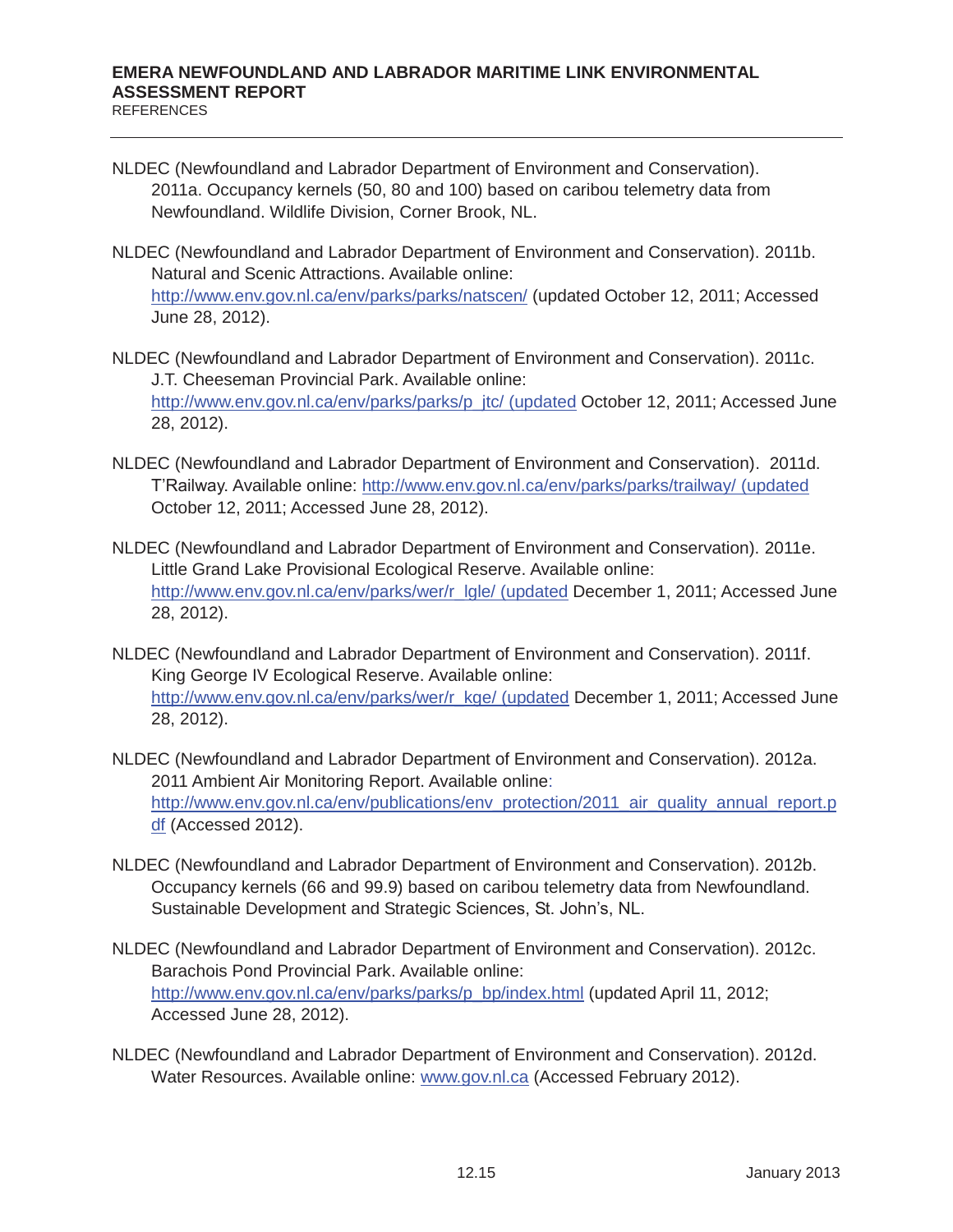- NLDEC (Newfoundland and Labrador Department of Environment and Conservation). 2012e. Land Use Atlas.
- NLDEC (Newfoundland and Labrador Department of Environment and Conservation). 2012f. Mining. Available online: http://www.env.gov.nl.ca/env/env\_protection/ics/mining.html (updated August 2, 2012; accessed November 18, 2012).
- NLDFA (Newfoundland and Labrador Department of Fisheries and Aquaculture). 2012. Department of Fisheries and Aquaculture. Available online: www.fishaq.gov.nl.ca (Accessed February 2012).
- NLDNR (Newfoundland and Labrador Department of Natural Resources). 2011a. Forest Management Districts 10, 11, 12 and 13, Five-Year Operating Plan (2011-2015). Government of Newfoundland and Labrador, St. John's, NL. Available online: http://www.env.gov.nl.ca/env/env\_assessment/projects/Y2011/1550/index.html (Accessed July 5, 2012).
- NLDNR (Newfoundland and Labrador Department of Natural Resources). 2011b. Mining in Newfoundland and Labrador. Available online: www.gis.geosurv.gov.nl.ca (Accessed February 2012).
- NLDNR (Newfoundland and Labrador Department of Natural Resources). 2011c. Western Newfoundland Petroleum. Available online: www.nr.gov.nl.ca (Accessed January 2012).
- NLDNR (Newfoundland and Labrador Department of Natural Resources). 2012. Geoscience Resource Atlas. Available online: www.gis.geosurv.gov.nl.ca (Accessed February 2012).
- NLDOF (Newfoundland and Labrador Department of Finance). 2011. The Economic Review. Available online: www.economics.gov.nl.ca (Accessed January 2012).
- NLDOF (Newfoundland and Labrador Department of Finance). 2012. Department of Finance Economic Research and Analysis Division. Available online: www.economics.gov.nl.ca. (Accessed January 2012).
- NLDTCR (Newfoundland and Labrador Department of Tourism, Culture and Recreation). 2010. Tourism Statistics. Available online: www.tcr.gov.nl.ca (Accessed February 2012).
- NLDTCR (Newfoundland and Labrador Department of Tourism, Culture and Recreation). 2011. Department of Tourism, Culture and Recreation Backgrounder Year-End Provincial Tourist Performance 2010 and Early Tourism Outlook 2011. Available online: http://www.tcr.gov.nl.ca/tcr/publications/2010/2010\_Tourism\_Performance\_March\_2011\_Fi nal.pdf (Accessed August 2, 2012).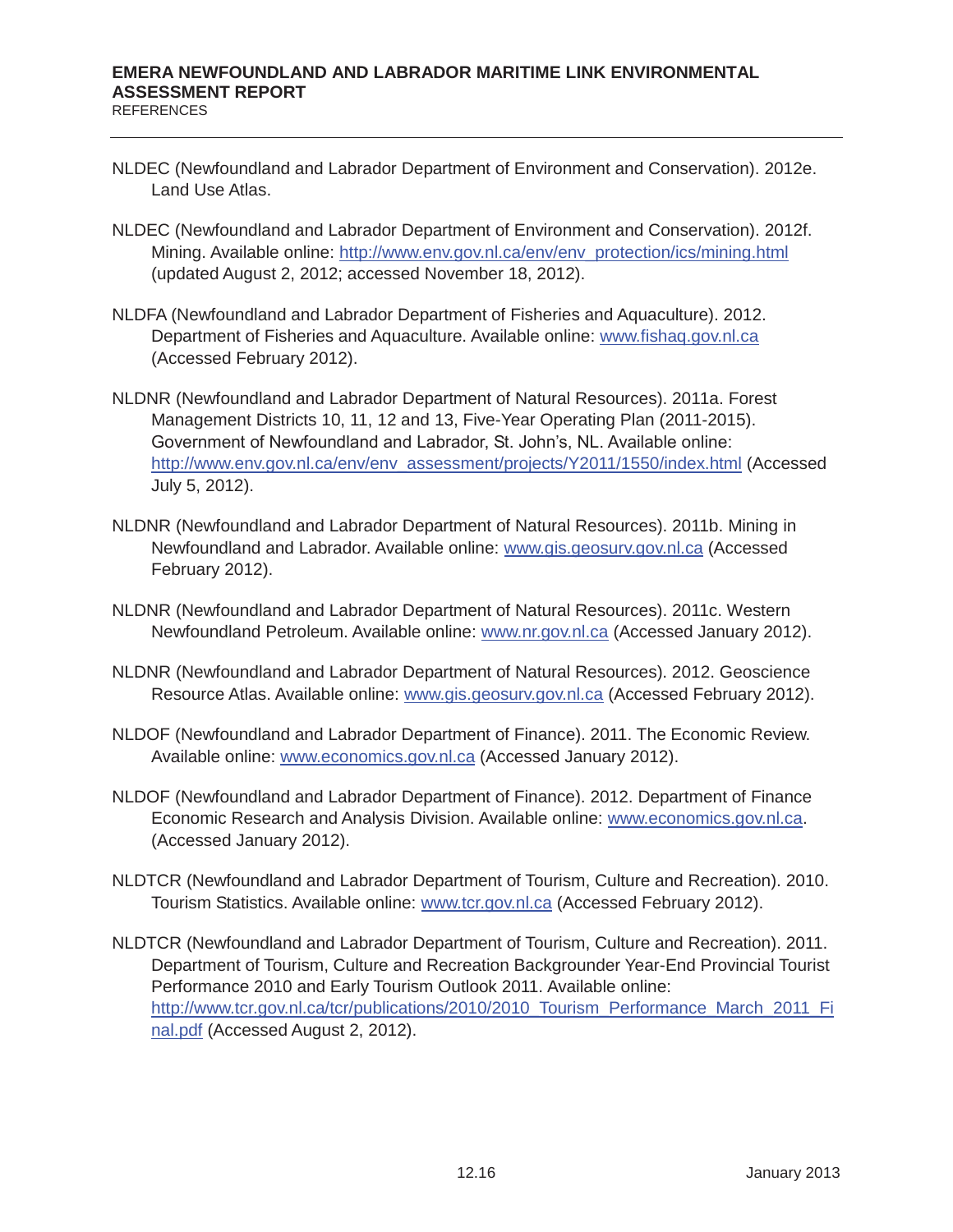- NLDTCR (Newfoundland and Labrador Department of Tourism, Culture and Recreation). 2012. Official Tourism Website. Available online: www.newfoundlandlabrador.com (Accessed February 2012).
- Normandeau, Exponent, T. Tricas, and A. Gill. 2011. Effects of EMFs from Undersea Power Cables on Elasmobranchs and Other Marine Species. U.S. Dept. of the Interior, Bureau of Ocean Energy Management, Regulation, and Enforcement, Pacific OCS Region, Camarillo, CA. OCS Study BOEMRE 2011-09.
- Norton, S.B., S.M. Cormier, M. Smith, R.C. Jones, and M. Schubauer-Berigan. 2002. Predicting levels of stress from biological assessment data: empirical models from the Eastern Corn Belt Plains, Ohio, USA. Environ. *Toxicol. Chem*. 21(6): 1168-1175.
- Nowacek, D.P., M.P. Johnson, and P.L. Tyack. 2004. North Atlantic right whales (*Eubalaena glacialis*) ignore ships but respond to alerting stimuli. *Proceedings of the Royal Society of London B*, 271: 227-231.
- NRCan (Natural Resources Canada). 2009. Landslides. Atlas of Canada. Available online: http://atlas.nrcan.gc.ca/auth/english/maps/environment/naturalhazards/landslides (Accessed 2012).
- NRCan (Natural Resources Canada). 2011. Earthquake zones in eastern Canada. Available online: http://www.earthquakescanada.nrcan.gc.ca/zones/eastcan-eng.php (accessed 2012).NRCan (Natural Resources Canada). 2012a. Plotting Service. Available online: http://geomag.nrcan.gc.ca/data-donnee/plt/mp eng.php?plot\_type=web\_magnetic\_field (accessed 2012).
- NRCan (Natural Resources Canada). 2012b. Canadian Wildland Fire Information System. Fire Weather Normals. Available online: http://cwfis.cfs.nrcan.gc.ca/en\_CA/hamaps/fwnormals/fdr/07 (Accessed 2012).
- NSDA (Nova Scotia, Department of Agriculture). 2012. Agriculture. Available online: www.gov.ns.ca/agri (Accessed February 2012).
- NSDFA (Nova Scotia Department of Fisheries and Aquaculture). 2012. Fisheries and Aquaculture. Available online: www.gov.ns.ca/fish (Accessed February 2012).
- NSDNR (Nova Scotia Department of Natural Resources). 2012a. Crown Land in Nova Scotia. Available online: http://www.gov.ns.ca/natr/land/ (Accessed 2012).
- NSDNR (Nova Scotia, Department of Natural Resources). 2012b. Department website. Available at: www.gov.ns.ca/natr. Accessed: February 2012.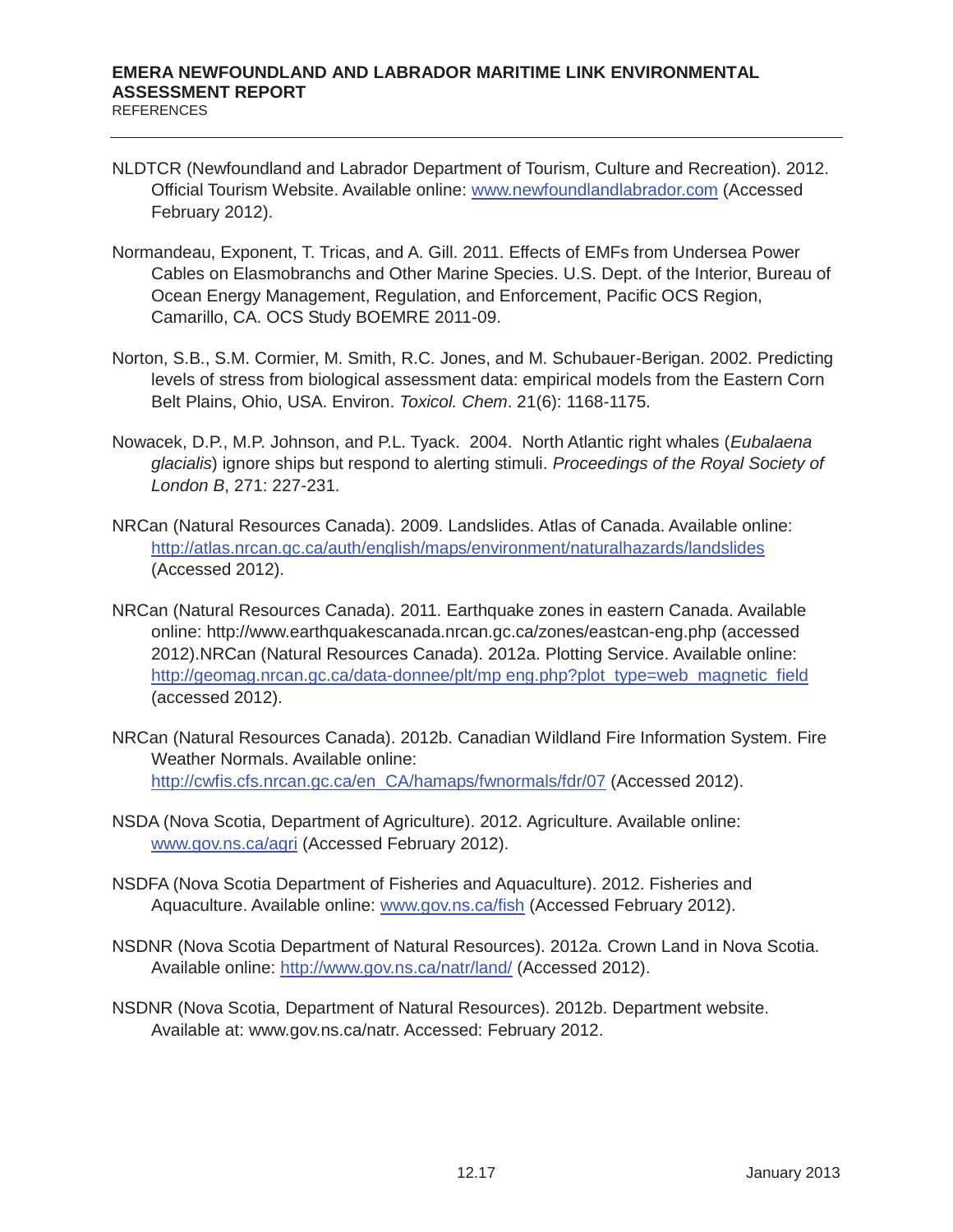- NSE (Nova Scotia Environment, formerly Nova Scotia Environment and Labour). 2005. Best Management Practices/Forest Planning in Municipal Drinking Water Supply Areas, Nova Scotia
- NSE (Nova Scotia Environment). 2009. Guide to Addressing Wildlife Species and Habitat in an EA Registration Document. Available online: http://www.gov.ns.ca/nse/ea/pubs.asp (Accessed 2012).
- NSE (Nova Scotia Environment). 2010a. Guide to Considering Climate Change in Environmental Assessments in Nova Scotia. Available online: http://climatechange.gov.ns.ca/files/02/65/EA\_CC\_Guide1.pdf (Accessed 2012).
- NSE (Nova Scotia Environment). 2010b. Guide to Considering Climate Change in Project Development in Nova Scotia. Available online: http://climatechange.gov.ns.ca/files/02/66/Development\_CC\_Guide1.pdf (Accessed 2012).
- NSE (Nova Scotia Environment). 2011a Nova Scotia Wetland Conservation Policy. Available online: http://www.gov.ns.ca/nse/wetland/docs/Nova.Scotia.Wetland.Conservation.Policy.pdf (Accessed 2012).
- NSE (Nova Scotia Environment). 2011b. Nova Scotia's Wetlands. Available online: https://www.gov.ns.ca/nse/wetland/ (Accessed October 2012).
- NSE (Nova Scotia Environment). 2011c 12 Percent Lands for Review Series Little Lorraine. Available at: http://www.gov.ns.ca/nse/12percent/docs.maps.sheets/Patch222- LittleLorraine\_%20Description1.pdf (Accessed November 15, 2012).
- NSE (Nova Scotia Environment). 2012a. Nova Scotia Online Well Logs Database. Available online: http://www.gov.ns.ca/nse/welldatabase/wellsearch.asp (Accessed 2012).
- NSE (Nova Scotia Environment). 2012b. Environmental Goals and Sustainable Prosperity Act: Progress Report 2012. 27pp.
- NSMNH (Nova Scotia Museum of Natural History). 1996a. Nova Scotia's Climate. Chapter T5.2 from *Natural History of Nova Scotia, Volume 1*. Available online: http://museum.gov.ns.ca/mnh/nature/nhns/t5/t5-2.pdf (Accessed August 9, 2012).
- NSMNH (Nova Scotia Museum of Natural History). 1996b. Archaeology in Nova Scotia: The Maritime Woodland Period (2,500-500 Years Ago). Available online: http://museum.gov.ns.ca/arch/ceram.htm (Accessed 2012).
- NSMNH (Nova Scotia Museum of Natural History). 1996c 531 Sydney Coalfield. Theme Region in *Natural History of Nova Scotia, Volume 2*. Available online: http://museum.gov.ns.ca/mnh/nature/nhns2/500/531.htm (Accessed 2012).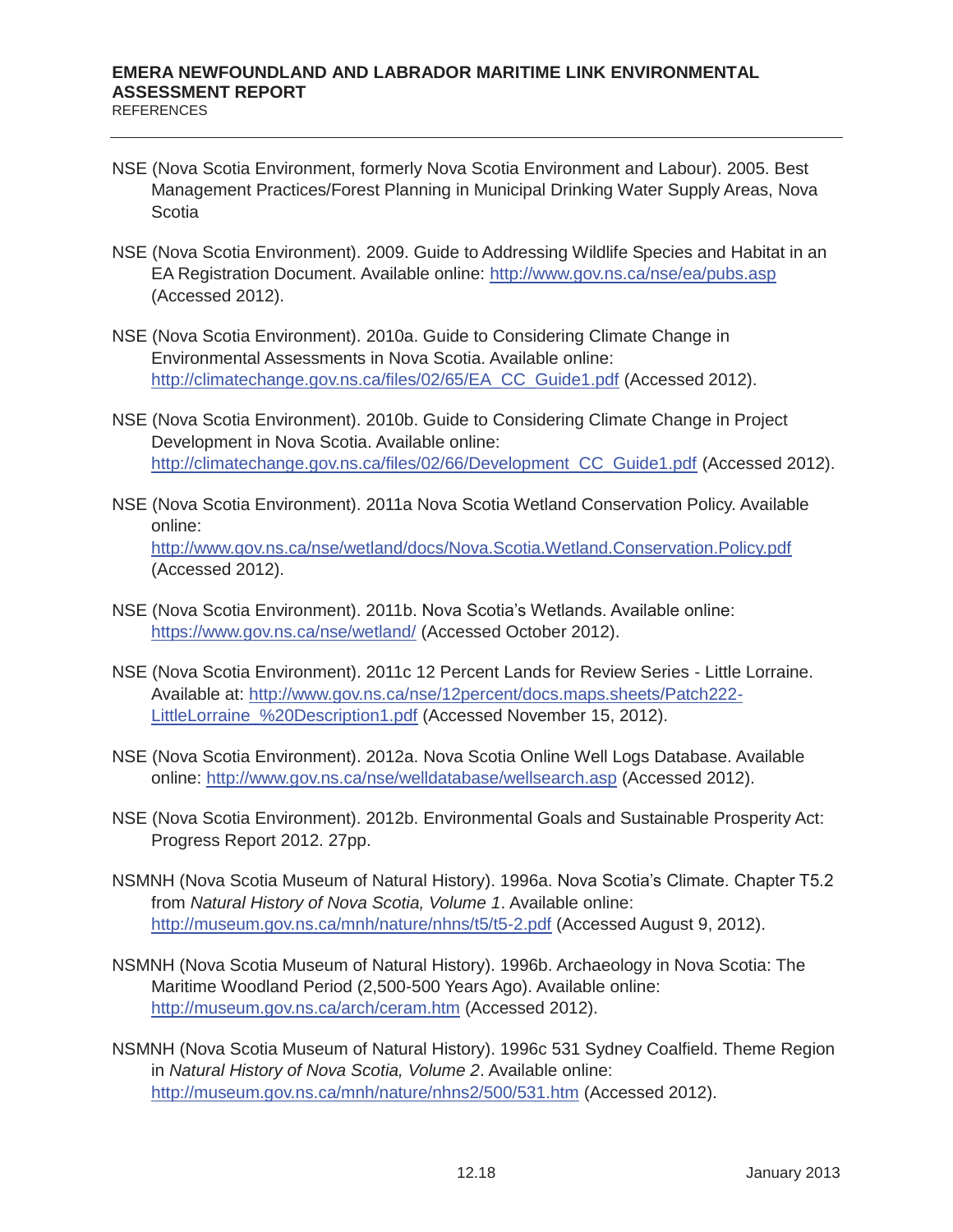- NSOAA (Nova Scotia Office of Aboriginal Affairs). 2011a. Proponents' Guide: The Role of Proponents in Crown Consultation with the Mi'kmaq of Nova Scotia. Available online: http://www.gov.ns.ca/abor/docs/Proponents%20Guide%20November%202011%20ecopy.p df (Accessed 2012).
- NSOAA (Nova Scotia Office of Aboriginal Affairs). 2011b. Aboriginal People in NS. Available online: http://www.gov.ns.ca/abor/ (Accessed 2012).
- NSOAA (Nova Scotia Office of Aboriginal Affairs). 2011c. Consultation. Available online: http://www.gov.ns.ca/abor/office/what-we-do/consultation/ (Accessed 2012).
- NSRJSC (Nova Scotia Registry of Joint Stock Companies). 2012. Registry of joint stock companies. Available online: www.gov.ns.ca (Accessed February 2012).
- Ntengwe, F.W. 2006. Pollutant loads and water quality in streams of heavily populated and industrialized towns. Physics Chem. Earth. 31: 832-839.
- Ospar Commission. 2009. Biodiversity Series: Assessment of the environmental impacts of cables. Hamburg, Germany.
- Our Airports. 2012. Stephenville International Airport. Available online: www.ourairports.com (Accessed February 2012).
- PAA (Protected Areas Association of Newfoundland and Labrador). 2008a. Newfoundland and Labrador Ecoregion Brochures. Maritime Barrens Ecoregion: Central Barrens Subregion. Available online: http://www.env.gov.nl.ca/env/publications/parks/ecoregions/island\_6d\_central\_barrens.pdf (updated Fall 2008; accessed 2012).
- PAA (Protected Areas Association of Newfoundland and Labrador). 2008b. Newfoundland and Labrador Ecoregion Brochures. Central Newfoundland Forest Ecoregion: Red Indian Lake Subregion. Available online: http://www.env.gov.nl.ca/env/publications/parks/ecoregions/island\_2b\_red\_indian\_lake.pdf (updated Fall 2008; accessed 2012).
- PAA (Protected Areas Association of Newfoundland and Labrador). 2008c. Newfoundland and Labrador Ecoregion Brochures. Central Newfoundland Forest Ecoregion: Portage Pond Subregion. Available online: http://www.env.gov.nl.ca/env/publications/parks/ecoregions/island\_2c\_portage\_pond.pdf (updated Fall 2008; Accessed 2012).
- PAA (Protected Areas Association of Newfoundland and Labrador). 2008d. Newfoundland and Labrador Ecoregion Brochures. Long Range Barrens Ecoregion: Southern Long Range Subregion. Available online: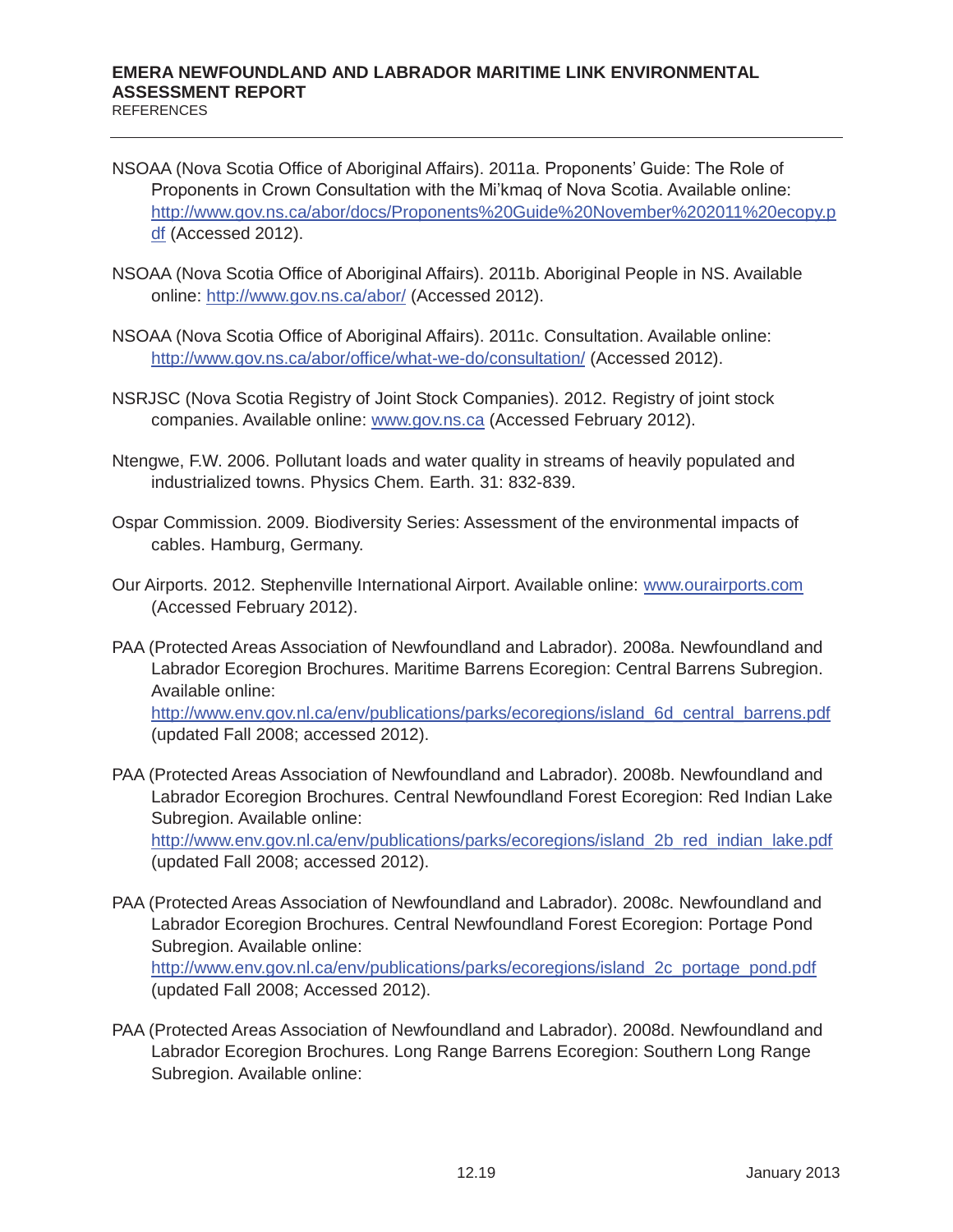http://www.env.gov.nl.ca/env/publications/parks/ecoregions/island 8a southern long rang e.pdf (updated Fall 2008; sccessed 2012).

- PAA (Protected Areas Association of Newfoundland and Labrador). 2008e. Newfoundland and Labrador Ecoregion Brochures. Western Newfoundland Forest Ecoregion: Corner Brook Subregion. Available online: http://www.env.gov.nl.ca/env/publications/parks/ecoregions/island\_1d\_corner\_brook\_2007. pdf (updated Fall 2008; accessed 2012).
- PAA (Protected Areas Association of Newfoundland and Labrador). 2008f. Newfoundland and Labrador Ecoregion Brochures. Western Newfoundland Forest Ecoregion: St. George's Bay Subregion. Available online: http://www.env.gov.nl.ca/env/publications/parks/ecoregions/island\_1d\_st\_georges\_bay\_20 07.pdf (updated Fall 2008; accessed 2012).
- PAA (Protected Areas Association of Newfoundland and Labrador). 2008g. Newfoundland and Labrador Ecoregion Brochures. Western Newfoundland Forest Ecoregion: Codroy Subregion. Available online: http://www.env.gov.nl.ca/env/publications/parks/ecoregions/island\_1e\_codroy.pdf (updated: Fall 2008; accessed: 2012).
- PAB (Port Aux Basques, Town of). 2011. Discover Channel-Port aux Basques. Available online: www.portauxbasques.ca (Accessed February 2012).
- Park, G.S. 2007. The role and distribution of total suspended solids in the macrotidal coastal waters of Korea. Environ. Monit. Assess. 135: 153-162.
- Parks Canada. 2008. Of Wind, Waves, and Fir Trees. Available online: http://www.pc.gc.ca/canada/pn-tfn/itm2-/2003/mar/index\_e.asp (updated May 20, 2008; Accessed July 3, 2012).
- Penney, G. 1994. "Preliminary Report Katalisk Archaeological Survey 1983." Unpublished report on file at the Provincial Archaeology Office, St. John's, Newfoundland and Labrador.
- Peterson, C.H. 2001. A synthesis of direct and indirect or chronic delayed effects of the Exxon Valdez oil spill. *Advances in Marine Biology* 39:1–103.
- Pister, B. 2009. Urban marine ecology in southern California: The ability of riprap structures to serve as rocky intertidal habitat. *Marine Biology* 156: 861 – 873.
- Privy Council Office. 2003. A Framework for the Application of Precaution in Science-Based Decision Making about Risk. 15pp.
- Robertson, A. 1987a. The centroid of tree crowns as an indicator of abiotic processes in a balsam fir wave forest. *Canadian Journal of Forestry* 17(7): 746-755.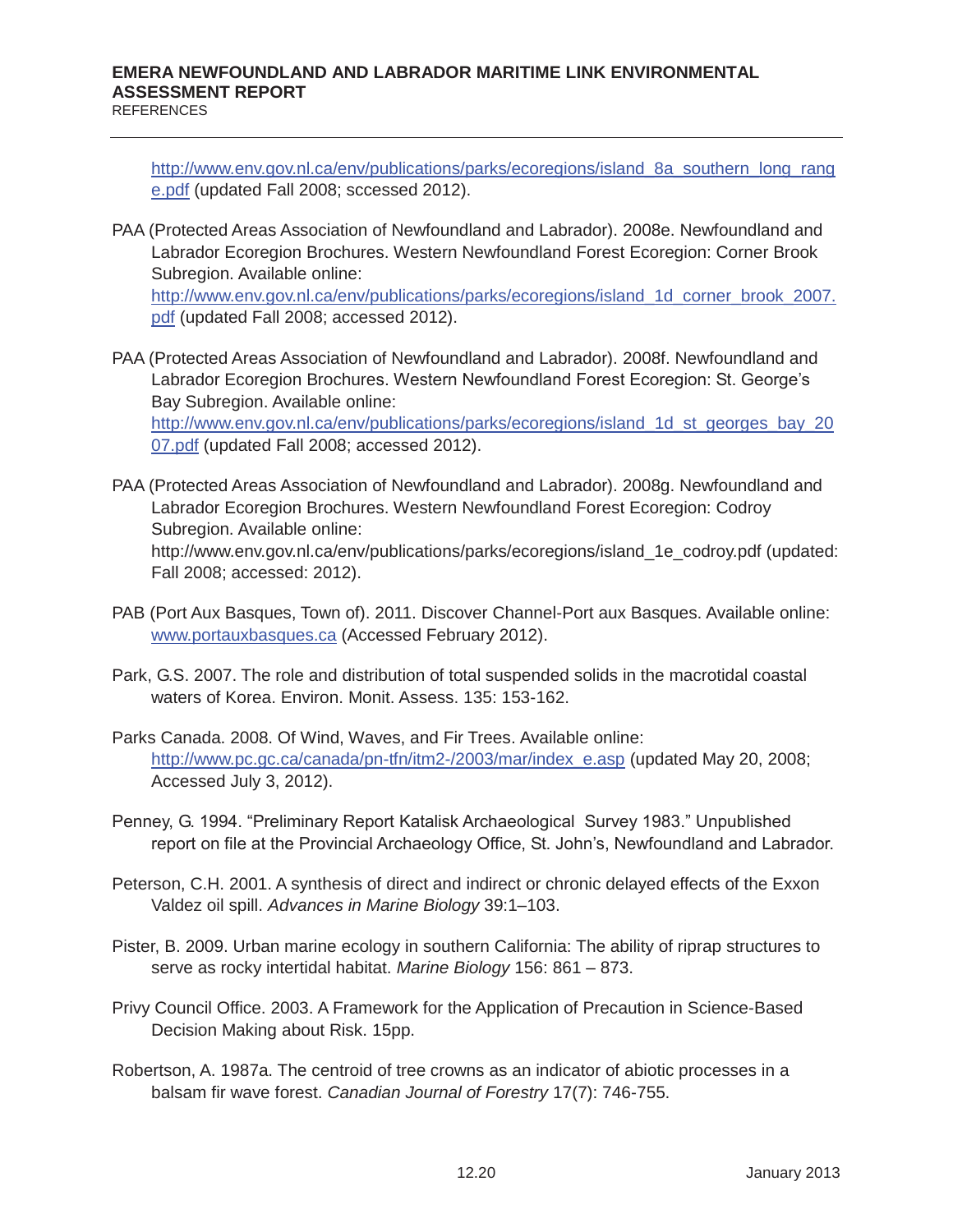Robertson, A. 1987b. Wave forests: A rare phenomenon. Woody Points 16(3): 7-8.

- Ruffman, A. 2001. Potential for large-scale submarine slope failure and tsunami generation along the U.S. mid-Atlantic coast: Comment. Geology, October 2001, p.967.
- Sandström, O. 1996. The Reaction of Fish to Electrode Stations established for DC Current Transmission in Water. Preliminary Report from Investigation Performed at the Fennoscand Link Anode Station at Björn, Northern Uppland. National Board of Fisheries, Institute of Coastal Research, Öregrund, Sweden. 3 p.
- Schaefer, H.L., D.M. McCullough, S.K. Johnston, and D.R. Duggan. 2004. Significant Habitats: Atlantic Coast Initiative (SHACI) Sydney Bight – Unit 11. *Canadian Manu-script Report Fisheries and Aquatic Sciences* 2650: 225 pp.
- Schaefer, J.A., and S.P. Mahoney. 2007. Effects of progressive clearcut logging on Newfoundland Caribou. Journal of Wildlife Management 71: 1753-1757.
- Schmelzer, I. 2006. A management plan for Barrow's Goldeneye (*Bucephala islandica*; Eastern population) in Newfoundland and Labrador. Wildlife Division, Department of Environment and Conservation. Corner Brook, NL.
- Schultz I.R., D.L. Woodruff, K.E. Marshall, W.J. Pratt, and G. Roesijadi. 2010. Effects of electromagnetic fields on fish and invertebrates. Task 2.1.3: Effects on Aquatic Organisms – Fiscal Year 2010 Progress Report, October 2010, for the U.S. Department of Energy. Pacific Northwest National Laboratory, PNNL-19883, 26p.
- Solomon, S., D. Qin, M. Manning, Z. Chen, M. Marquis, K.B. Avery, M. Tignor, and H.L. Miller (eds.). 2007. Climate Change 2007: The Physical Science Basis. Cambridge University Press, Cambridge, New York, New York.
- SPAWN (Salmon Preservation Association for the Waters of Newfoundland). 2012. Available online: http://ww.spawn1.ca (Accessed August 2, 2012).
- Stanford, B.V., and G.M. Grant. 1976. Physiography, eastern Canada and adjacent areas, Geological Survey of Canada, Map 1399A. Geological Survey of Canada, scale: 1:2,000,000.
- Statistics Canada. 1996. Community Profiles. Available online: www12.statcan.gc.ca (Accessed January 2012).
- Statistics Canada. 2001. Community Profiles. Available online: www12.statcan.gc.ca (Accessed January 2012).
- Statistics Canada. 2006. Community profiles. Available online: www12.statcan.gc.ca (Accessed January 2012).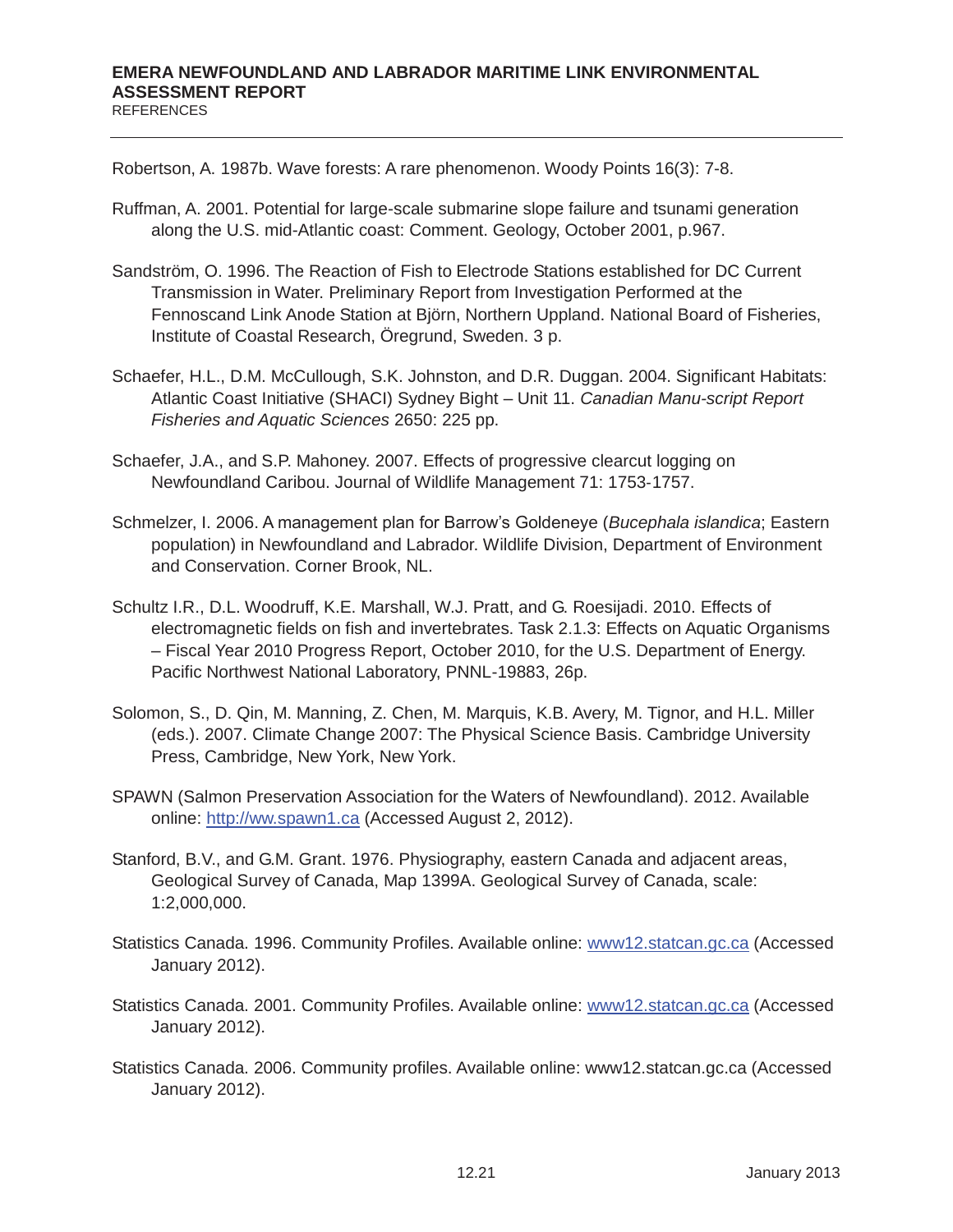- Statistics Canada. 2010. Canadian Business Patterns. Available online: www12.statcan.gc.ca (Accessed January 2012).
- Stea, R., H. Conley and Y. Brown (1992). Surficial Geology of the Province of Nova Scotia. Nova Scotia Dept. of Natural Resources, Map 92-3.
- Swain, D.P., K.T. Frank, and G. Maillet. 2001. Delineating stocks of Atlantic cod (*Gadus morhua*) in the Gulf of St Lawrence and Cabot Strait areas using vertebral number. Ices *Journal of Marine Science* 58, 253-269.
- Terhune, J.M., and W.C. Verboom. 1999. Right whales and ship noise*. Marine Mammal Science*, 15(1): 256-258.
- Thiebaut, S., R. Vennell. 2010. Observation of a Fast Continental Shelf Wave Generated by a Storm Impacting Newfoundland Using Wavelet and Cross-Wavelet Analyses. *Journal of Physical Oceanography,* 40, 417–428.
- Town of St. George's. 2012. The Town of St. George's Official Website. Available online: www.townofstgeorges.com (Accessed February 2012).
- Tremblay, M.J., A. Reeves, and T. Worcester. 2001. Major features of the distribution and life history of some commercially fished benthic invertebrates in the Sydney Bight area. DFO *Canadian Science Advisory Secretariat Research Document*, p. 30.
- Trindade, M. and S.P. Mahoney. 2011. Density-dependent dietary habits of caribou on the island of Newfoundland. Poster presentation at: The Wildlife Society 18<sup>th</sup> Annual Conference, November 5-10, 2011. Hawaii.
- Trindade, M., F. Norman, S. Gullage, C. Soulliere and S.P. Mahoney. 2010a. Proximate causes of caribou calf mortality in a declining population: implications for population recovery. Oral presentation at: 66<sup>th</sup> Annual Northeast Fish and Wildlife Conference, April 25-27, 2010. Newton, Massachusetts.
- Trindade, M., F. Norman, S.P. Mahoney, J. Weir, K. Lewis, T. Porter, and S. Gullage. 2010b. Proximate causes of caribou calf mortality in a declining population: implications for population recovery. Poster presentation at: Sustaining Caribou and their Landscapes – Knowledge to Action, The North American Caribou Workshop, October 25-28, 2010. Winnipeg, Manitoba.
- Tuck, J. and R. Pastore. 1985. "A Nice Place to Visit, but… Prehistoric Human Extinctions on the Island of Newfoundland," *Canadian Journal of Archaeology*, Vol. 9 (1), 69-80.
- Valdemarsen, J.W., T. Jørgensen, and A. Engås. 2007. Options to mitigate bottom habitat impact of dragged gears. Food and Agriculture Organization of the UN (FAO) Fisheries Technical Paper. 13 pp.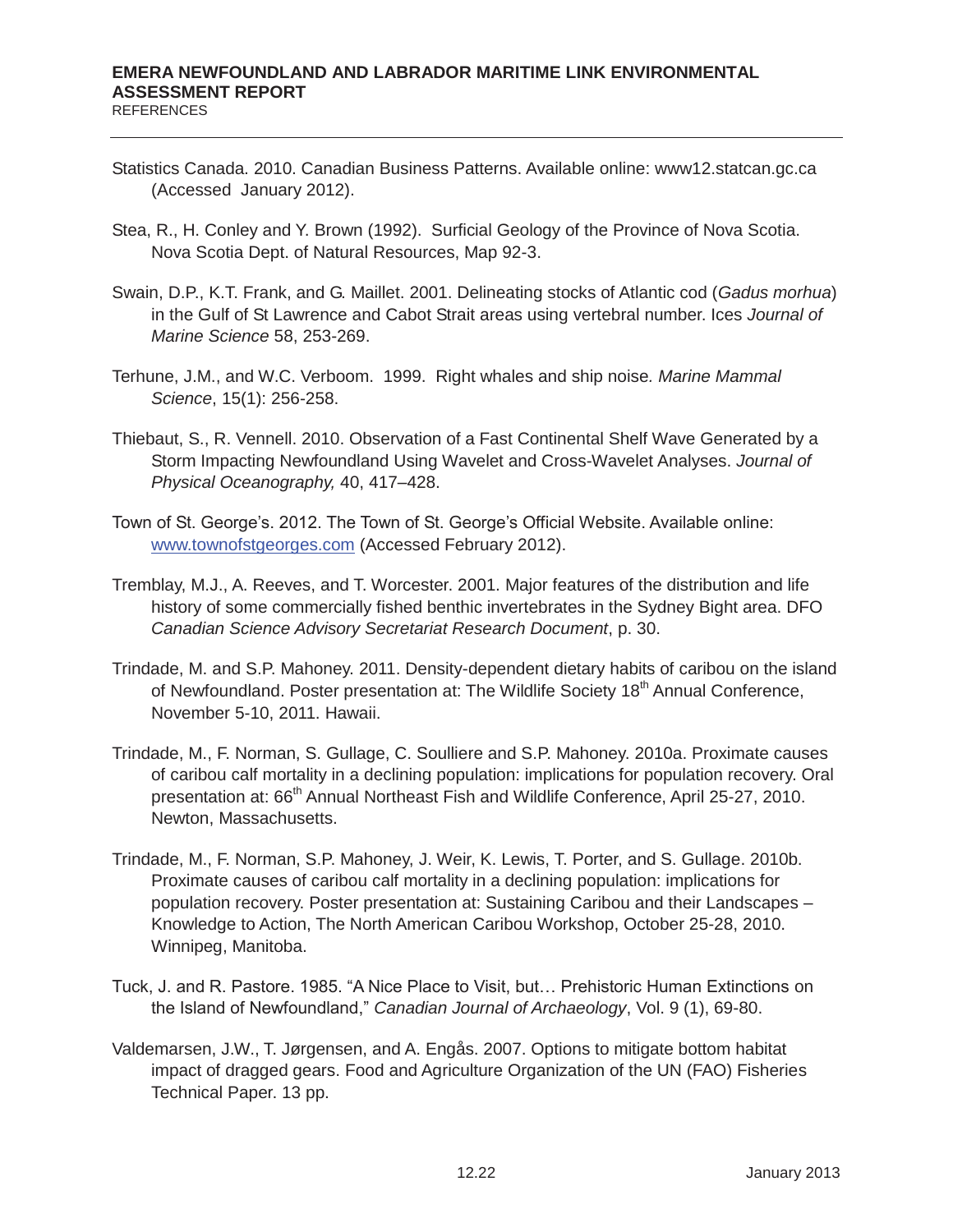- Vanderlaan, A.S.M. and C.T. Taggart. 2007. Vessel Collisions with whales: The Probability of lethal injury based on vessel speed. Marine Mammal Science, 23(1): 144-156.
- Vasseur, L. and N. Catto. 2008. Chapter 4 Atlantic Region. In Lemmen, D. and (Ed.). *National Climate Change Assessment*. NRCan. Ottawa. 52 pages.
- Vistnes, I., and C. Nellemann. 2001. Avoidance of cabins, roads, and power lines by reindeer during calving. Journal of Wildlife Management 65: 915-925.
- Vistnes, I., C. Nelleman, P. Jordhøy, and O. Strand. 2004. Effects of infrastructure on migration and range use of wild reindeer. *Journal of Wildlife Management* 68: 101-108.
- Vors L.S., J.A. Schaefer, B.A. Pond, A.R. Rodgers, and B.R. Patterson. 2007. Woodland caribou extirpation and anthropogenic landscape disturbance in Ontario. *Journal of Wildlife Management* 71: 1249-1256.
- Wahl, K, I. Spooner, and D Colville. 2007. Thin-Skinned Debris Flows in Cape Breton Highlands National Park, Nova Scotia, Canada. Atlantic Geology 43:45-56.
- Webb, K.T., and I.B. Marshall. 1999: Ecoregions and Ecodistricts of Nova Scotia. Technical Report, Agriculture Canada, Truro, N.S.
- Wells, J., J. Jacobs, I. Goudie and J. Feldgajer. 2011. Intact Habitat Landscapes and Woodland Caribou on the island of Newfoundland. Canadian Boreal Initiative, Ottawa, Canada.
- Westerberg, H. 2000. Effect of HVDC cables on eel orientation. Pages 70-76 *in* Technische
- WHO (World Health Organization). 2007a. Environmental Health Criteria 238: Extremely Low Frequency (ELF) Fields. Geneva, Switzerland: World Health Organization.
- WHO (World Health Organization). 2007b. Factsheet No. 322. Electromagnetic fields and public health: Exposure to extremely low frequency fields. June 2007. Available online: www.who.int/mediacentre/factsheets/fs322/en/index.html (Accessed 2012).
- Wiese, F.K., W.A. Montevecchi, G.K. Davoren, F. Huettmann, A.W. Diamond, and J. Linke. 2001. Seabirds at risk around offshore oil platforms in the north-west Atlantic. Marine Pollution Bulletin 42: 1285–1290.
- Williams, H. 1979. Appalachian Orogen in Canada: *Canadian Journal of Earth Sciences*, v.16, P. 792-807.
- Wolfe, S.A., B. Griffith, and C. A. G. Wolfe. 2000. Response of reindeer and caribou to human activities. Polar Research 19:63-73.
- Woodruff, D.L., I.R. Schultz, J. Ward, and V. Cullinan. 2011. Effects of Electromagnetic Fields on Fish and Invertebrates: Environmental Effects of Marine and Hydrokinetic Energy. Task